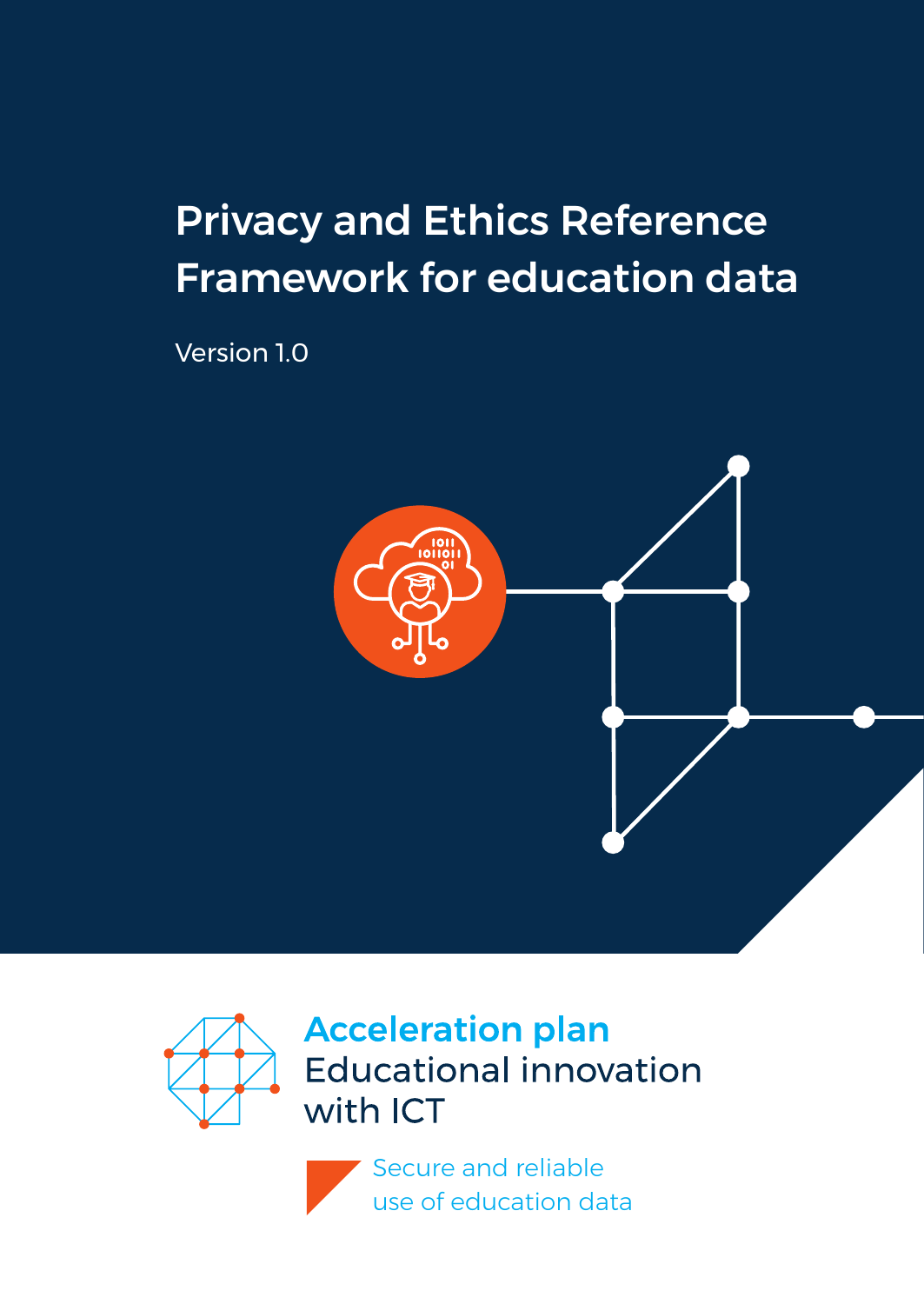

### Privacy and Ethics Reference Framework for education data

Version 1.0

Acceleration Plan Educational Innovation with IT – Drawn up by the Secure and reliable use of education data zone



**Acceleration plan**<br>Educational innovation with ICT

November 2021



This publication is subject to a Creative Commons Attribution 4.0 licence. When making use of this publication, please cite the following reference: Secure and reliable use of education data zone (2021). Privacy and Ethics Reference Framework for education data. Utrecht: Acceleration Plan Educational Innovation with IT.

### **Contents**

| <b>Summary</b> |  |  |  |
|----------------|--|--|--|
|----------------|--|--|--|

|   |     | Responsible use of education data from the perspective |    |
|---|-----|--------------------------------------------------------|----|
|   |     | of privacy and ethics                                  | 7  |
| 1 |     | <b>Introduction</b>                                    | 11 |
|   |     |                                                        |    |
|   | 1.1 | Why use a Reference Framework?                         | 12 |
|   | 1.2 | Purpose of the Reference Framework                     | 12 |
|   | 1.3 | Contents of the Reference Framework                    | 13 |
|   | 1.4 | Reading guide                                          | 13 |
|   |     | 2 Ethical principles                                   | 15 |
|   | 2.1 | Digitalisation and education                           | 16 |
|   |     | 2.1.1 Potential negative consequences                  | 18 |
|   |     | 2.2 Principles of using education data                 | 19 |
|   |     | 2.2.1 Accountability                                   | 19 |
|   |     | 2.2.2 Fair consideration (equity)                      | 20 |
|   |     | 2.2.3 Reliable and valid analysis                      | 21 |
|   |     | 2.2.4 Human dimension (humanity and autonomy)          | 22 |
|   |     | 3 Scope and definitions                                | 23 |
|   | 31  | <b>Education data</b>                                  | 23 |
|   |     | 3.2 Applications of education data                     | 23 |
|   |     | 3.2.1 Individual interventions                         | 24 |
|   |     | 3.2.2 Improving quality, effectiveness and efficiency  |    |
|   |     | of education and education policy and                  |    |
|   |     | management information                                 | 24 |
|   |     | 3.2.3 Academic education research                      | 25 |
|   | 3.3 | Privacy and the protection of personal data            | 26 |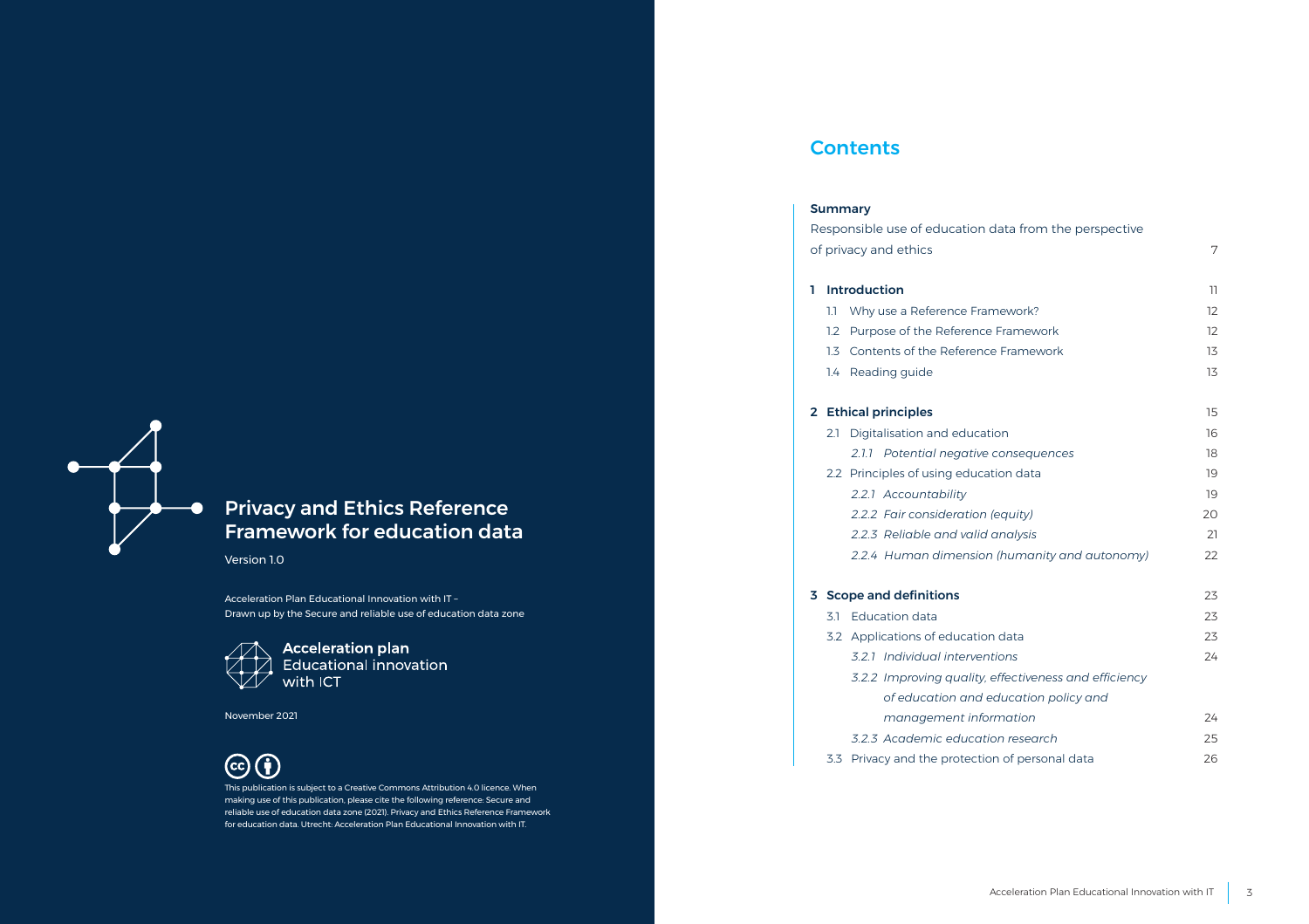|    |     | 3.4 Relevant terms from the GDPR and UAVG               | 27 |
|----|-----|---------------------------------------------------------|----|
|    |     | 3.4.1 Processing                                        | 27 |
|    |     | 3.4.2 Personal data and special personal data           | 27 |
|    |     | 3.4.3 Data controller                                   | 30 |
|    |     | 3.4.4 Data subject                                      | 31 |
|    |     | 4 Responsibilities of institutions                      | 33 |
|    |     | 4.1 Purpose                                             | 33 |
|    |     | 4.2 Lawful basis                                        | 34 |
|    |     | 4.2.1 Consent                                           | 35 |
|    |     | 4.2.2 Public interest                                   | 35 |
|    |     | 4.2.3 Legitimate interest                               | 36 |
|    |     | 4.3 Due care                                            | 36 |
| 5. |     | <b>Internal division of responsibilities</b>            | 39 |
|    | 5.1 | Final report and financial accounts                     | 39 |
|    |     | 5.2 Officers involved                                   | 40 |
|    |     | 5.2.1 End users                                         | 40 |
|    |     | 5.2.2 Data Protection Officer                           | 41 |
|    |     | 5.2.3 Privacy Officer (Privacy lawyer, Privacy contact) | 42 |
|    |     | 5.2.4 Medical Ethics Review Board                       | 42 |
|    |     | 5.2.5 The education data team                           | 43 |
|    |     | 5.2.6 Information Security Officer/Chief Information    |    |
|    |     | <b>Security Officer</b>                                 | 43 |
|    |     | 5.3 Method of defining and recording responsibilities   | 44 |
|    |     | <b>6 Transparency and Accountability</b>                | 47 |
|    |     | 6.1 What to communicate                                 | 47 |
|    |     | 6.1.1 Purpose                                           | 48 |
|    |     | 6.1.2 Basis                                             | 48 |
|    |     | 6.1.3 Due care                                          | 48 |
|    |     | 6.2 When to communicate                                 | 49 |
|    |     | 6.2.1 Exceptions                                        | 51 |

|     | 6.3 How to communicate                       | 51 |
|-----|----------------------------------------------|----|
|     | 6.4 Register of processing operations        | 52 |
|     | 6.5 Accountability                           | 53 |
| 7   | <b>Rights of data subjects</b>               | 55 |
| 7.1 | General                                      | 55 |
|     | 7.2 Right of access                          | 56 |
|     | 7.3 Right to rectification                   | 57 |
| 7.4 | Right to erasure                             | 57 |
|     | 7.5 Right to object                          | 58 |
| 7.6 | Right to restriction of processing           | 59 |
| 7.7 | Right to data portability                    | 60 |
|     | 7.8 Right to avoid automated decision-making | 59 |
|     | 8.8.1 Artificial Intelligence                | 60 |
|     | 8 Other safeguards and measures              | 63 |
| 8.1 | Data Protection Impact Assessments           | 63 |
|     | 8.2 Cooperation with other parties           | 65 |
|     | 8.3 Security and Privacy by Design           | 67 |
|     | 8.3.1 Pseudonymisation and anonymisation     | 67 |
|     | 9 In closing                                 | 69 |
|     | 9.1 Creation                                 | 69 |
|     | 9.2 Future                                   | 70 |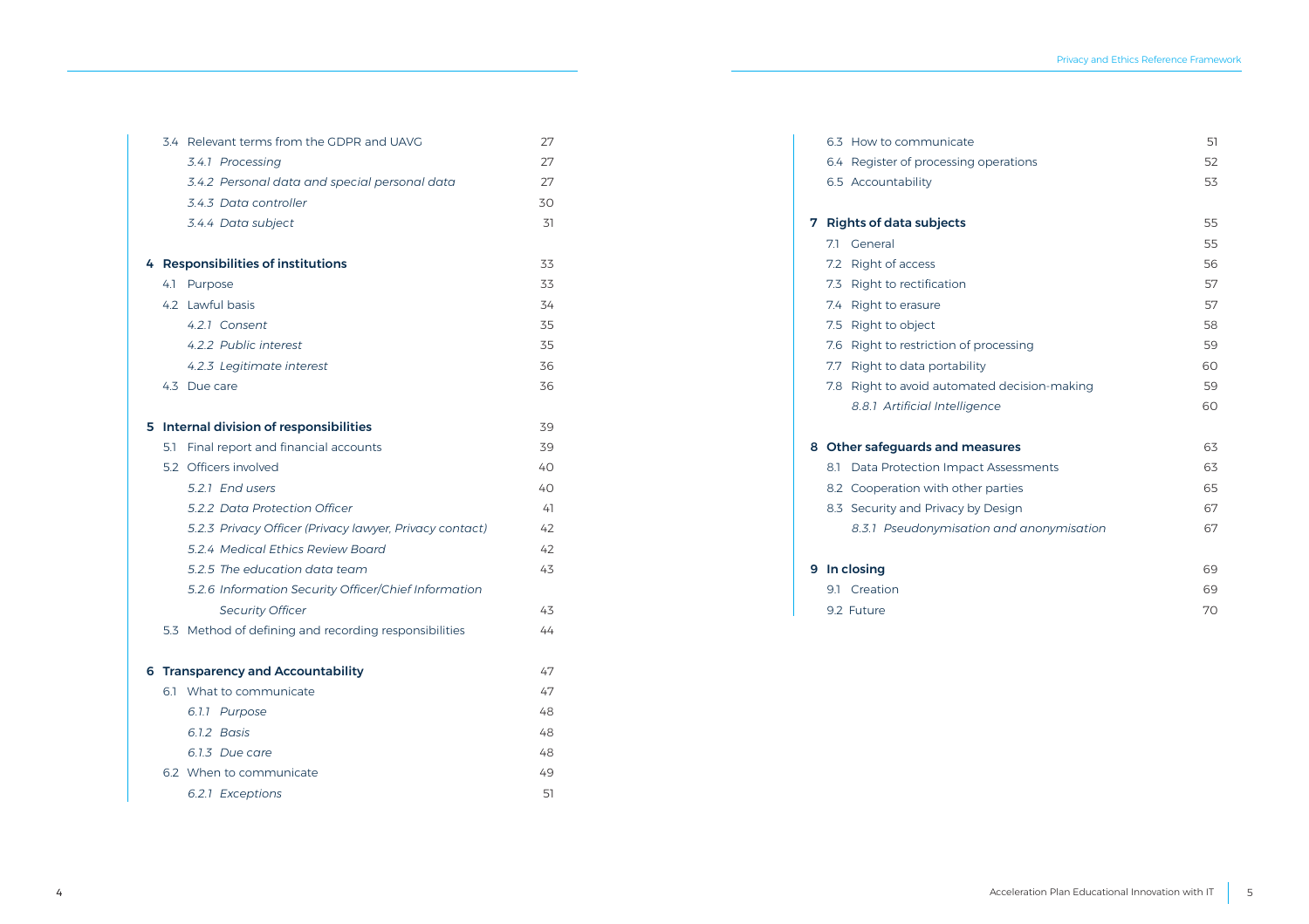### **Summary**

### Responsible use of education data from the perspective of privacy and ethics

Higher education institutions in the Netherlands are increasingly using education data to enhance the quality, effectiveness and efficiency of higher education. In order to reap the benefits of education data, it is important that all stakeholders trust higher education institutions to handle data responsibly. Institutions comply with the applicable laws and regulations, but need further clarification of these rules for the use of education data.

This Dutch national Privacy and Ethics Reference Framework for Education Data (the 'Reference Framework') has therefore been drawn up under the direction of the Safe and Reliable Use of Education Data Zone of the Acceleration Plan for Educational Innovation with IT. A common framework is a tool for putting common values into practice and can contribute significantly to building trust in the institutions.

The Reference Framework concerns both the ethical principles and the legal privacy frameworks institutions should take into account when using education data responsibly. Both aspects are covered extensively in this Reference Framework. In summary, higher education institutions should observe the following four ethical principles when using education data:

1. Institutions are accountable for and transparent about the use of education data and they account for it.

Being accountable means taking responsibility. In the event of doubts about the use of education data, institutions should make it clear who is responsible or accountable. Accountability also includes the responsibility to account for the fact that education data is always used in a certain societal context.

 → [2.2.1](#page-9-0)

2. When using education data, institutions must balance the interests of all stakeholders and data subjects in a fair manner.

 Institutions take measures to prevent prevailing attitudes and labelling from influencing the behaviour of lecturers and students in order to avoid negative effects. A fair consider ation is ensured by involving representative bodies as much as possible in the develop ment of policy, a code of conduct or guidelines on the use of education data. → [2.2.2](#page-10-0)

<span id="page-3-0"></span>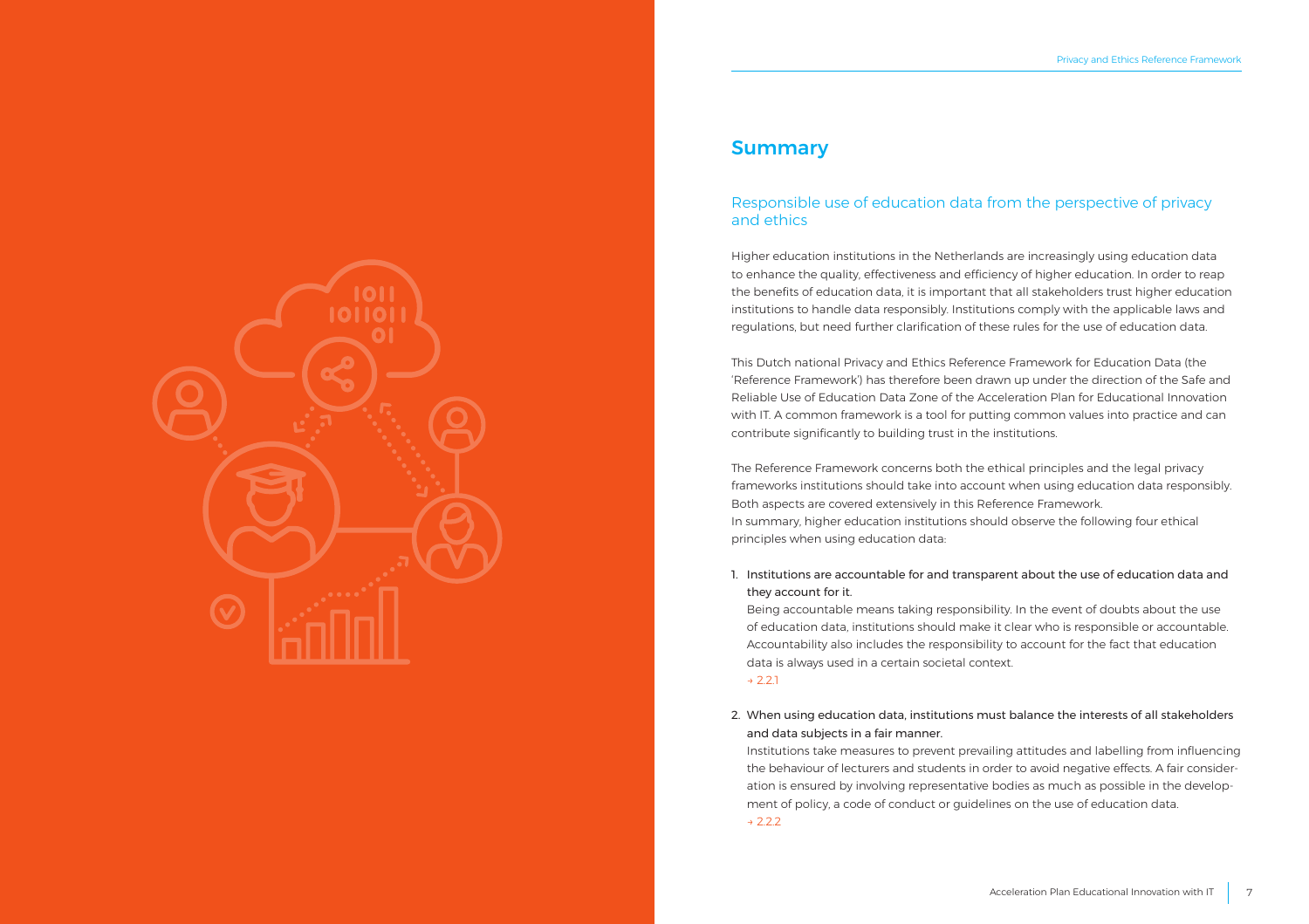3. Institutions ensure that the analyses are reliable and valid.

Reliable and valid analyses require an approach in which the question is leading. Institutions also ensure that the use of education data is of high methodological quality. Anyone who plays a role in processing education data must have an adequate level of relevant knowledge in the field of statistics and education.

#### → [2.2.3](#page-10-0)

4. There is always room for the human factor, even where institutions use automatic processes.

Institutions ensure that there is always a human factor in the automated use of education data, the 'human in the loop'.

 → [2.2.4](#page-11-0)

In addition, higher education institutions pay specific attention to the following four legal privacy elements when using education data:

- 1. The internal division of responsibilities is sufficiently well-defined and established.
- Final responsibility for the careful use of education data lies with the Executive Board as the institution's daily management body. However, this does not mean that other officers do not have a role to play in prudent use of education data. End users, such as lecturers or policy officers, are the very people who need to ensure that education data is used responsibly. In addition, the Data Protection Officer (DPO) gives advice – on their own initiative or on request – and can act as a monitor within the institution. Institutions themselves identify which officers are or should be involved in the use of education data, such as a privacy officer, general and medical ethics boards, education data team, Information Security Officer/Chief Information Security Officer, and so on. → [Chapter](#page-19-0) 5
- 2. The use of education data is communicated in a sufficiently transparent way. Whenever an educational institution intends to use education data, it must provide stakeholders and data subjects with all relevant information about its use, such as the purpose for which the education data will be used, whether the education data will be shared with another organisation and, if so, with which organisation, and how the individual can contact the institution in case of any questions. This is best done at the time the personal data will actually be used as education data. This can be done in a layered manner.
	- → [Chapter](#page-23-0) 6

3. Data subjects are supported in exercising their rights.

The institution must support data subjects in exercising their rights and not create unnecessary barriers. For some data subjects, this can be provided to a certain extent through a self-service portal for students or lecturers, for example.

- → [Chapter](#page-27-0) 7
- 4. Institutions apply the three-pronged principle of *purpose*, *basis* and *due care* to all use of education data. The purpose is clearly defined; the basis is clear; and the standards of care are duly observed.

 Any use of education data must have a clearly defined purpose, have an appropriate basis and all necessary organisational and technical measures have to be taken to ensure due care in using education data. This three-pronged approach also applies when providing data to or receiving data from other parties. Furthermore, if a processing operation is likely to present a high risk to the data subjects, a Data Protection Impact Assessment (DPIA) must always be performed.

 → [Chapters](#page-31-0) 4 and 8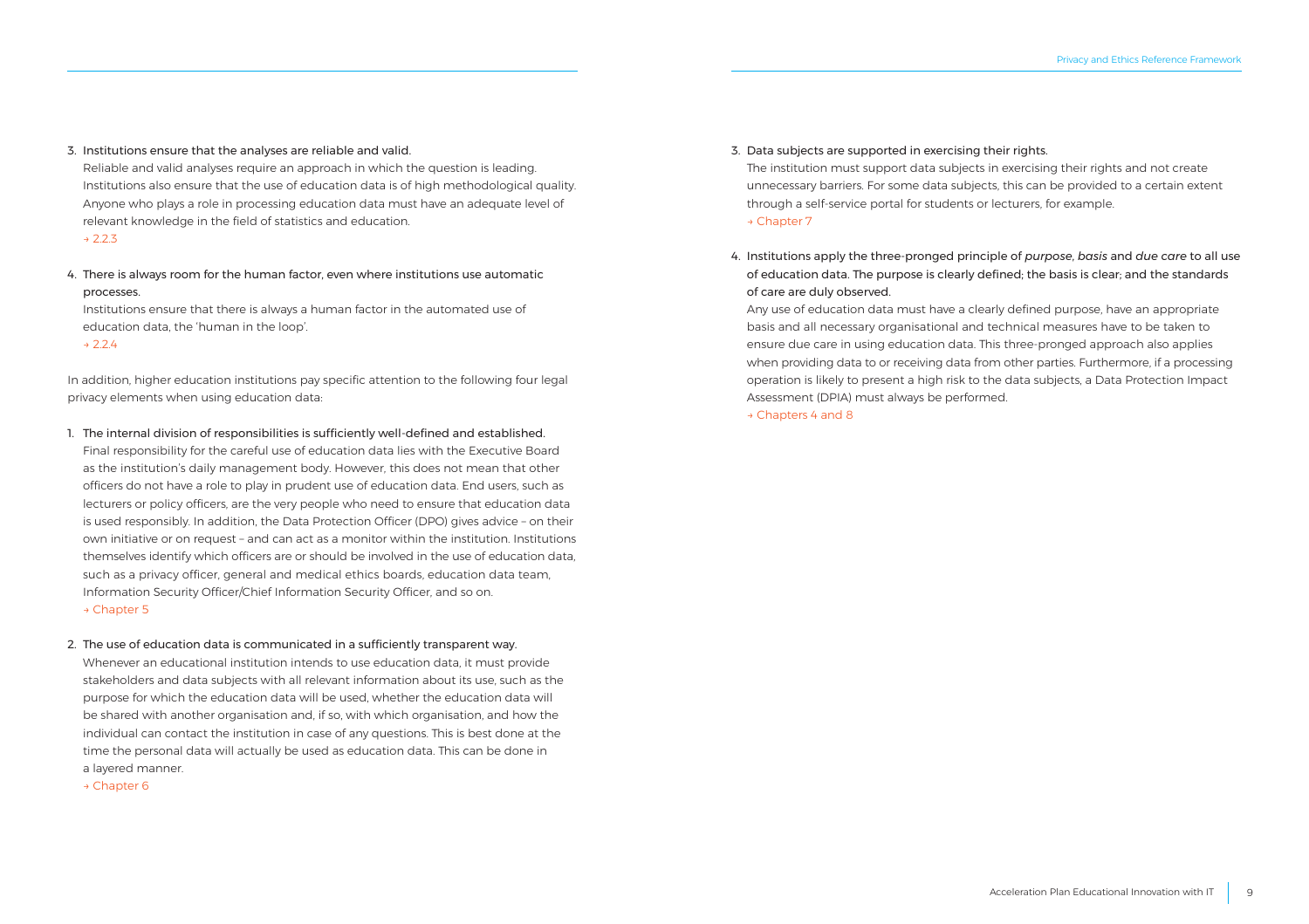## <span id="page-5-0"></span>1 Introduction

Using education data requires the trust of students and staff that it will be done responsibly. This national Privacy and Ethics Reference Framework for Education Data (the 'Reference Framework') has therefore been drawn up under the direction of the Safe and Reliable Use of Education Data Zone of the Acceleration Plan for Educational Innovation with IT.

A common framework is a tool for putting common values into practice and can contribute significantly to building trust in the institutions. The Reference Framework also provides a common language for the use of education data and gives higher education institutions the opportunity to learn, from each other, how to work with education data responsibly.

This Reference Framework sets out the ethical principles and legal principles for the responsible use of education data as well as a practical guide explaining the legal frameworks that apply to education data. It indicates, where possible, how institutions can make their own considerations in this regard.



#### Explanation: coherence between ethical and legal approaches

Answering the question of what constitutes responsible use of education data involves both a legal and an ethical component. These two aspects are closely linked and require an ongoing dialogue about what is considered desirable in society.

For example, Article 5 of the General Data Protection Regulation (GDPR) contains the most important basic principles, such as fairness, lawfulness and transparency. However, these are not purely legal principles but also concern the ethical aspects of responsible use of personal data.

The GDPR also provides many open standards that allow organisations to make their own considerations within the framework of the law. Where new applications arise and where the law leaves room for discretionary interpretation, ethical principles can provide guidance.

The Reference Framework is primarily intended for professionals who work with education data in practice. It also aims to inform students and other interested parties about how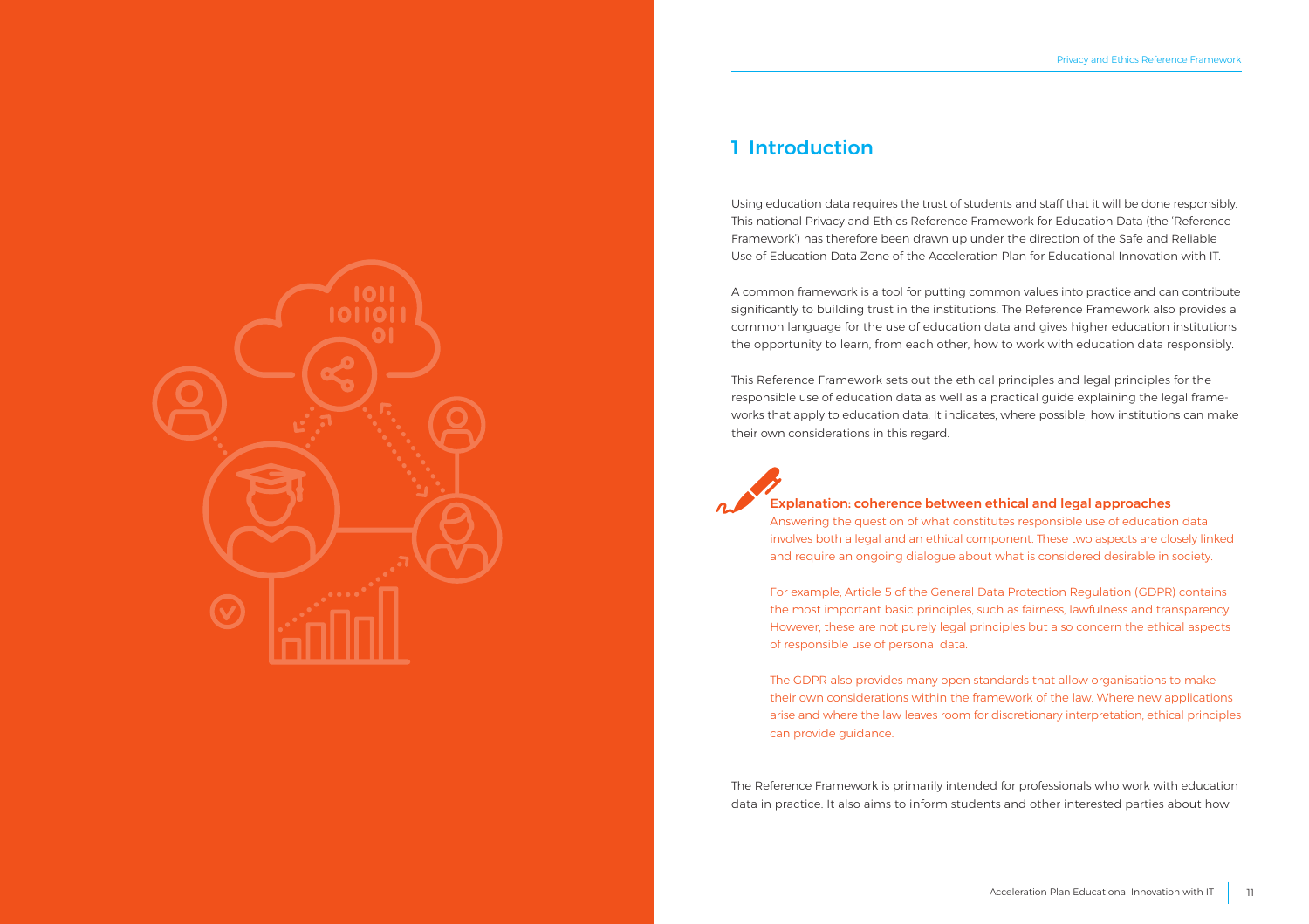<span id="page-6-0"></span>education data is treated. The Reference Framework will have to be used in practice in higher education. This is a rapidly-evolving practice, which is why the Reference Framework is meant to be evaluated periodically and, where necessary, improved or expanded.

#### 1.1 Why use a Reference Framework?

There are a number of instruments that set limits on, but also offer scope for, the use of education data. The best known is the GDPR, which sets out rules on the processing of personal data. There are also a number of instruments aimed at research, such as ISO standard 20252:2019, the Netherlands Code of Conduct for Research Integrity and the Dutch Code of Conduct for Research and Statistics.

Despite these frameworks, the use of education data in practice leads to questions about the possibilities or impossibilities of using education data, for example with regard to its effectiveness, legal frameworks and the required considerations. These questions and concerns may (unnecessarily) hinder the use of education data.

#### 1.2 Purpose of the Reference Framework

This Reference Framework is intended to help higher education institutions use education data responsibly. At the national level, it gives direction to the responsible use of education data and contributes to trust in the use of education data by higher education institutions. What is meant by education data is elaborated in more detail in Chapter 3.

In addition, the Reference Framework is a foundation for institutions to develop institutionspecific policy frameworks, practices and processes for the use of education data. It also provides support for the end users of education data. Finally, it helps clarify for students, lecturers, and other data subjects and parties involved the methods by which the institution uses education data. A data subject in this context always refers specifically to the definition in the GDPR (see 3.4.4) and is often a student. When referring to someone who is involved in *using* education data, we use the term stakeholder or interested party.

The Reference Framework is therefore intended as a guiding instrument to enable institutions to draw up their own policy, framework or code of conduct in which they lay down how they deal with education data. This Reference Framework is also development-oriented and supportive, which means that it remains possible for institutions to give their own interpretation to the use of education data.

#### 1.3 Contents of the Reference Framework

This Dutch national Reference Framework provides the framework for the responsible use of education data. It focuses on privacy and ethics, describing on the one hand the basic ethical principles and, on the other, the legal frameworks an institution has to take into account when using education data. These include, for example, assigning responsibility for the use of education data within the institution, complying with the requirement of transparency, and supporting data subjects in exercising their rights.

Within these frameworks, the institutions themselves must give further substance to how they use education data responsibly. For example, they must decide for themselves how they will organise data governance and how students can obtain insight into their personal data.





Chapter 2 starts by looking at the ethical principles involved in the responsible use of education data. The ethical principles provide a common starting point for all higher education institutions and answer the 'why' of using education data. The subsequent chapters describe what is necessary to do justice to these basic ethical principles within the framework of the law. Text boxes discuss practical examples based on cases from a user group.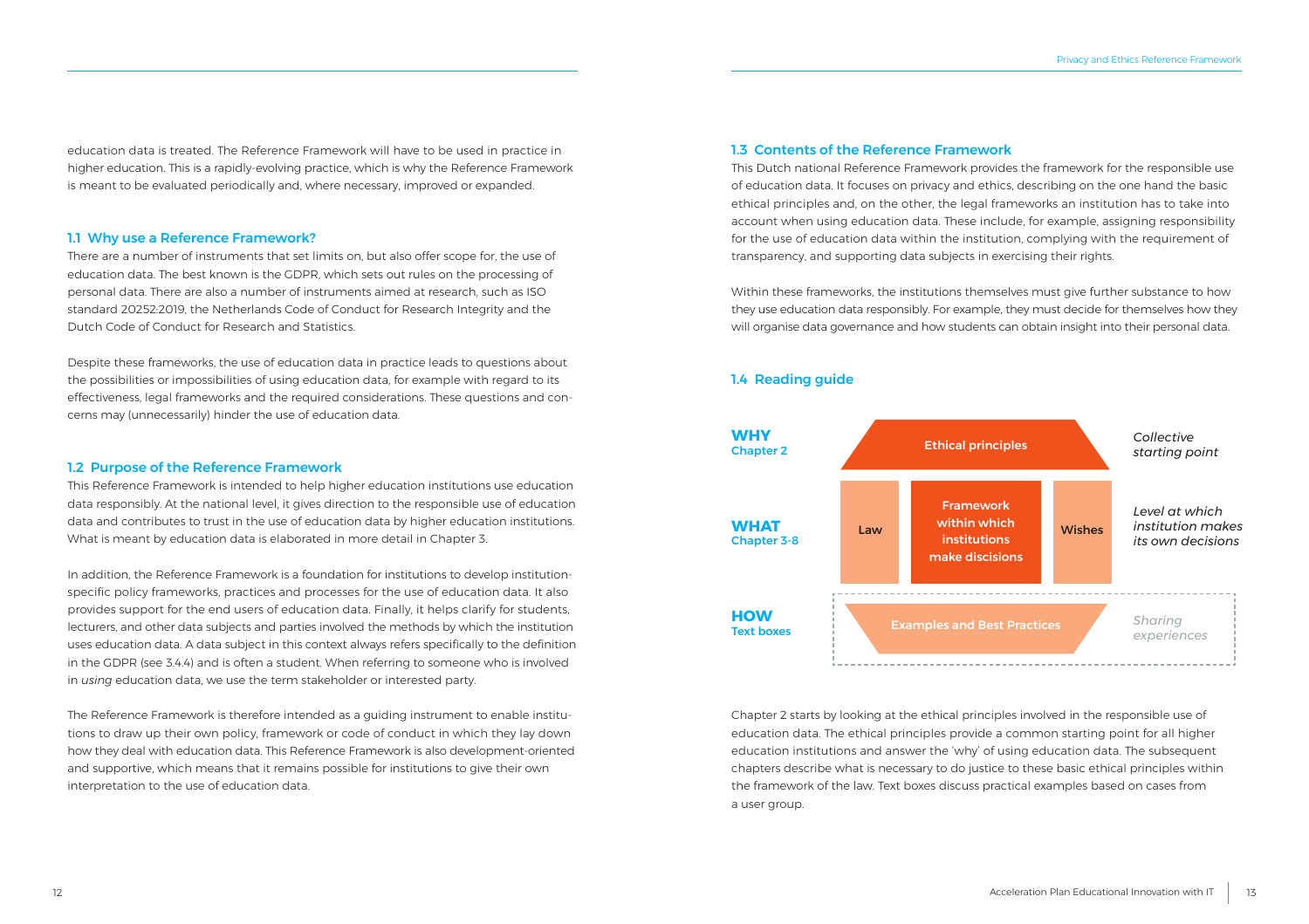<span id="page-7-0"></span>Chapter 3 provides the scope and definitions for this Reference Framework. First, the term education data and the applications for which education data can be used by institutions are discussed. The terms relevant to this Reference Framework are then discussed in more detail, such as privacy, personal data, special personal data, data controller and data subject. It describes what is meant by these terms and how they can be interpreted in the context of the use of education data. Chapter 4 looks in more detail at the responsibilities of the institutions, such as determining a clear purpose and ensuring that there is a legal basis. Chapter 5 discusses the allocation of responsibilities within an institution in more detail. Chapter 6 is about transparency and accountability. Chapter 7 deals with how the various rights of data subjects can be implemented in the context of education data. Chapter 8 discusses various additional safeguards and measures that can be taken by the institutions. Chapter 9 concludes with a number of paragraphs containing a brief outline of how this Reference Framework came about and the follow-up process.

### 2 Ethical principles

This chapter sets out the ethical principles that guide higher education institutions in the use of education data. Naturally, compliance with the applicable laws and regulations – especially those concerning privacy and the protection of personal data – is the guiding principle for all institutions. That said, not everything that is legally permissible is also ethically justifiable. Furthermore, laws and regulations provide room for individual interpretation and this, too, should be approached in an ethical manner.



#### Case study: wellbeing monitoring

In wellbeing monitoring, individual students' personal and social factors are recorded and analysed. This gives students insight into – and personalised advice on – ways to improve their wellbeing. The collection and use of this type of education data has both legal and ethical aspects. The considerations must be made explicit and transparent to the data subjects. Weighing up all the factors involved should answer the following questions, among other things

- 1. What is the institution's purpose? If the monitor is exclusively intended to help individual students gain insight into their own situation, possibly with practical tips, this will very likely lead to a different consideration and different results than if the institution also wants to use the data for meta-analyses.
- 2. Are educational organisations the right party to offer such help? In distance learning, those questions are likely to be answered differently than in on-campus education.
- 3. What is the extent of the duty of care and what does it mean for the student's autonomy?
- 4. To what extent does human contact concerning wellbeing issues remain possible?
- 5. Is the method and substantiation of the approach sufficiently valid?
- 6. What is the basis for this? This must include aspects such as the relationship between the student and the educational institution and the fact that, in all likelihood, this will involve the processing of special personal data.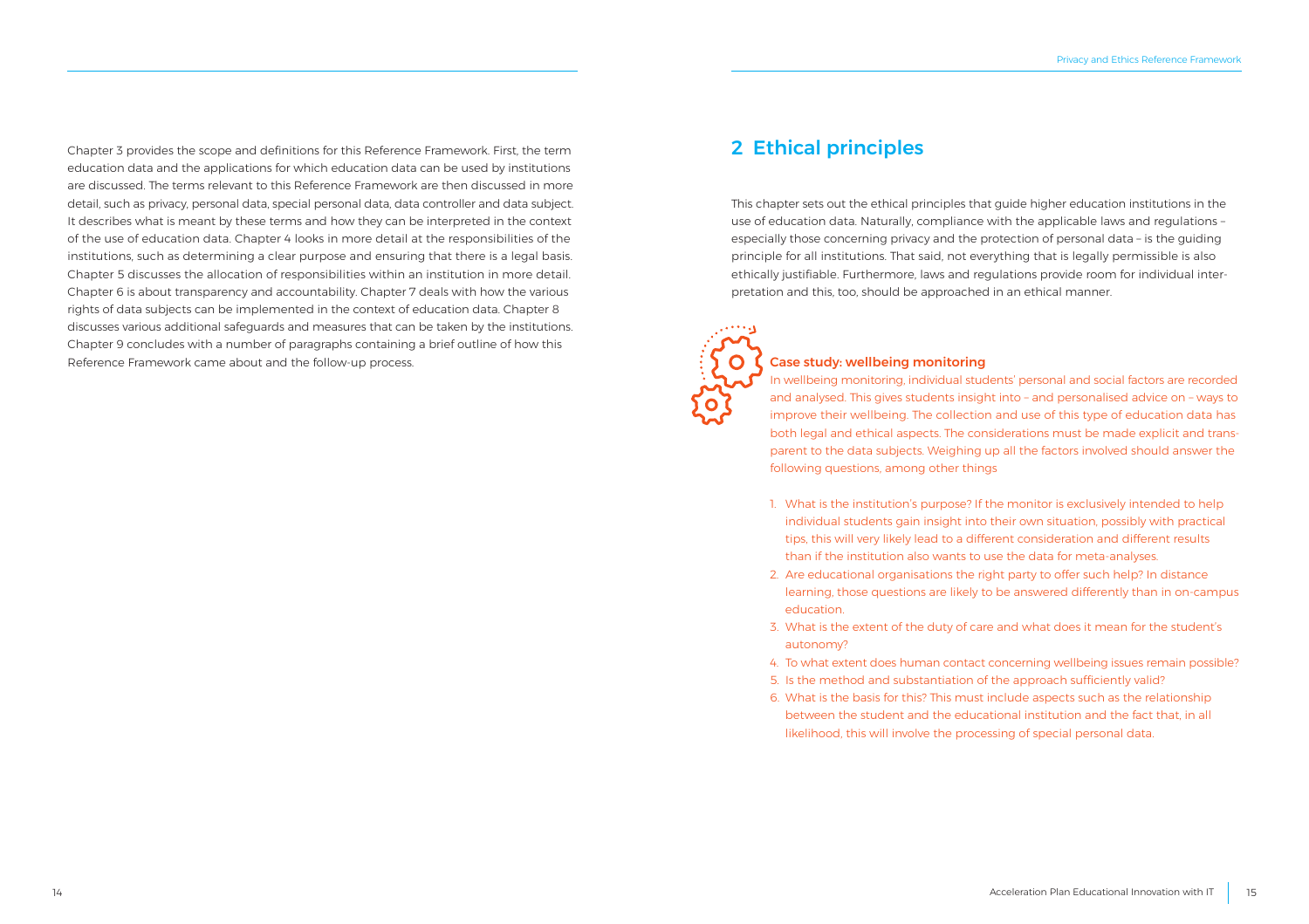<span id="page-8-0"></span>The choices, including ethical ones, that institutions make are visible to others and feed the social debate on data and privacy. More than ever, people expect transparency, control and choice over how their data is used.<sup>1</sup> This is an additional motivation to describe in clear terms the actual choices made by institutions.

#### 2.1 Digitalisation and education data

Educational institutions see great potential in the use of education data to do their work better, namely teaching, research and valorisation. Education data can be used to optimise students' intake (enrolment), progression, graduation and connection to the labour market.

The use of education data fits into a broader trend of increasing digitalisation, but is of course not new. <sup>2</sup> For decades, enrolment figures, examination results and educational evaluations have been useful data for higher education institutions to understand and improve their educational processes and to support their students optimally. What is changing is that the number of data sources is increasing, as is computing power and the availability of new technologies and user-friendly analytical methods.

As a result, the number of possible applications for education data is also growing. Algorithms and Artificial Intelligence (AI) are being used with increasing frequency, including in the use of education data. This Framework is therefore closely aligned with the Algorithms Assessment Framework of the Netherlands Court of Audit (*Algemene Rekenkamer*) [www.rekenkamer.nl/onderwerpen/algoritmes-digitaal-toetsingskader](https://www.rekenkamer.nl/onderwerpen/algoritmes-digitaal-toetsingskader) and with the value guide (in Dutch) drawn up by Kennisnet in collaboration with SURF (www.surf.nl/ publieke-waarden).

These developments raise questions and concerns of an ethical nature. More and more is possible, but what are the consequences of these new possibilities? What do higher education institutions consider responsible? To answer that question, it is useful to make a distinction between digitalisation in general, digitalisation in education and the use of education data. This will make it possible for this Reference Framework to address the question of what constitutes responsible use of education data as specifically as possible. Digitalisation is a process that spans a large part of society, for example, in the development of smart cities and connected cars.<sup>3</sup> Digitalisation in higher education falls within the general trend of digitalisation seen in society and includes all applications of and interaction with digital technology in education. This includes, for example, the digitalisation of teaching materials, the application of cloud technology and the use of social media.4 The use of education data is a subset of the broader topic of digitalisation in education.





#### Case study: distance learning

The digitalisation of education is not only about what is possible and what is allowed, but also about what an institution wants: what role should IT play? Distance learning was necessary during the COVID 19 pandemic, but technology for distance learning can also be used as a source of education data. Distance learning may put pressure on some of the core values of higher education, such as humanity, justice and autonomy.

Not every student is in a position to participate effectively in distance learning, for example, because of the home situation. This increases inequality of opportunity and thus has consequences for the value of justice. And although there is often more digital contact between lecturers and students, both groups miss the day-to-

<sup>&</sup>lt;sup>1</sup> This realisation has also penetrated the marketing departments of multinationals, for example. See: Data Ethics of the World Federation of Advertisers, [wfanet.org/leadership/data-ethics](https://wfanet.org/leadership/data-ethics)

<sup>&</sup>lt;sup>2</sup> The use of education data involves various activities and includes the entire chain of collection, enrichment, analysis, application, presentation, visualisation, reporting, communication, storage and, finally, erasure.

<sup>&</sup>lt;sup>3</sup> See, for example, the data strategy of the Municipality of Amsterdam, [www.amsterdam.nl/wonen-leefomgeving/](https://www.amsterdam.nl/wonen-leefomgeving/innovatie/de-digitale-stad/datastrategie/) [innovatie/de-digitale-stad/datastrategie/](https://www.amsterdam.nl/wonen-leefomgeving/innovatie/de-digitale-stad/datastrategie/)

<sup>4</sup> The ethical aspects of digitalisation in education are discussed in Waarden Wegen (Weighing Values), a publication by Kennisnet, [www.kennisnet.nl/app/uploads/kennisnet/publicatie/Kennisnet-Ethiekkompas-](https://www.kennisnet.nl/app/uploads/kennisnet/publicatie/Kennisnet-Ethiekkompas-Waardenwegen.pdf)[Waardenwegen.pdf](https://www.kennisnet.nl/app/uploads/kennisnet/publicatie/Kennisnet-Ethiekkompas-Waardenwegen.pdf)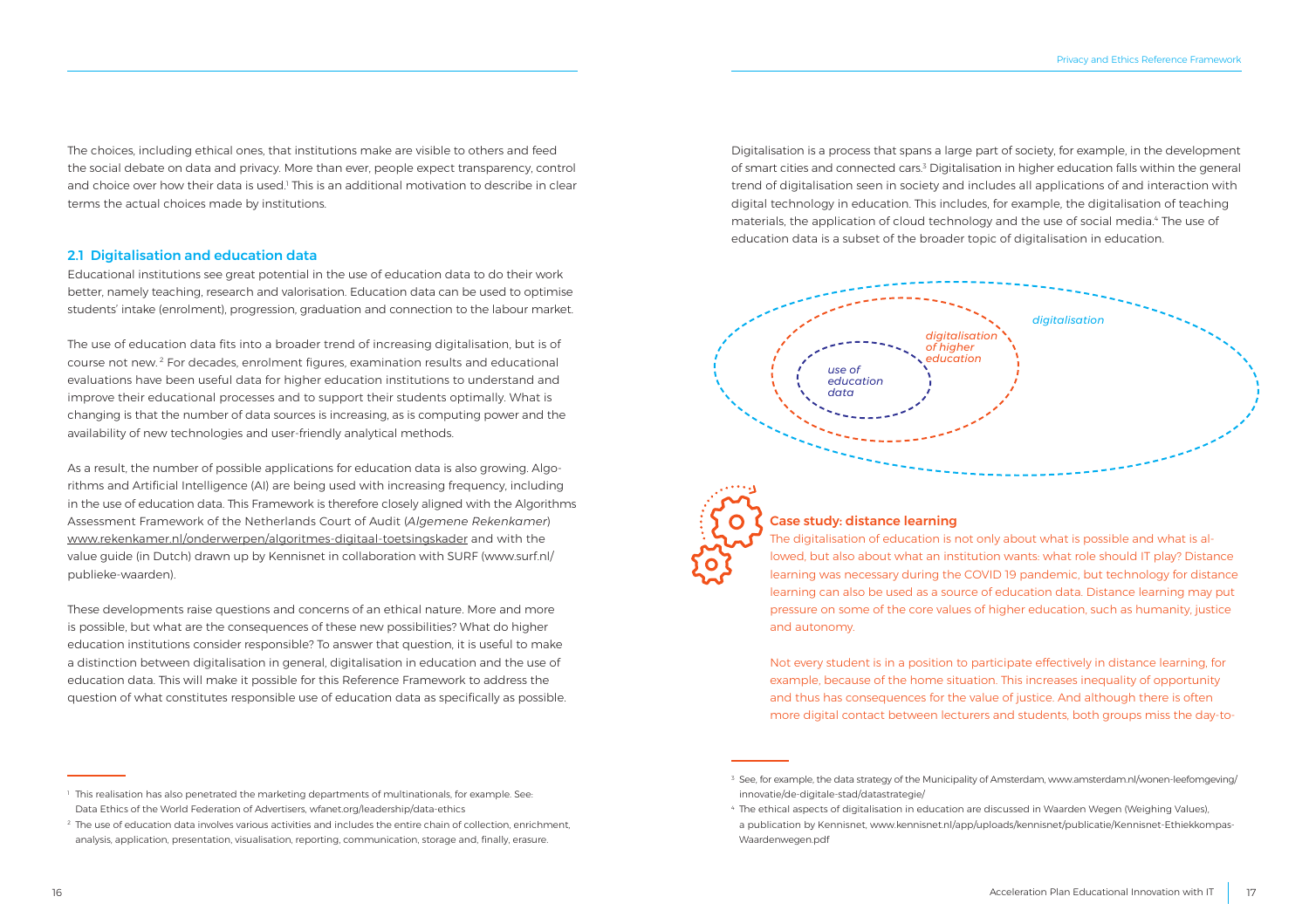<span id="page-9-0"></span>day, human contact. When using distance learning, whether for the purpose of collecting education data or otherwise, institutions will need to be accountable for the considerations they make in relation to these types of ethical questions.

#### 2.1.1 Potential negative consequences

Digitalisation can lead to unintended and unwanted negative consequences. It is therefore important for this development to be guided by values. The Values Guide (*WaardenWijzer*) drawn up by SURF and Kennisnet (www.surf.nl/publieke-waarden) provides a common language for educational dialogue on digitalisation and the importance of educational values. When using education data, consideration should be given to possible negative effects, such as:

- · Loss of the human touch, such as autonomy and the right to self-determination, the freedom to make one's own choices and the opportunity to fail: changing from a learning environment to a performance environment;
- · Enabling excessive or unnecessary monitoring of students (insight into behaviour, living and learning patterns);
- · Risk of educational institutions becoming less inclusive and of increasing inequality of opportunity by excluding certain groups on the basis of available data;
- · Exclusion or discrimination of groups through profiling; and
- · Misunderstandings due to misuse or misinterpretation of data.



#### Case study: Learning Management System

A Learning Management System (LMS) provides lecturers with a standard report on students that categorises their performance on the basis of two variables: 1) the level of activity (in the LMS) and 2) the results on interim assessments so far. This is visualised in an activity & grade matrix. Because this representation can lead to misinterpretations, it is advisable to ask the following questions when using this visualisation matrix:

- 1. Do the variables actually yield the insights they appear to give? Are they put into practice in the correct manner?
- 2. Is the method valid? Are the variables sufficiently predictive?
- 3. Is the visualisation unambiguous? Does it convey the information correctly? How do users ensure that this visualisation is put into context appropriately (e.g. by providing a clear explanation)?

The risk of negative effects increases as more data is collected without proper consideration of the purpose for which education data is used, for example:

- · Browsing data 'because it is possible', without considering beforehand why, how and what consequences this will have.
- · Using IT applications as an end in themselves, rather than as a means to a (higher) end.

Responsible use of education data means, in short, enabling positive interventions in education while minimising negative consequences. The principles applied by higher education institutions in this respect are detailed below.

#### 2.2 Principles of using education data

Higher education institutions form learning communities in which students and staff have room for learning – including by making mistakes – and investigating. These are open communities in which everyone counts and feels safe to make their own choices independently. Transparency, integrity, diversity and inclusiveness are part of the public values shared by higher education institutions across the sector and are inextricably linked to the task of higher education institutions in our society.

These core values, shared by all institutions, can be put into practice in various ways. On the basis of the interviews, answers to the questionnaire and reviews with a large number of parties in higher education, the following ethical principles emerged as the most important for the use of education data:

- · Accountability: *Institutions are accountable for and transparent about the use of education data and they account for it*.
- · Fair consideration (equitable): *Whenever using education data, institutions must balance the interests of all stakeholders and data subjects in a fair manner*.
- · Valid and reliable analysis: *Institutions ensure that the analyses are reliable and valid*.
- · Human factor in automated processes (people-centred and autonomous): *There is always room for the human factor, even where institutions use automatic processes*.

#### 2.2.1 Accountability

Transparency is an ethical principle which, within this Reference Framework, is considered one of the guiding principles for daily practice. Transparency means, among other things, that it is clear to others which data was used as a basis, how it was obtained, what results were achieved and by what means. Statutory privacy aspects regarding transparency are elaborated in the GDPR. The GDPR stipulates *what information* must be provided and *when*. Institutions decide for themselves how they share the information (see also Chapter 7).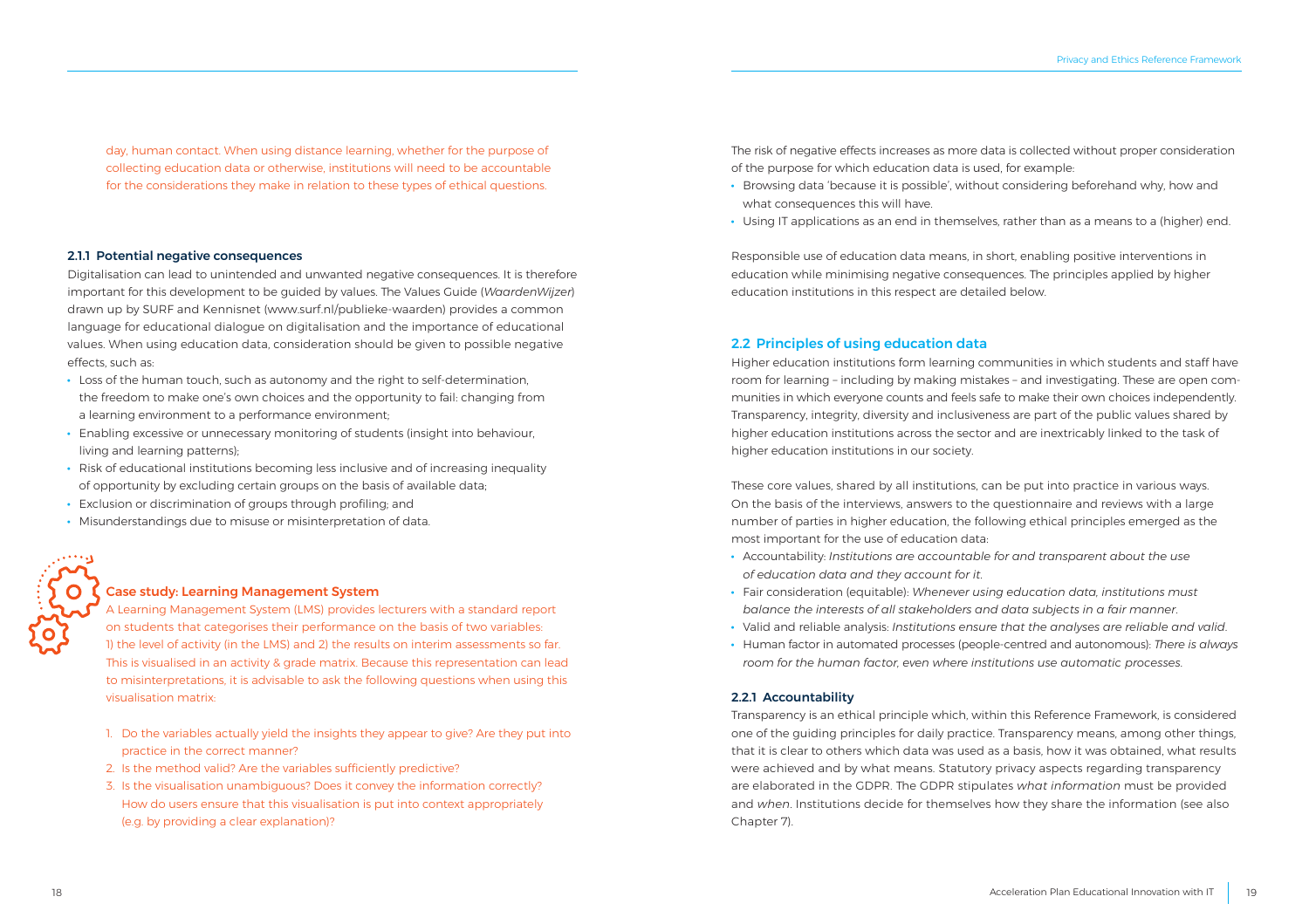<span id="page-10-0"></span>Being accountable means taking responsibility. In cases of conflicting interests or principles, it is important to make a careful and fair consideration. In the event of doubts about the use of education data, institutions should make it clear who is responsible or accountable. More on the internal division of responsibilities can be found in Chapter 5.

Accountability also includes the responsibility to account for the fact that education data is always used in a certain societal context. Institutions are accountable for how useful and necessary their use of education data is and how they have considered the legitimate interests of data subjects and any other stakeholders.

In this context, the first consideration that institutions must make is whether a particular purpose for using education data is in line with the institution's core values and its role in society. Furthermore, institutions should document – on behalf of the data subjects – what is done with which education data and for what reason. This information should be comprehensible and accessible to the data subjects, with no barriers.

Finally, in the interests of accountability, institutions must assess whether the desired purpose has been achieved.5

Accountability for what can and cannot be done with education data is not a one-way street. Students and other data subjects can expect the institution to actively involve them in the choices concerning the use of their education data and – where relevant – to proactively inform them about the results. In this way, institutions maintain an ongoing dialogue with all data subjects and thus contribute to promoting a culture using data responsibly.

#### 2.2.2 Fair consideration (equity)

Any use of education data requires a fair weighing of the institution's interests in using that data and the potential impact on the data subjects, often the students. Education data should only be used to support higher education institutions' role in society. The use of education data must have a positive purpose, that is, it must be beneficial to the quality, effectiveness and efficiency of education and education policy, the provision of education with appropriate counselling for individual students, and be conducive to research and valorisation.

In doing so, the institution carefully considers the possible adverse effects on individual students or groups of students. Consider, for instance, promoting and safeguarding diversity and inclusiveness. Institutions ensure that the use of education data does not lead to unintended discrimination against groups. The use of education data supports an active diversity policy that contributes to reducing inequality, removing barriers and ensuring equal opportunities for all.

Institutions take measures to prevent prevailing attitudes and labelling from influencing the behaviour of lecturers and students in order to avoid negative effects. A fair consideration is ensured by involving representative bodies as much as possible in the development of policy, a code of conduct or guidelines on the use of education data.

A fair consideration is further ensured by involving the participation body as much as possible in the development of policy, a code of conduct or guidelines on the use of education data, at least insofar as this is mandatory. Taking the concerns and any wishes of students and lecturers into account in a timely manner enhances responsible use and increases trust in the use of education data by the institution.

#### 2.2.3 Reliable and valid analysis

Valid and reliable analyses start with a clear question. It calls for reflection before starting the process of collecting data. What question do we want to answer by using education data? What types of quantitative and qualitative information are required for this? The principles of necessity and proportionality are the determining factors here. Which data is really necessary for the desired purpose? Can the purpose be achieved with less or different data? Can the purpose be achieved in any other way?

Institutions also ensure that the use of education data is of high methodological quality. Individuals who play a role in processing education data should develop an adequate level of relevant knowledge in the field of statistics and education.

All algorithms and statistics used, including AI, for activities such as predictive analysis or intervention are understood, validated, assessed and, where necessary, improved by qualified staff.

Main points to consider when processing education data are:

- · Inaccuracies in the data are understood and minimised;
- · The implications of incomplete data sets are clear;
- · An appropriate set of data sources is used;
- · Anonymisation and pseudonymisation techniques are understood and correctly applied (see 8.3.1. for an explanation of these concepts);
- · False correlations are avoided;

<sup>&</sup>lt;sup>5</sup> The Plan Do Check Act (PDCA) cycle can be used to do this.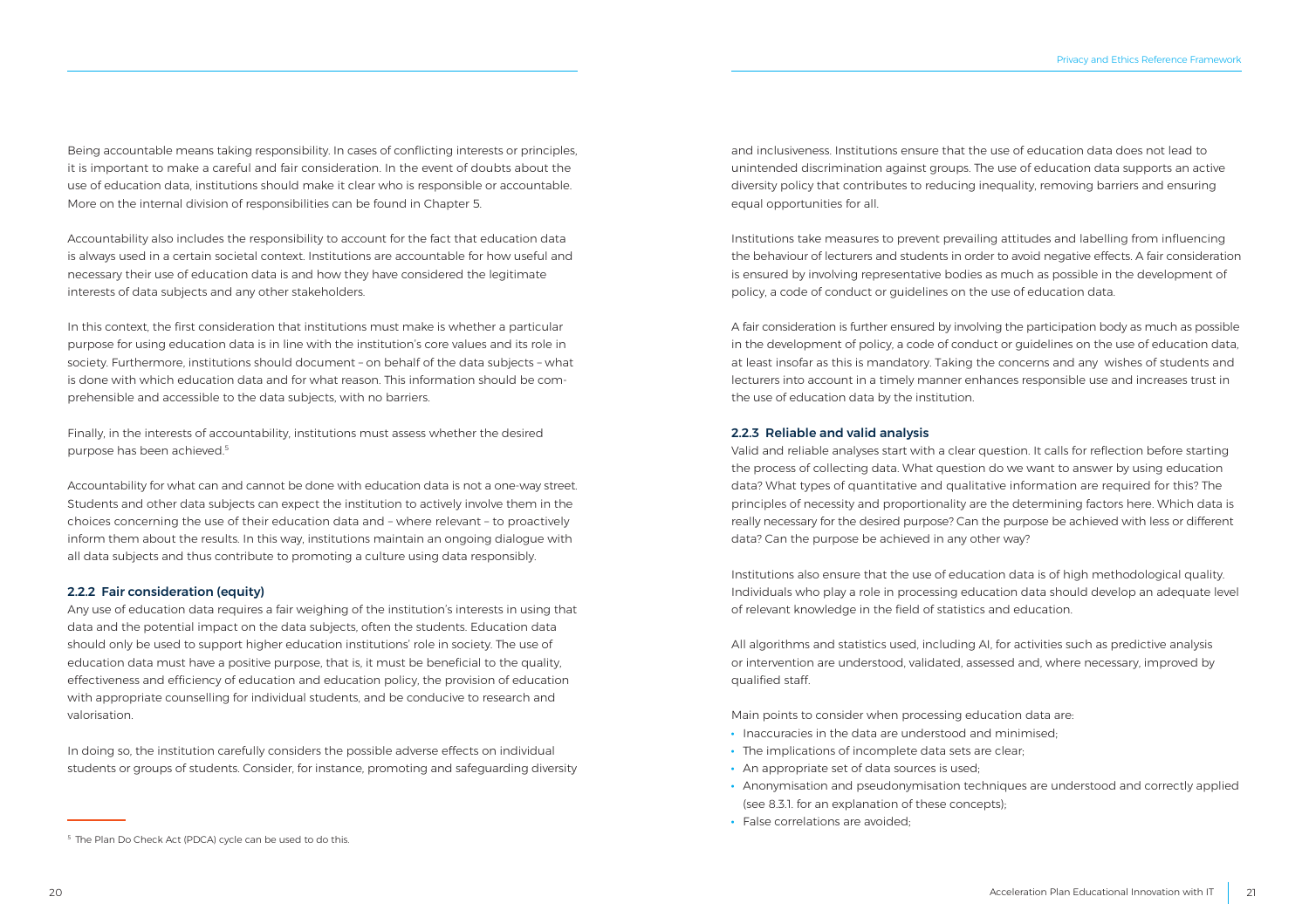- <span id="page-11-0"></span>· Results of previous studies are taken into account;
- · The results are tested for confirmation bias, self-fulfilling prophecy or other forms of bias; and
- · The processing, analysis and utilisation of education data is always seen in a broader context and, where necessary, combined with other knowledge and approaches.

Important issues for the institutions are:

- · An adequate level of training of staff working with education data;
- · A careful and timely communication of the results to the relevant stakeholders; and
- · Constant reminders about the responsibility of staff working with education data.

#### 2.2.4 Human factor (humanity and autonomy)

The use of education data allows institutions to carry out their tasks more effectively. It is important to keep an eye on the human factor and the autonomy of data subjects. This applies in particular when education data is used in an automated way, for example with the use of AI. Institutions ensure that there is always a human involved in the automated use of education data, the 'human in the loop'. This applies in the case of automatic processes that may affect individual students or small groups of identifiable students. However, it also applies to control of the input, operation and output of the algorithms and other forms of AI used. A data subject must also have the possibility of objecting to an automated (or partially automated) decision.

Automated use of data, especially where algorithms and other forms of AI are used, does not mean the institution is not responsible for the input fed into the algorithm, what happens in the algorithm and what is produced by the algorithm. On the contrary – an institution is also responsible for using algorithms and AI correctly, carefully and fairly.

Procedures for processing, analysing and using education data and interventions are therefore carefully designed and regularly reviewed. In this context, institutions also recognise that automated analyses of education data probably cannot give a complete picture of a person's learning process and that personal circumstances cannot always be included. The institution should also be able to explain why and on what basis certain choices are made, whether these are policy choices or choices that affect an individual directly, and to do this on a regular basis. Moreover, the use of new (but also existing) techniques should never be a goal in itself, but a means to achieve a higher purpose.

## 3 Scope and definitions

This chapter first examines what is meant by education data and for which applications education data is most commonly used by higher education institutions. This is followed by a discussion of the relevant concepts relating to privacy and the protection of personal data.

#### 3.1 Education data

The concept of education data used in this Reference Framework encompasses different types of information used for the purpose of improving the quality, effectiveness and efficiency of higher education. This includes providing management information, developing education policy, conducting educational research and promoting student success, where necessary through individual interventions. It is not limited to information about students only, but can also include information about lecturers and other data subjects or education information.

No type of data or personal data is education data in itself or collected specifically for that purpose. But all information (often a mix of information) held by a higher education institution can potentially be used as education data.

The specific processing of the information and the purpose of such processing therefore determine whether the information falls within the concept of education data.

For the context of the Reference Framework, a broad notion of education data is applied, including big and small data sets, structured and unstructured data, data from administrative systems as well as management systems, and both historical and real-time data. This Reference Framework applies in particular to education data that can be traced back to individual persons.

#### 3.2 Applications of education data

Within the institutions, education data is used by administrators, programme directors, lecturers, support staff, policy officers, student counsellors and researchers who, each from their own role, use education data to improve education. Students themselves also make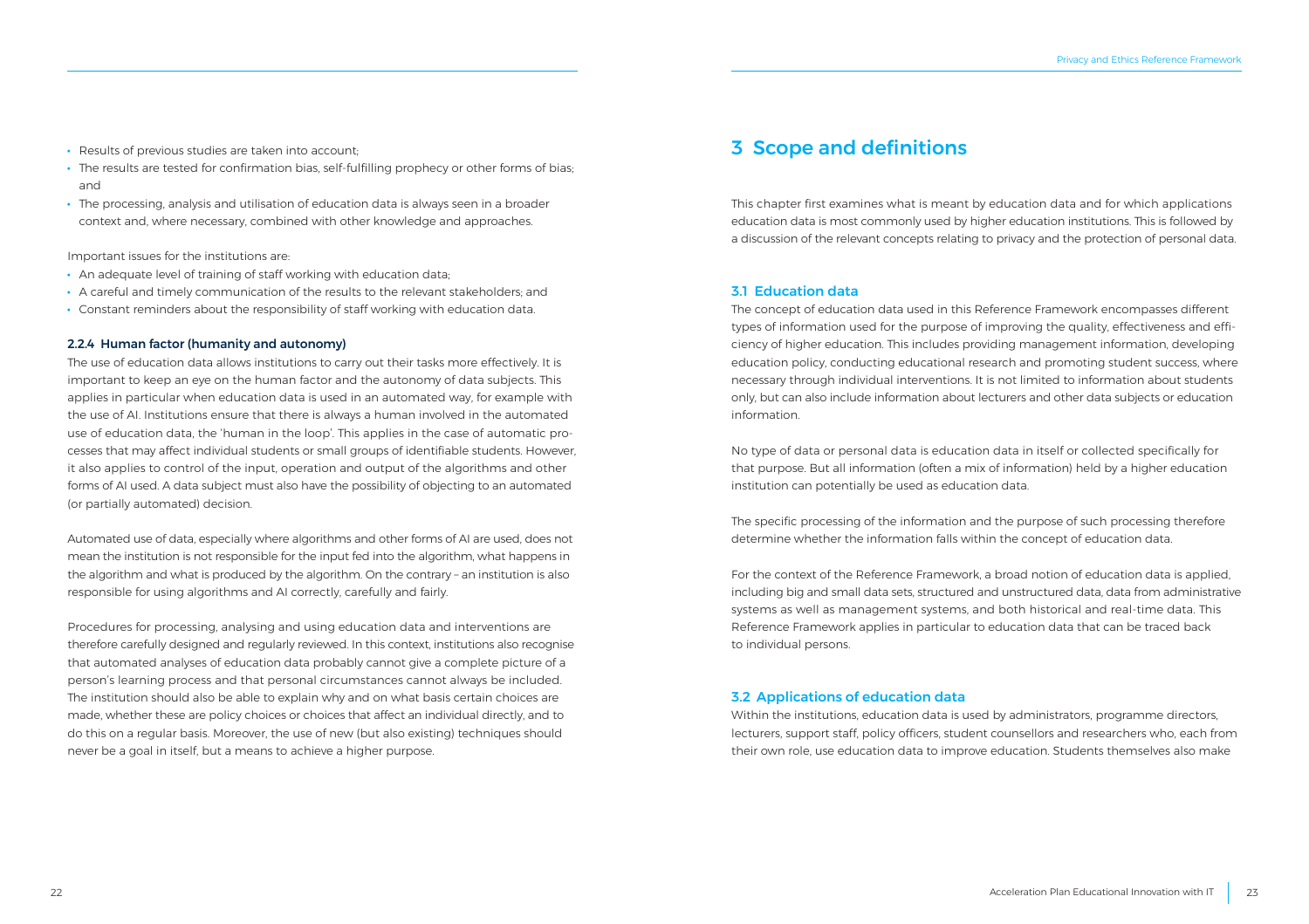<span id="page-12-0"></span>use of the insights offered by education data.6 Analyses with education data are also interesting and relevant for parties outside the institutions, such as policymakers at national, regional and local governments and supervisory authorities such as the Education Inspectorate.

In the context of the use of education data, the terms 'learning analytics', 'student analytics', 'business analytics' and 'predictive analysis' are frequently used. However, not all institutions interpret these terms in the same way. Moreover, some institutions use their own terminology to describe what they use education data for in their institution. To avoid confusion, this Reference Framework does not use specific terms but refers to the potential applications. These are:

- Individual interventions:
- Improving the quality, effectiveness and efficiency of education and education policy; and
- – Academic education research.

Institutions must decide for themselves which applications they intend to use education data for and whether they wish to attach a specific term to this that is appropriate for their own institution.

#### 3.2.1 Individual interventions

In some cases, education data can be used for individual interventions or interventions aimed at a small group of students whose identity is known or traceable. This will be done mainly to provide better counselling to the student or a small group of students with the aim of advancing their study success.

#### 3.2.2 Improving quality, effectiveness and efficiency of education, education policy and management information

Education data can also be used to improve the quality, effectiveness and efficiency of education or education policy, or for management information. This may be useful, for example, to optimise the intake, progression and graduation/outflox of students in all phases of education, as well as to gain insight into the factors that play a role in student success. This focuses on gaining group insights and not on gaining insights into the performance of individual students, either now or in the future.

#### 3.2.3 Academic education research

Under certain circumstances, education data can be used for academic research, for example on study completion, study success or to review the quality of education, for example if researchers want to find out which teaching method leads to the best results.



#### In detail: academic research and the GDPR

According to the GDPR, academic research should be interpreted broadly and includes, among other things, academic research for the purpose of technical development and demonstration, basic research, applied research and public health studies in the public interest.

It is also recognised that academic research can be financed from private funds. However, data processing for academic research purposes must meet specific conditions, in particular as regards the publication or other disclosure of personal data for academic research purposes.



#### In detail: Netherlands Code of Conduct for Research Integrity

The Netherlands Code Conduct for Research Integrity has a similar scope as the GDPR, namely academic research in the broad sense, as carried out at the institutions that subscribe to the code, including VSNU, VH and KNAW. Academic research includes both publicly and privately funded and both fundamental and applied research. Research is understood to mean all activities related to research practice, such as preparing applications, designing and implementing research, assessments and peer review, acting as a subject expert, reporting, accountability and publicity.

This Code of Conduct sets out the standards for good research practice. It also lists standards that are relevant in the context of diligent use of education data for academic (educational) research. These include the following standards contained in the Code of Conduct:

- Make sure the required permissions are obtained and that an ethics review takes place if necessary.
- Describe the data collected and used for the research honestly, carefully and as transparently as possible.

<sup>&</sup>lt;sup>6</sup> A description of the benefits of data-driven work for higher education institutions is beyond the scope of this paper. For a summary of the possibilities for different target groups, please refer to: [doe-meer-met](https://doe-meer-met-studiedata.nl/)[studiedata.nl/](https://doe-meer-met-studiedata.nl/)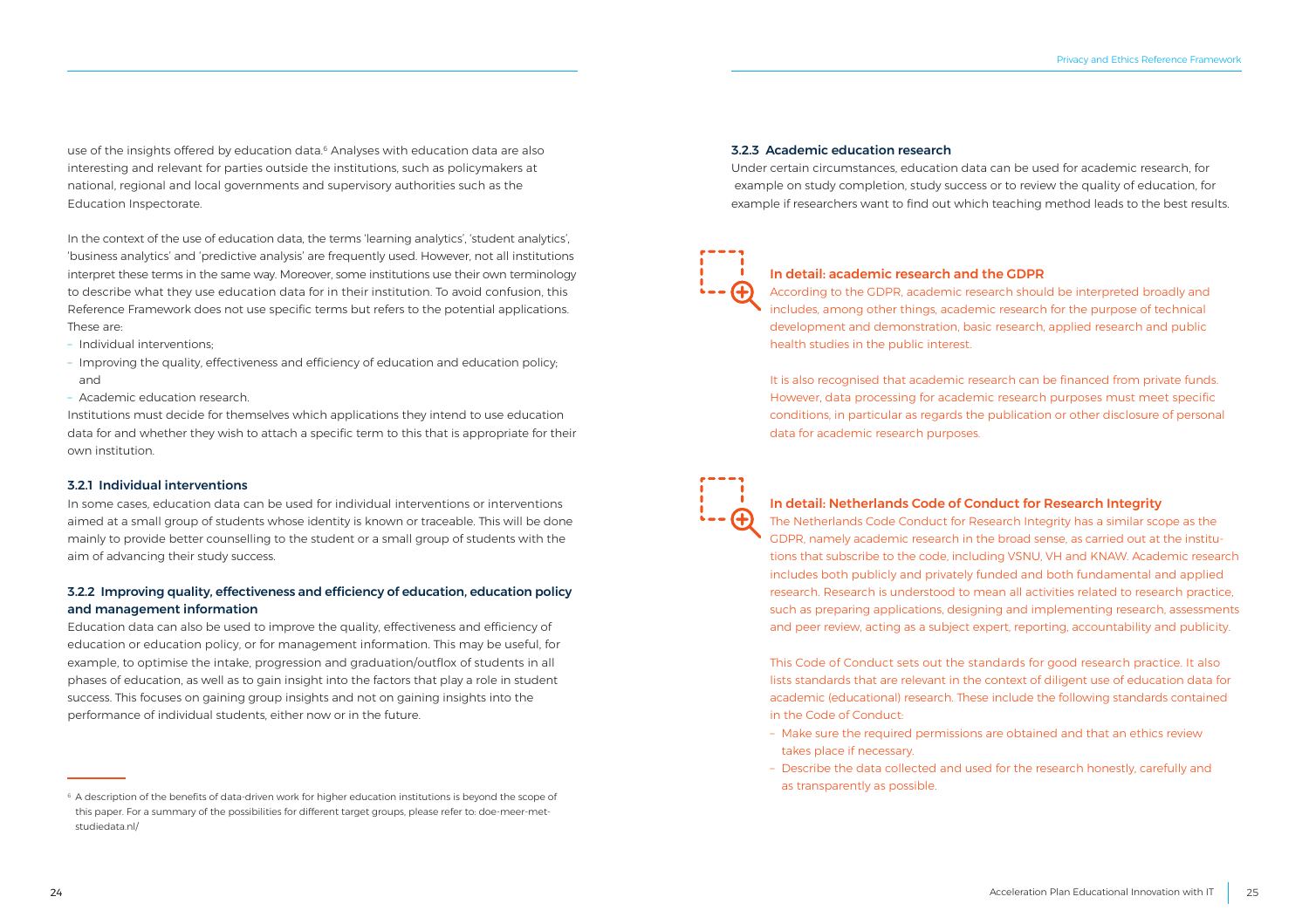- <span id="page-13-0"></span>- Take into account the interests and wellbeing of test persons, test animals and the risks for researchers and the environment, observing in any case all relevant legal requirements and codes of conduct.
- Be transparent about the method and procedure followed, and record them where relevant.

### 3.3 Privacy and the protection of personal data

This section elaborates on cases in which the Reference Framework applies. This includes an interpretation of the most important concepts in the context of the responsible use of education data from the perspective of privacy and ethics.

Privacy is a pluralistic concept. What is understood by the term privacy may differ from person to person, country to country or culture to culture. This makes it difficult to define privacy and enshrine it in laws or regulations.

The European Charter therefore does not provide for a right to privacy, but for the right to 'respect for private and family life' and the right to 'the protection of personal data'.<sup>7</sup> The former includes the right to respect for home and communication (e.g. the secrecy of letters). The second is the right to protection of personal data, which largely overlaps with the right to respect for private life.

The right to protection of personal data is further regulated in the European Union by the GDPR. In part, the GDPR contains open standards that allow organisations to make their own considerations regarding the responsible use of personal data. Take for instance the standard that 'appropriate security measures' are taken; what is appropriate here depends on many different factors, including the organisation, the data subjects, the nature of the data and the way in which the data is processed.

In addition, the GDPR gives the EU Member States room to elaborate on certain topics in national legislation. This gives Member States room to expand on certain points specifically for the national context. In the Netherlands, these further provisions are laid down in the GDPR Implementation Act (Dutch acronym: UAVG). This legislation sets out, for example, the exceptions that apply in the Netherlands to the use of special personal data for academic research (see also 3.4.1.). Accordingly, the GDPR and the UAVG are authoritative for this Reference Framework when it comes to the processing of personal data.

#### 3.4 Relevant terms from the GDPR and UAVG

The following terms from the GDPR and the UAVG, in particular, are relevant to this Reference Framework:

- · Processing;
- · Personal data and special personal data;
- · Data controller; and
- · Data subject.

#### 3.4.1 Processing operation

A processing operation is any operation that relates to personal data, whether or not it is performed automatically. This includes the collection, organisation, retrieval, storage and combination right up to the destruction of personal data.

### In this Reference Framework

In the context of responsible use of education data, this concerns all operations with data (personal or otherwise) used for education data. This includes the selection, collection, storage, combination, enrichment and destruction of the data.

#### 3.4.2 Personal data and special personal data

PPersonal data is all data, or rather all information, on an identified or identifiable person (also called the data subject, see 3.4.4). This must always be a natural person, i.e. a person of flesh and blood who is still alive. Information concerning deceased persons is personal data only insofar as it relates to someone else, e.g. next of kin. Information that relates to legal persons, such as public institutions, companies or foundations, is not personal data.

Personal data may include any information directly or indirectly leading to the identification of a person. This may be information that directly or indirectly identifies a person, such as a name or an identification number, but also one or more elements that together identify a person. It will therefore partly depend on the context whether certain information constitutes personal data or not. In practice, almost all information that can be traced to an identifiable person must be considered personal data.

Processing 'ordinary' personal data is permitted, provided the requirements of the law are met, such as formulating a well-defined purpose, having a basis for processing and taking appropriate protective measures. This three-pronged approach is elaborated in the next chapter. Processing 'special' personal data, however, is generally prohibited, with a limited number of clearly defined exceptions.

<sup>7</sup> See Articles 7 and 8 of the Charter of Fundamental Rights of the European Union..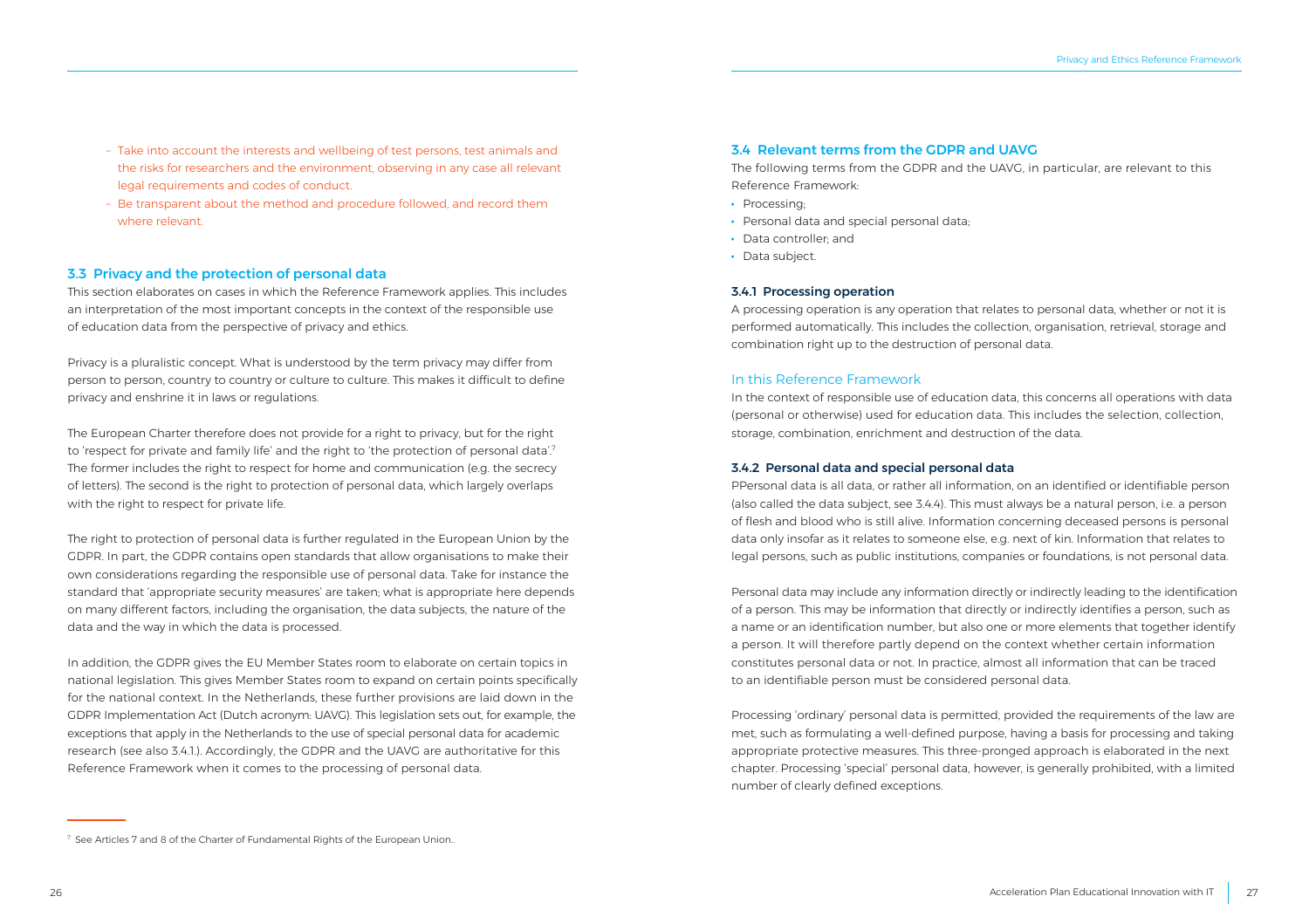#### Special personal data

Special personal data is personal data that reveals racial or ethnic origin, political opinions, religious or philosophical beliefs or trade union membership, as well as genetic data, biometric data with a view to unique identification of a person, data concerning health or data concerning a person's sexual behaviour or sexual orientation.<sup>8</sup> BSpecial personal data may not be processed, unless the data subject has given their explicit consent or another exception applies which is provided for by law.<sup>9</sup>

The UAVG states that the prohibition does not apply to the processing of special personal data for academic or historical research purposes if *all* of the following conditions are met:

- 1. Processing the data is necessary for the purposes of academic or historical research;
- 2. The research serves a general interest;
- 3. Obtaining explicit consent has proven impossible or requires a disproportionate effort; and
- 4. Safeguards are in place to ensure that the privacy of the person concerned is not disproportionately affected.

#### In this Reference Framework

As stated in the previous chapter, the concept of education data encompasses all different types of information that are used to improve the quality, effectiveness and efficiency of education. This is not limited to information about students but can also include information about lecturers, other data subjects or educational information.

In principle, special personal data may not be used as education data. This is only possible if explicit permission is given by the relevant data subjects. Even if education data is used for academic or historical research, special personal data may be processed subject to the conditions set out above.

#### In detail: academic research, valorisation and policymaking

Academic research using personal data, for example from test subjects, yields insights. An institution can valorise these insights as part of the policymaking process. If the insights themselves no longer involve personal data, for example because they have been sufficiently aggregated or because examples or cases have been completely anonymised (see also 8.3.1.), they can be used for policy purposes without the institution having to meet specific requirements. This is because the insights do not contain any personal data.

If the results of the academic research, including the insights, still involve personal data, it is not automatically permitted for an institution to use these results for policy purposes. In this case, the compatibility of this further use of personal data for policy purposes with the original use of the personal data for academic research will have to be assessed (see more on purpose limitation and compatible use in the next chapter).

Finally, for the purpose of conducting academic research, special personal data may be used under certain circumstances, as described above. If the results of the academic research – including insights and ensuing policy recommendations – also contain special personal data, these may, in principle, not be processed any further for policy purposes. If the insights do not contain any personal data, these insights can be used for policy purposes.

#### National identification number

A national identification number, in the Netherlands the Citizen Service Number (BSN), is not regarded as special personal data, but its use is subject to strict rules. The BSN may only be used for specific purposes stipulated by Dutch law and not for any other purpose. Institutions must process the BSN for the purpose of enrolment and communication with government authorities. Institutions are not permitted to use the BSN for other purposes, including for education data or as an identifier to link databases or files.

<sup>&</sup>lt;sup>8</sup> This is an exhaustive list, see also Article 9(1) GDPR.

<sup>&</sup>lt;sup>9</sup> The general exceptions to the processing prohibition are listed exhaustively in Article 9(2) GDPR and the exceptions that apply specifically in the Netherlands are listed in the UAVG.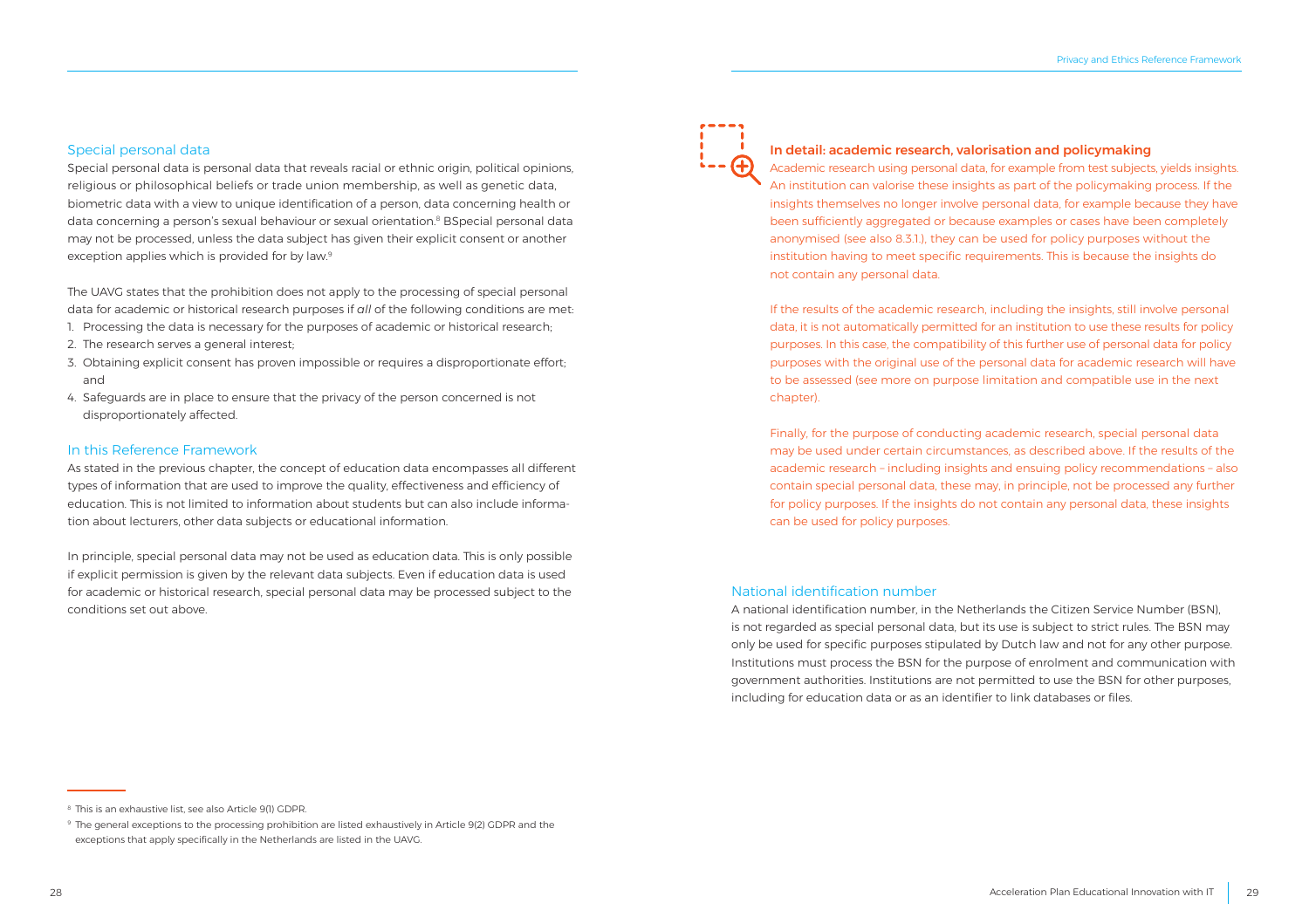<span id="page-15-0"></span>

#### In detail: student number

A student number is not the same as a national identification number. Nevertheless, it constitutes personal information that is inextricably linked to the student during the period of study (and possibly for some time afterwards).

While the use of a student number does not fall under the strict regime of the BSN, it is important when using a student number to give sufficient attention to safeguards for the protection of the student.

#### 3.4.3 Data controller

The data controller is the natural or legal person, public authority, agency or any other body that determines the purposes and means of processing personal data, alone or in association with others. In other words, the organisation that decides, either alone or together with other organisations, that personal data is to be collected, what it is collected for and it is to be collected, is the data controller. This organisation is ultimately responsible for the proper and lawful handling of personal data.

When two organisations cooperate and jointly determine which personal data should be processed, for what purposes and in what manner, they are called joint data controllers (for more information, see 8.2). Joint data controllers must agree on the division of tasks and responsibilities among themselves and must make the essential elements of these agreements known to the data subjects. They must also clearly indicate how the rights of data subjects can be exercised and who provides the relevant information to data subjects (see also 8.3).

#### In this Reference Framework

This Reference Framework concerns the responsible use of education data by (staff or researchers associated with) higher education institutions in the Netherlands. For the purpose of using education data – more specifically for the purpose of using personal data as education data – the institution is the data controller. What this responsibility entails and how it can be fulfilled are discussed further in the following chapters.



#### In detail: data controller and responsibilities

The institution is the data controller within the meaning of the law. Employees of an institution are not data controllers in their own right when they use personal data as part of their work for the institution, but they do act on behalf of the data controller. Chapter 6 looks more closely at the internal division of responsibilities.

#### 3.4.4 Data subject

The data subject is the natural person who can be identified, directly or indirectly, by specific identifying elements or numbers or by one or more elements which, when combined, distinguish that person's identity. A data subject is a living person of flesh and blood to whom the personal data relates. The data subject may also exercise certain rights with regard to their personal data; see more on this in Chapter 7. If it concerns the use of data pertaining more than one natural person, the term used is (multiple) data subjects.

### Explanation: use of the term 'data subject'

The data subject is the legal term used to describe the person to whom the personal data relates. In this Reference Framework, the term *data subject* will therefore also have this meaning. Where this Reference Framework refers to one or more persons who have an involvement or interest in the use of education data, we refer to them as *stakeholders*.

#### In this Reference Framework

Data subjects in the case of education data are students, prospective students, interested parties, former students, lecturers, counsellors and all other persons whose personal data is processed by higher education institutions. Although education data mostly concerns the data of students, it may also concern the personal data of lecturers and others. In addition, personal data may also include data on courses, curricula and study programmes taken by a student or taught by lecturers as well as data on educational institutions, faculties and academies to which the data subject is affiliated.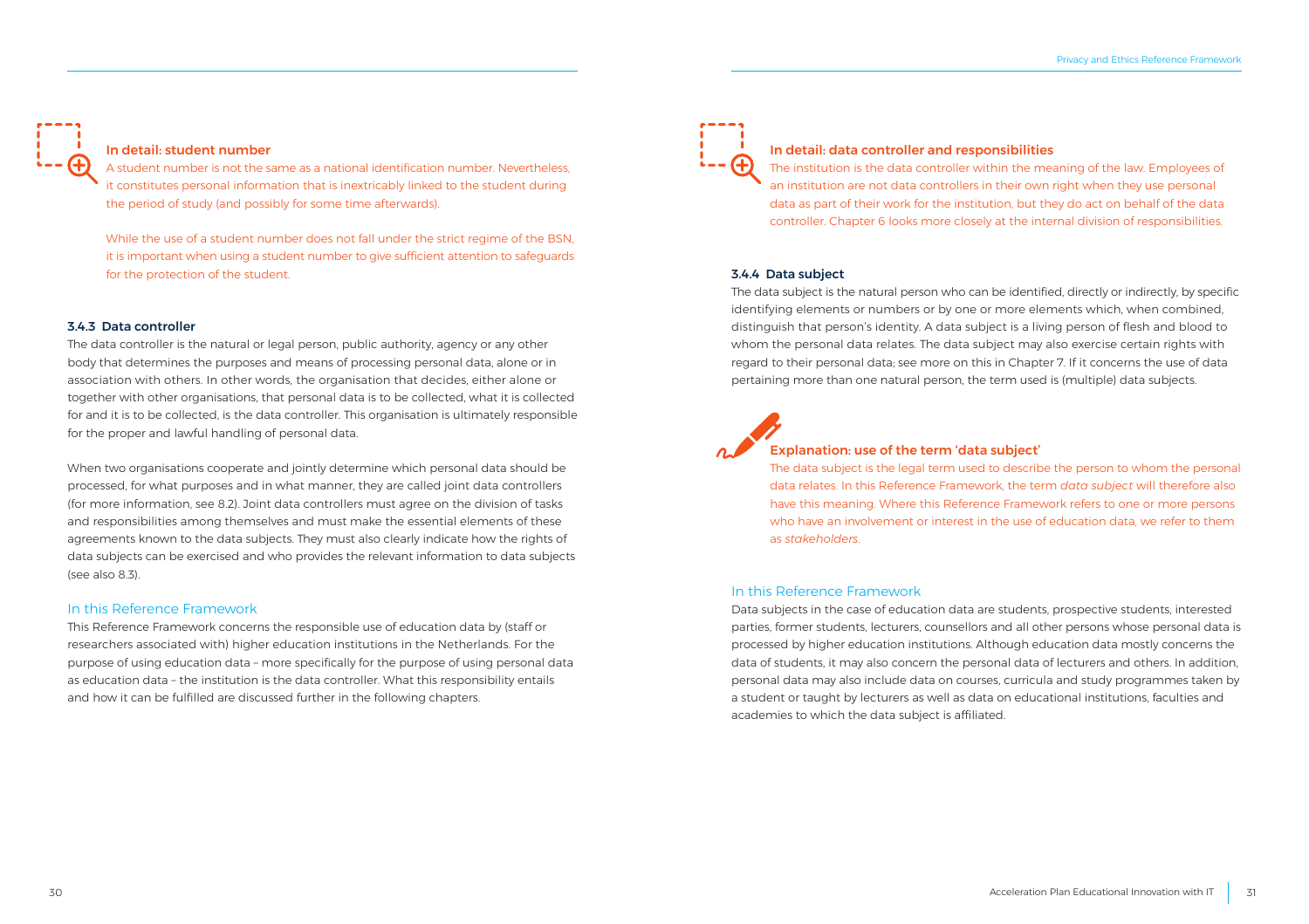#### <span id="page-16-0"></span>In detail: 'ownership' of personal data

When it comes to personal data, the term 'ownership' can lead to confusion. This Reference Framework therefore no longer uses this term but focuses instead, particularly in Chapters 4 and 5, on who the data controller is for the personal data, what their obligations are and how the internal division of responsibilities can be organised.

In practice, however, some institutions will have 'data owners' who are charged with managing a particular dataset and therefore have certain responsibilities with regard to that dataset. These persons can also be seen as administrators of a certain dataset, or data stewards.

This does not, however, mean that the person responsible for a dataset is also the 'owner' of it in a legal sense. Neither the data subject nor the institution is legally the 'owner' of personal data. After all, students cannot decide whether or not to provide their account number to an institution, for example; they must do this so that tuition fees can be collected. In turn, an institution may not simply decide to whom it will provide a student's bank account number. The institution may do so only if permitted by law.

### 4 Responsibilities of institutions

As an organisation, the higher education institution is the data controller within the meaning of the GDPR and UAVG for the processing of personal data, including education data. This means that the higher education institution has certain responsibilities, the most important of which are elaborated in this chapter. In essence, these can be broken down into three elements and corresponding questions.

| <b>PURPOSE</b><br>Why do you<br>want to process<br>personal data? | <b>BASIS</b><br>What is the legal<br>basis for this<br>processing? | <b>DUE CARE</b><br>How will you<br>ensure that you treat<br>the data with due care? |
|-------------------------------------------------------------------|--------------------------------------------------------------------|-------------------------------------------------------------------------------------|
|                                                                   |                                                                    |                                                                                     |

The above requirements, which largely follow from the GDPR, are elaborated in more detail below.

#### 4.1 Purpose

All data must be used for a clear and well-defined purpose and may not be processed further for other purposes. This means, first of all, that it must be established why personal data is to be collected and used. This may, for that matter, concern several purposes simultaneously. The purpose or purposes should be formulated as specifically as possible.

Before personal data can be used for a purpose other than that for which it was collected, it should be assessed whether the new purpose is compatible with the original purpose. To assess whether there is a compatible use, the institution itself must weigh up the situation. In this assessment, aspects such as the original and the new purpose, the context in which the data was obtained, the nature of the data, the nature of the use and the possible consequences of further use for the data subject must at least be taken into account. If a new purpose is incompatible, the data may not be used again for the new purpose unless the consent of the data subject or data subjects has been obtained for its use for the new purpose.

#### In this Reference Framework

The use of education data is, in reality, always about further processing of data. For this reason, it must first be made clear what purpose is served by the use of education data, and this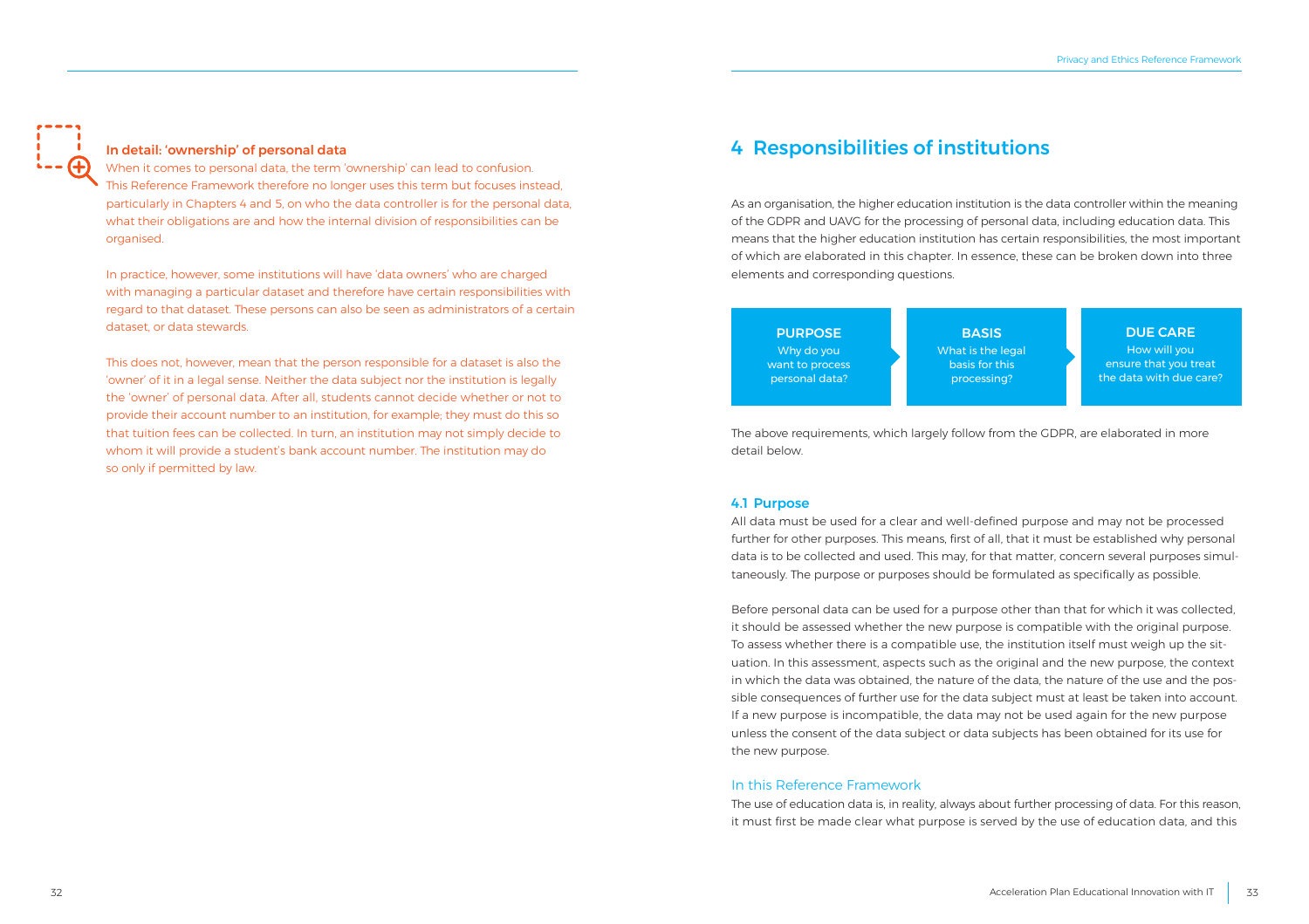<span id="page-17-0"></span>purpose must remain the guiding principle in its use. The purpose must be described as specifically and precisely as possible. Merely referring to the general goals of improving education, education policy, conducting educational research or carrying out individual or small-scale interventions is not specific enough.

In addition, the extent to which using the data for this purpose is compatible with the original purpose for which the data was collected will have to be assessed. Whether a new purpose is compatible requires consideration by the institution (or end user within the institution), taking into account the context and nature of the use, the nature of the data and the potential impact on the data subjects. If the purpose of processing is to send students a monthly faculty newsletter, it will probably be compatible to use the data to send a one-time information email about such events as the appointment of a new dean, for example.



#### In detail: academic education research as a purpose

If education data is to be used for academic educational research, the GDPR states that it may, in principle, be assumed that this is compatible use. However, to ensure that education data is actually used responsibly, a clear purpose for processing the data is required and appropriate safeguards must still be implemented. Furthermore, the expectations of and consequences for the students concerned must also be taken into account.

#### 4.2 Lawful basis

For the processing of personal data to be lawful, it must be based on one of the six grounds provided for in the GDPR. These are as follows:

- – Consent
- Necessary for the performance of a contract (contract)
- Necessary to fulfil a legal obligation (legal requirement)
- Necessary for the protection of the vital interests of the data subject (vital interest)
- Necessary for a task in the public interest or exercise of public authority (public interest)
- Necessary for the legitimate interests of the data controller or a third party (legitimate interest)

There is no hierarchical order between these grounds. There should, however, be a basis for the processing of data and it should be appropriate to the processing operation Which basis is most appropriate will also depend on the purpose of the processing operation.

In the context of education data, the most common bases are 'consent', 'public interest' and 'legitimate interest'. The conditions and requirements for these three bases are explained below.

#### 4.2.1 Consent

Consent must be given freely, knowledgeably, specifically and unambiguously. This means that the data subject should have all the information needed to make an informed choice about whether or not to consent to the intended processing of personal data. This consent must also be unambiguous in that there should be no doubt that the person's consent has been given. This does not always have to be written consent. Other forms are also possible, as long as it is clear and demonstrable that consent has been given. The onus is on the data controller to prove that consent has been obtained.

Consent must also be freely given, which means a person must be completely free to make a choice. The data subject must not feel any pressure or be in a hierarchical relationship with the data controller which could affect the data subject's freedom of choice. There should be no negative consequences whatsoever for withholding consent and the data subject must also be able to withdraw consent at any time.

#### 4.2.2 Public interest

To apply the basis that processing of personal data is 'necessary for performing a task in the public interest', it must be established by law which organisation has this task and preferably also the purpose of the processing of data, the data subjects, the categories of personal data necessary for this purpose, as well as the retention periods, limitation of purpose and the entities to which the data is provided.

That law must, furthermore, seek to serve a purpose in the public interest and the processing must be proportionate to the purpose sought.

It should also be the case that using the data is indispensable for performance of the task in the public interest. This requires the organisation to assess which data is truly indispensable to achieve the stated purpose. In addition, it should be the case that the purpose cannot be achieved by other, less intrusive means, and it should be assessed whether it is appropriate or proportionate for the data to be used for the purpose sought.

#### 4.2.3 Legitimate interest

When using the 'necessary for the protection of legitimate interests' basis, the interests of the organisation must be weighed against the interests, rights and freedoms of the data subject or data subjects. Elements to be considered when weighing up these interests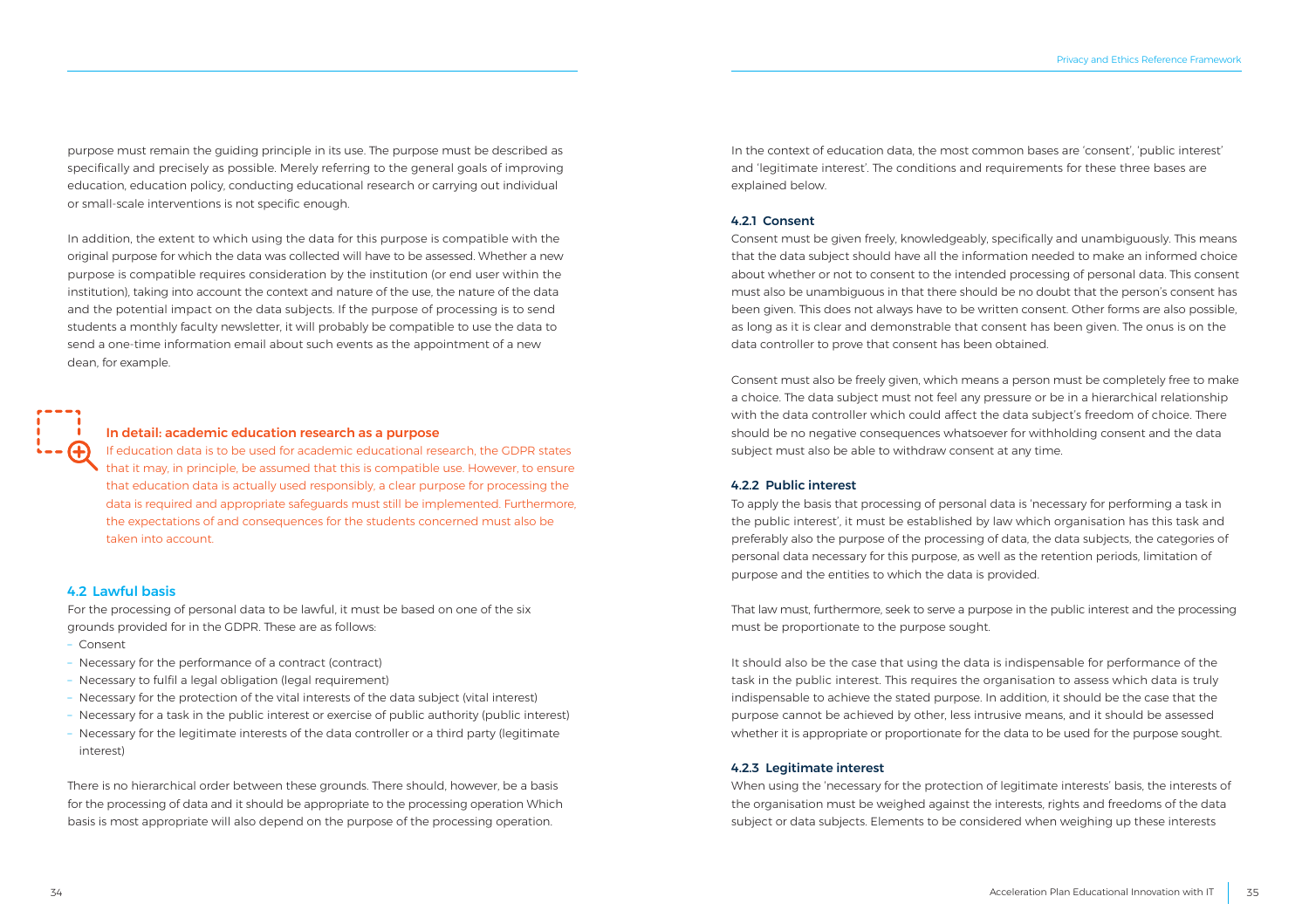<span id="page-18-0"></span>include the nature of the data, the category of data subject, the relationship between the data subject or data subjects and the controller, and the possible consequences of data processing for the data subjects. The weighing of interests must be documented and, where appropriate, communicated to the data subject.

#### In this Reference Framework

Which basis is most appropriate for the use of education data will depend on the application and the specific institution. For each instance of using education data, the institution will have to assess which basis is most appropriate for that particular instance. For certain applications and for certain institutions, for example, it will make more sense for education data to be used for the purpose of performing a task in the public interest. For other applications and/or institutions, however, it will be more appropriate to weigh up the interests on the basis that the use of education data is necessary to protect legitimate interests.

When explicit consent is the basis or exception chosen, the requirement that consent has actually been freely given must specifically be taken into account. If negative consequences are attached to withholding consent, there is no free consent. Even if the student or employee feels they cannot refuse because there is a dependency relationship between the student or employee on the one hand and the institution on the other, there is no free consent.

#### 4.3 Due care

Due care is understood to mean all obligations on organisations that process personal data to ensure that they handle data in a responsible manner.

First of all, it is important for all data processing to be done properly, lawfully and transparently. Proper data processing presupposes that data processing does not disproportionately infringe on a person's fundamental rights and freedoms. If a processing operation leads to discriminatory actions by a data controller, for example, this is improper data processing. Lawful means that the data processing is in accordance with the law. The transparency obligation is discussed in more detail in Chapter 6.

In addition, the following principles must always be observed for processing data with due care:

- Data minimisation; only personal data that is necessary may be processed. If it is not or no longer necessary to use directly identifying data, the data must be pseudonymised as soon as possible. This applies in particular to personal data processed for historical or academic research purposes.

- Correctness; the personal data being processed must be correct.
- Retention periods; personal data may not be retained for longer than is necessary for the purpose. Insofar as necessary for historical or academic research purposes, data may be stored for longer periods provided that appropriate technical and organisational safeguards are in place.
- Security; appropriate technical and organisational measures must be taken so that personal data is processed in a way that ensures its adequate protection.

A number of these principles of due care are detailed in the following chapters.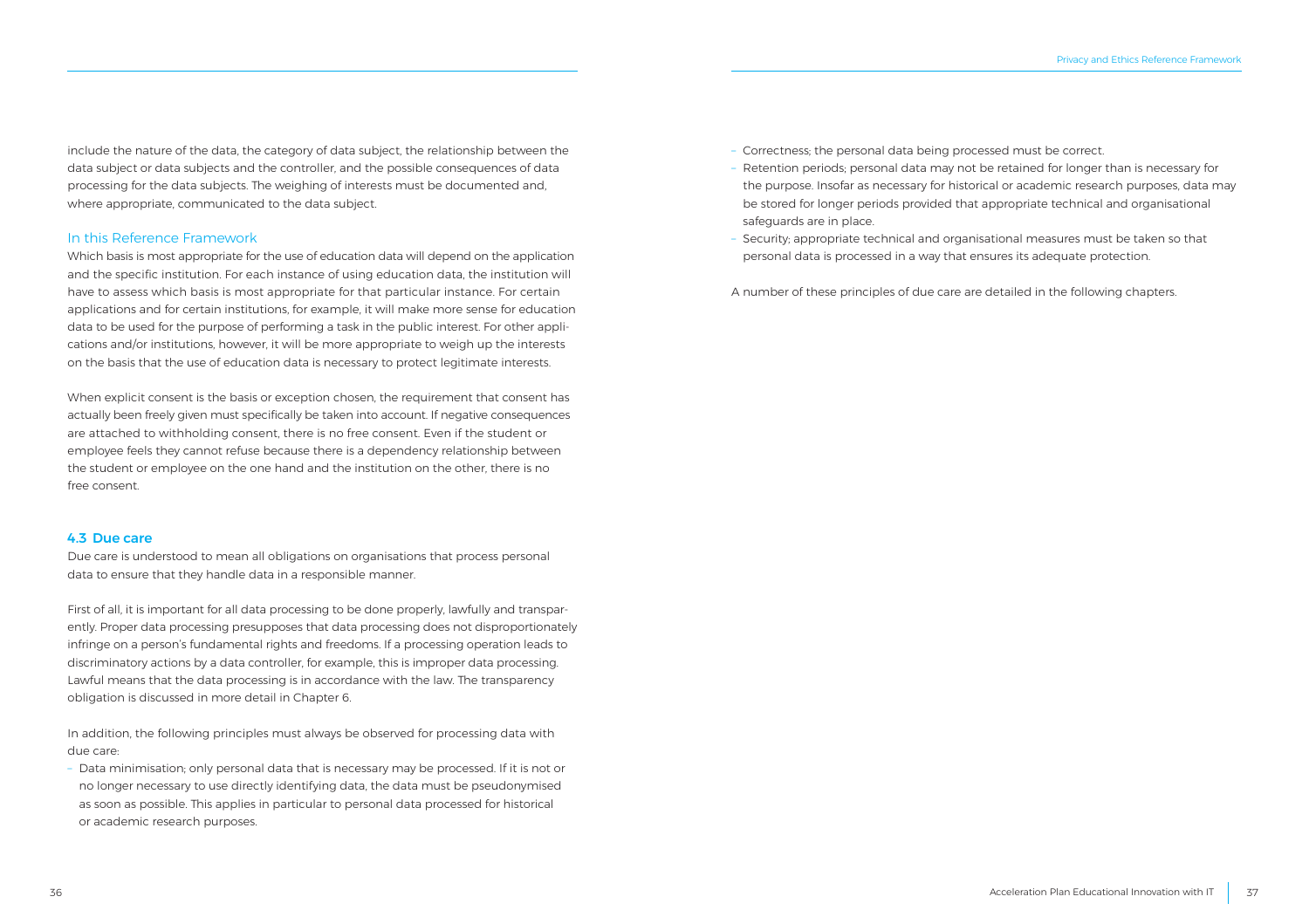<span id="page-19-0"></span>

### 5 Internal division of responsibilities

As a legal entity, a higher education institution is the data controller for the processing of personal data, as set out in Chapter 4. People working for or at a higher education institution are therefore not considered to be data controllers within the meaning of the law. However, they do act on behalf of the institution in performing their duties. Therefore, staff and researchers associated with a higher education institution who work with education data do play a role in using education data responsibly. The institution must determine and record who bears what responsibility for decisions relating to education data in an institution.

Higher education institutions differ from each other in size, culture, history, ambitions and vision, so there is no one-size-fits-all solution for determining and recording the responsibilities of the various officers involved. However, it is should be clear within an institution who plays which role when making legal and ethical considerations and decisions on the use of education data.

How these responsibilities are laid down internally is not specified in laws and regulations. The only matters regulated in the GDPR are under what circumstances a Data Protection Officer (DPO) must be appointed and what this officer's position and duties are (for more on the DPO, see 5.2.2).

That is why this Reference Framework takes a closer look at final responsibility for the considerations regarding education data, the officers who play a role with regard to responsible use of education data and the ways in which responsibilities can be divided.

#### 5.1 Final report and financial accounts

Final responsibility for almost everything that happens within a higher education institution lies with the Executive Board as the institution's day-to-day management body. This also applies to the use of education data. The Executive Board can delegate certain responsibilities to another officer, such as a dean or director, through delegation or mandate arrangements.<sup>10</sup> It is not unusual for the education sector to make use of such arrangements, although they are hardly ever made public.

<sup>&</sup>lt;sup>10</sup> At research universities, deans also have independent (attributed) powers under the Dutch Higher Education and Research Act (WHW).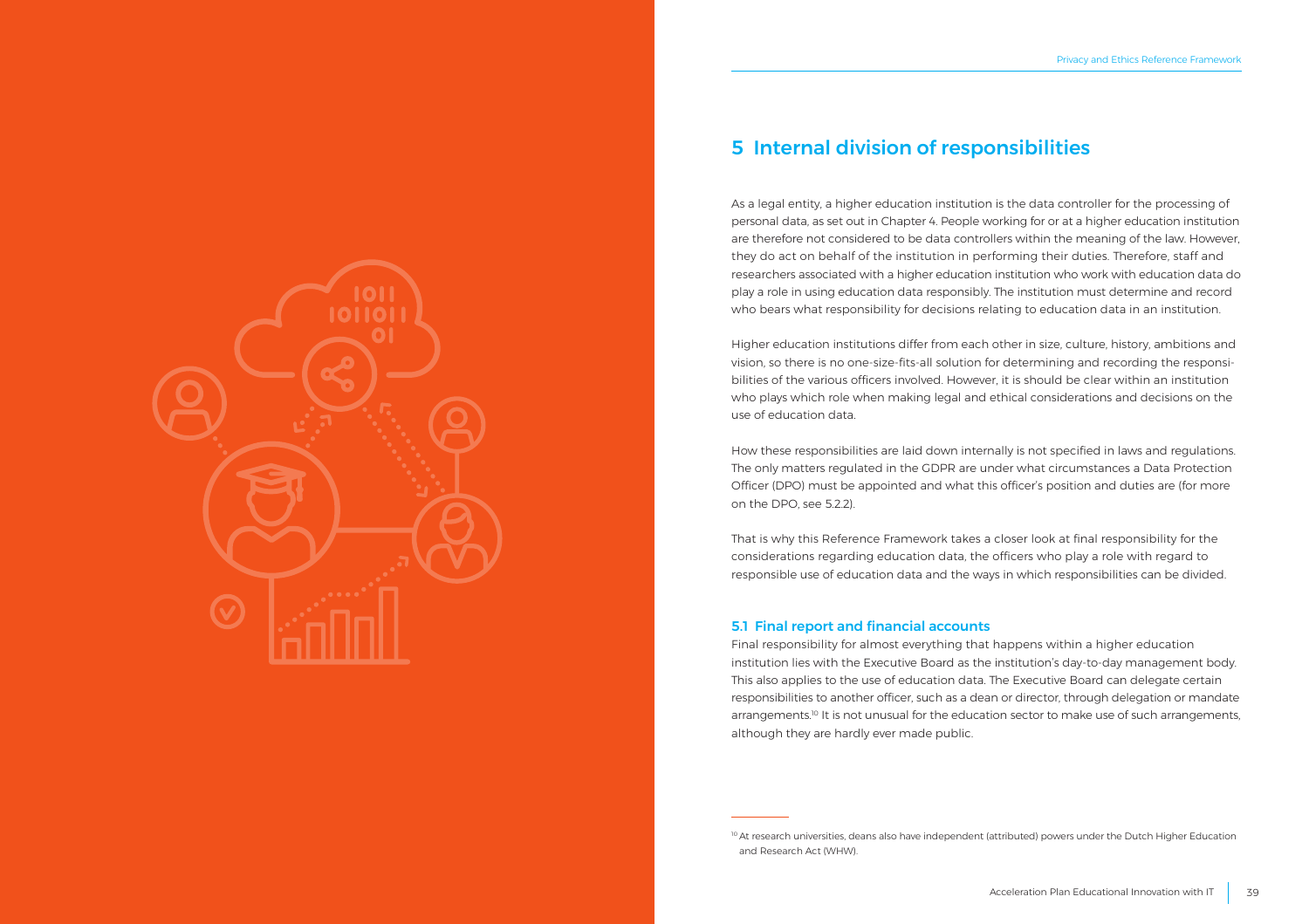#### <span id="page-20-0"></span>In detail: delegation and mandate arrangements

The central government makes extensive use of delegation and mandate arrangements; these can be consulted on the government website.

Delegation involves the actual transfer of powers, including responsibilities. In the case of a mandate, there is no transfer of power and the mandator can therefore always continue to exercise its powers.

In practice, however, the Executive Board will not (often) be directly involved in each specific use of education data. To ensure that the higher education institution is able to fulfil its obligations under the law, it will therefore be necessary to determine and record who, or which positions, are responsible for this within the institution. The following section lists the officers/positions involved.

#### 5.2 Officers involved

Because higher education institutions are all different, they do not have the same organisational structures and roles. It is therefore up to the institution to identify which of its officers are or should be involved in the use of education data. Nevertheless, this Reference Framework specifies a number of positions that should almost certainly be included when establishing and recording responsibilities.

#### 5.2.1 End users

First of all, end users are an important category of roles that needs to be looked at. Consider the following persons who may use education data for a specific purpose:

- Member of the Executive Board (e.g. to gain insight into key figures of enrolments and graduations)
- Education Director or Director of Education (e.g. to formulate policy on progression and study success)
- Policy officer (e.g. to provide substantiated policy advice)
- Lecturer (e.g. to gain insight into developments in the quality of their professional field)
- Support officer (e.g. to support lecturers in organising their digital education)
- Researcher (e.g. to conduct longitudinal research on the impact of a policy measure on study behaviour)
- Programme Director (e.g. to gain insight into recent trends and expectations for the future)
- Student (e.g. to get a better understanding of their own development in relation to their year-mates)
- Student counsellor (e.g. to better determine where or when a student needs counselling)

In most cases the end user will determine which data is used as education data, for what purpose education data is used and in what way. The end user is therefore the person who must ensure that education data is used responsibly. To help end users with this, an institution may for example make it compulsory to complete a privacy checklist before education data can be used. This checklist compels the end user to think carefully about privacy and ethics related aspects.

#### 5.2.2 Data Protection Officer

Higher education institutions are obliged to appoint a Data Protection Officer (DPO).<sup>11</sup> The DPO's duties are internal supervision of compliance with laws and regulations in the area of personal data protection and providing advice on the obligations arising from the GDPR and the UAVG.

To guarantee that the DPO can carry out their duties adequately, they have an independent position. This means that the DPO may not receive instructions on how to carry out their work. The institution must also ensure that the DPO has sufficient resources to carry out their duties and that they are assisted by the institution in performing these duties. To avoid the situation where the DPO is like a 'butcher inspecting his own meat', the DPO does not take decisions on the processing of personal data within the institution.

The DPO therefore has no direct responsibility for the processing of personal data but does have a responsibility to give advice – on their own initiative or on request – about the processing of personal data and to supervise the processing of personal data in terms of compliance with legislation and regulations. Furthermore, the DPO can also play a monitoring role if they encounter situations in which the rules are not or not fully complied with, either intentionally or unintentionally.

The DPO's role is therefore mainly advisory and supervisory and they report to the highest management body, which will usually be a member of the Executive Board and, if necessary, the Supervisory Board. The DPO is also the contact point for the national supervisory authority and the Personal Data Authority. Moreover, data subjects should always be able to contact the DPO.

<sup>11</sup> A DPO must be appointed pursuant to Article 37 of the GDPR if the data controller is a public authority or body, if the data controller is primarily responsible for processing operations which, by virtue of their nature and scope and/or their purposes, require regular and systematic monitoring of data subjects on a large scale, or if the data controller is primarily responsible for processing special personal data on a large scale.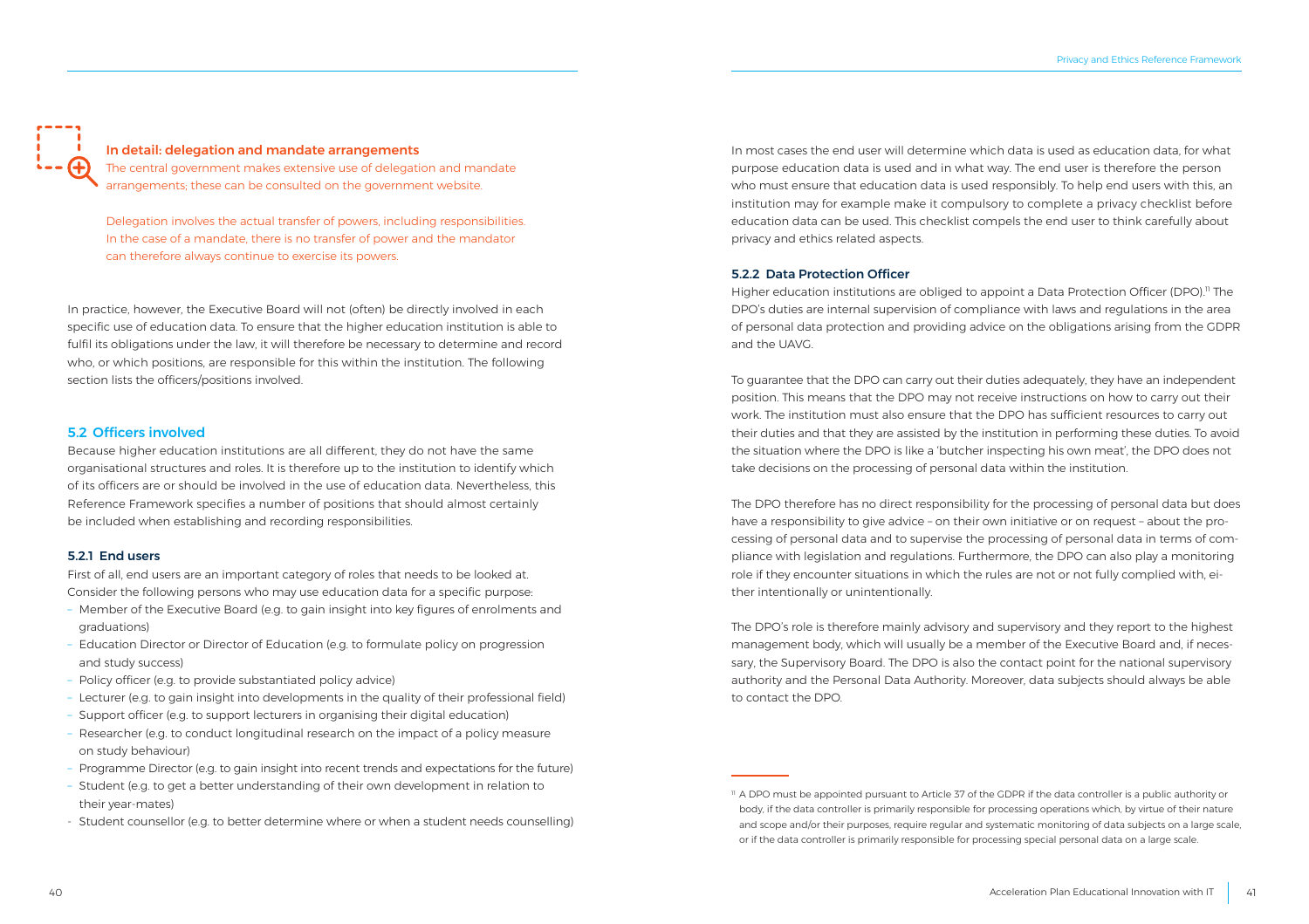#### <span id="page-21-0"></span>5.2.3 Privacy officer (privacy lawyer, privacy contact)

Many institutions will have a designated privacy officer in their departments and faculties who can assist colleagues in that department or faculty with questions about personal data processing or privacy. Since this position is vested in the department or faculty, the officer knows the subject matter their colleagues are working with and can, in many cases, provide practical assistance on specific privacy questions.

In addition to a privacy officer in the department or faculty, there will often also be a central privacy officer or team, for example a central privacy office or one or more privacy lawyers. These officers can be involved in more complex or cross-departmental or cross-faculty privacy issues. Again, it is up to the institution to decide whether to assign a particular responsibility to this central privacy officer or lawyer.

Privacy officers should not become a mere 'obligatory counter' for obtaining a stamp to proceed with the use of education data. The added value of these officers is that they can advise and support the end user and other parties in the institution in making the right decisions regarding the use of education data.

#### 5.2.4 Medical Ethics Review Board

When the Dutch Medical Research Involving Human Subjects Act (WMO) came into force, it became mandatory for research involving human subjects to be approved by a recognised medical ethics review board (MERB). Most institutions with an academic medical centre have a recognised MERB. This body must approve any research that is subject to the WMO. When medical research not subject to the WMO requirement is conducted, it may be that approval from the MERB is required nonetheless, or that the MERB issues a statement to the effect that the research is indeed not subject to the WMO requirement. In practice, the use of education data will not generally fall under medical research. However, when education data is used for academic research, it cannot be ruled out beforehand that this may, under certain circumstances, be regarded as medical research. This is why the MERB is mentioned in this Reference Framework.

Perhaps more relevant here is the trend in recent years for institutions to set up nonstatutory or recognised ethics review boards. This can be done by the institution as a whole or by non-medical faculties within an institution. This often happens in faculties that work a lot with personal data or with human test subjects, for example in economic or social sciences. Researchers at the institution or faculty concerned must, in that case, submit the research proposals to this ethics review board for advice or approval.

Again, such ethics review boards are set up to review a proposal to conduct academic research. Therefore, when education data is used for academic research, this research may need to be approved by an ethics review board.



#### Case study: Ethics Review Board

It may be beneficial to the responsible use of education data if researchers who wish to conduct academic research using education data are required to submit their research proposal to an Ethics Review Board. This can be either a faculty board or a cross-faculty board. Make sure there is sufficient privacy expertise in this Ethics Review Board.

Five faculties at the University of Amsterdam, for example, have an Ethics Review Board to which research proposals must be submitted if certain criteria are met.

Erasmus University Rotterdam has set up a Privacy and Ethics Board which assesses proposals for pilots and projects with education data and monitors their progress. This Board includes a member of the Ethics Board, a student, a lecturer, a researcher, a policy officer, a data scientist and the DPO.

#### 5.2.5 The education data team

Often there will be an officer or team within an institution that provides for the use of education data. This can be done in various ways, for example by preparing the data and structuring it so that it can be used for analyses.

This officer or team must also ensure that the system works properly, for example by building and managing the required tools (technical or otherwise). This includes ensuring that the source files can be accessed in a secure and reliable manner.

In addition, the officer or team will often carry out requests for the use of education data from end users. They can specify the conditions under which an end user can use education data and ensure that these conditions are met.

#### 5.2.6 Information Security Officer/Chief Information Security Officer (ISO/CISO)

The ISO or CISO supports an organisation in the field of information security and has knowledge of the possible technical and organisational security measures that can be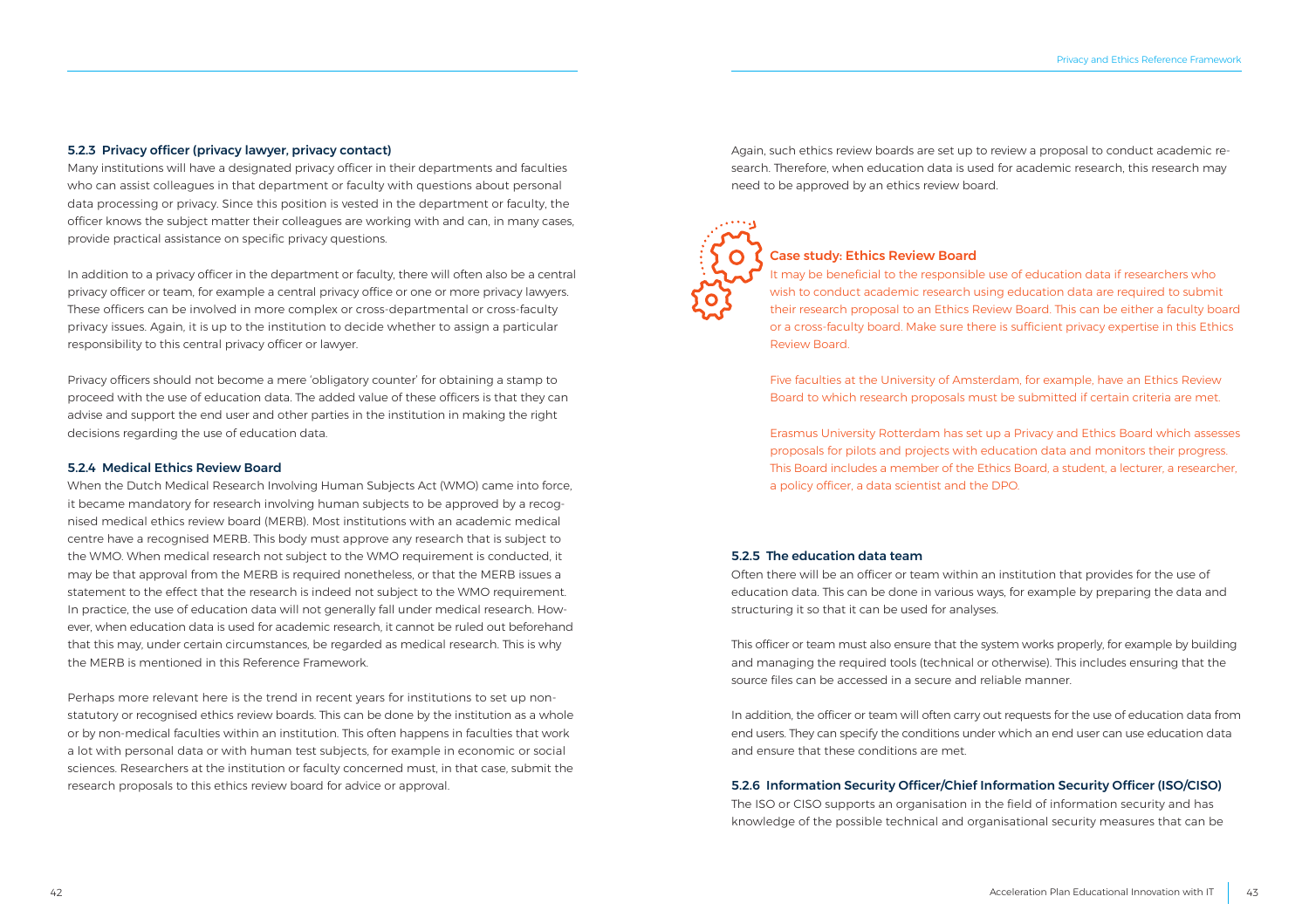<span id="page-22-0"></span>taken. However, the ISO/CISO is not responsible for taking the necessary measures; this is up to the officers who decide on the use of certain data or certain systems.

However, the ISO/CISO can help to make the right connection between threats and risks and to identify any management and security measures that are appropriate in a specific situation. However, it is up to the responsible officer to take (or not to take) such measures within their specific context.<sup>12</sup>

Finally, the ISO/CISO contributes to increasing information awareness among employees, whether or not in cooperation with other officers, such as the DPO.

#### 5.3 Method of defining and recording responsibilities

As noted at the beginning of this chapter, apart from the obligation to appoint a DPO and set out their tasks and role, there is no further regulation on how institutions should organise the internal division of responsibilities. However, in order to use education data lawfully and carefully, and therefore responsibly, it is important that this division of responsibilities is made and recorded.

A 'normal' policy document can of course be used for this. This document sets out the tasks and responsibilities of the various officers involved in the use of education data in the institution.

Another way this can be done is by creating an RA(S)CI matrix. This lists the officers involved and makes it clear whether they are Responsible, Accountable, Supporting, should be Consulted or Informed for a certain processing operation.

#### RACI matrix

The European Data Protection Supervisor (EDPS) has included a basic RACI matrix in its guidelines on accountability on the ground.

|                               | Responsible | Accountable | Consulted | Informed |
|-------------------------------|-------------|-------------|-----------|----------|
| Top Management                |             |             |           |          |
| <b>Business owner</b>         |             |             |           |          |
| <b>DPO</b>                    |             |             |           |          |
| IT department                 |             |             |           |          |
| Processors, where<br>relevant |             |             |           |          |

Bron: Accountability on the ground Part 1 of the EDPS

<sup>&</sup>lt;sup>12</sup> Handreiking IB profiel CISO van de VNG.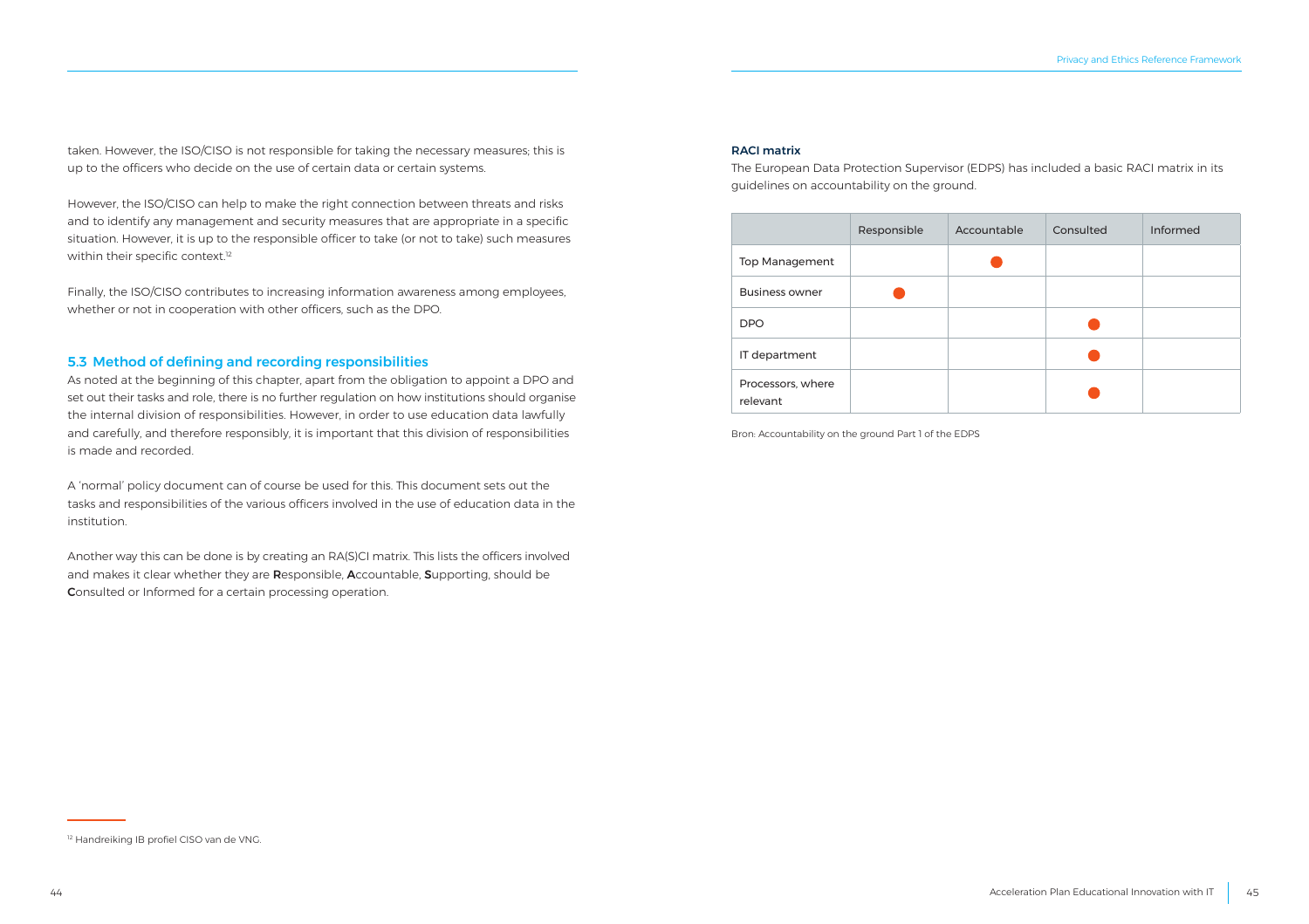<span id="page-23-0"></span>

### 6 Transparency and Accountability

The common thread in all previous chapters as well as in the GDPR and the UAVG and other codes of conduct and standards frameworks is transparency and accountability. Transparency contributes to trust in how an institution deals with education data, gives legitimacy to the use of education data by institutions and helps staff and researchers to make the right choices. Chapter 2 covered the principles of transparency and accountability.

In this chapter, the more practical side of the transparency and accountability requirement is addressed. Although the GDPR specifies what information must be communicated and when, it does not specify how this must be done. This Reference Framework therefore addresses the issue of what institutions should provide information about as well as when it is most appropriate to do so in the context of education data, and how best to do so. Finally, practical guidance is given on how an institution can be accountable.

#### 6.1 What to communicate

An institution must first make it known that it uses education data in a way that is clear to everyone. This can be achieved in various ways, for example by making it clear to students and prospective students during enrolment that the institution uses education data. This can be done, for example, by mentioning it on the landing page on the intranet or website or by regularly sending all students an email about it. It is crucial that the information is given in a place and in a way that students will be able to find and read it.

Incidentally, it is not necessarily – and often not possible – to provide all the information about the institution's use of education data at that time. Therefore, a layered way of informing can be used, where the most important matters are mentioned directly and the further information can easily be consulted via a link to another page or a privacy statement.13 In paragraaf 6.3. wordt nader ingegaan op het gelaagd geven van informatie.

If an institution intends to use education data, other information about its use must also be provided. The three-pronged approach – Purpose, Basis, Due Care – set out in Chapter 5 also provides the tools to provide the information in a structured manner.

<sup>&</sup>lt;sup>13</sup> See also the Guidelines on Transparency of the Article 29 Working Group, last revised and adopted on 11 April 2018, starting on page 22.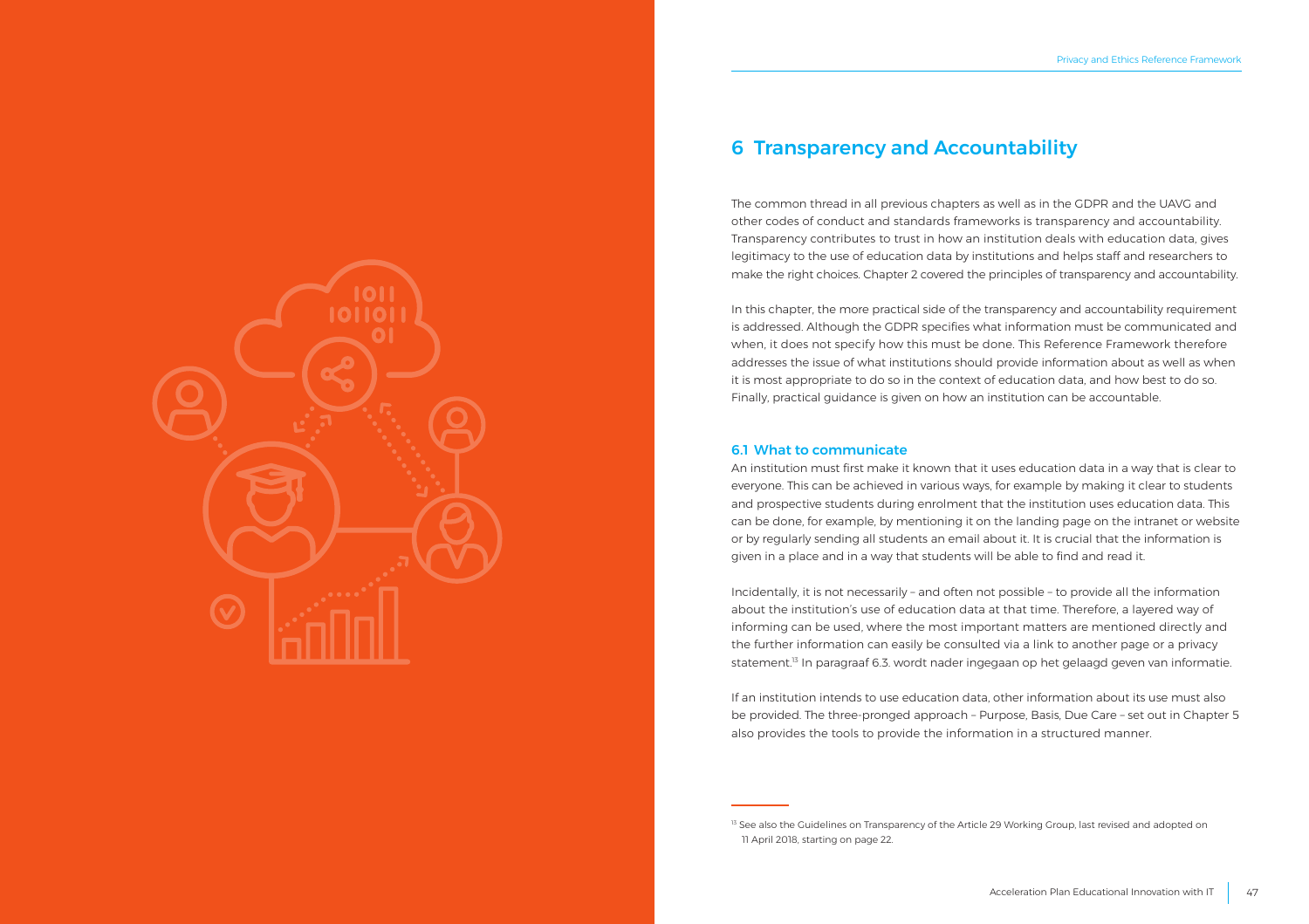#### <span id="page-24-0"></span>6.1.1 Purpose

Under the GDPR, an institution must provide clarity on the purposes for which education data is used. As stated in Chapter 4, it is important to formulate the purposes for which data are used as precisely and specifically as possible. However, it will often not be possible to indicate beforehand for which specific purposes education data will be used. One way of solving this is to provide information in a layered manner. This means that at a higher level, information can be provided in general terms on the use of education data. The institution may, for example, indicate that it has decided to use education data only to gain general insights for the improvement of education or education policy, or that it will only be used for individual guidance of students.

At a lower level, more details should then be given on the specific purpose of a particular use of education data. For example, if a lecturer intends to use education data for his own course to gain insight into the results over time of the students or the number of students who have followed his course, he must be transparent about this. The layering of information is discussed in more detail in 6.3.

#### 6.1.2 Basis

In addition to the purpose, the legal basis applicable to the processing of personal data must also be communicated. Here, too, it is possible to communicate the basis for data processing in a layered manner. At a higher level, it can then be indicated which bases might be used for certain applications of education data. At a lower level, it can then be communicated which basis is actually used for a specific application, for example, that an institution has a policy that individual interventions can only take place on the basis of consent.

If the legal basis is 'legitimate interest', the weighing of interests carried out in this context should also be communicated.

#### 6.1.3 Due care

In addition to purpose and basis, all other considerations must be communicated to ensure that education data is used responsibly and properly. Some of these are specifically mentioned in the GDPR as elements on which information must be provided. This concerns information about:

- What personal data is used;
- Identity and contact details of the data controller;
- Whether the personal data is shared with one or more other organisations and if so, which type of organisations;
- Whether the personal data is transferred to a country outside the European Economic

Area or an international organisation and, if so, what guarantees are in place to ensure that this is done in a lawful manner;

- How long the personal data will be kept and, if this is not possible, at least the criteria for determining the retention period;
- That the data subject has certain rights (see also Chapter 7);
- That the data subject may always withdraw consent, if consent has been the legal basis according to which the data is used; and
- Whether it is a legal or contractual obligation for the data subject to provide the data and the consequences of not doing so;
- Whether there is any automated decision-making and if so, useful information about the underlying rationale and the expected consequences (see 7.8);
- If data from another source/processor are used, what the source is;
- The contact details of the DPO: and
- That the data subject may lodge a complaint with the institution itself or with the Personal Data Authority.

Higher education institutions usually have this information recorded in a general or specific privacy statement.

#### 6.2 When to communicate

The premise is that this information must be given at the time of data collection. Since education data will almost always involve personal data that was originally collected for a different purpose, information about the use of education data will have to be provided in general terms wherever the data is collected directly from the data subject (see also 6.1.). However, this is not sufficient to meet all transparency requirements.

This is why it is best to communicate the specific use of education data at the time when the data will actually be used as education data. In practice, this will often be after determining the specific purpose for which education data will be used, what the basis is, what data will be used for this, how the data will be used and what measures will be taken.

If the information cannot be given at the time of analysis, it must in any case be given within a reasonable time, but no later than one month, after the data will be used as education data.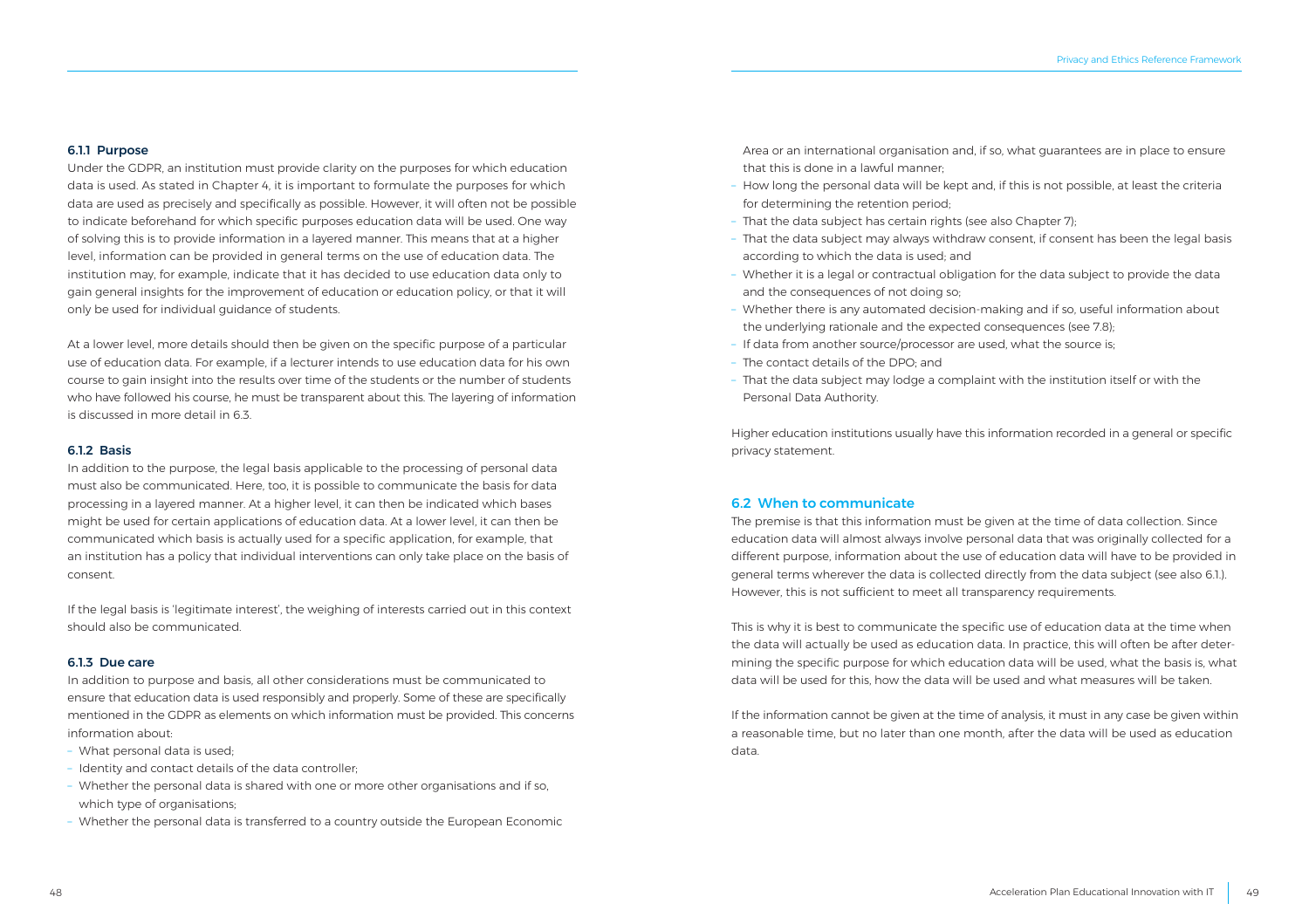<span id="page-25-0"></span>

#### Case study: information obligation

A policy officer of an institution's Law Faculty wants to know whether there is a difference in the numerical results of a course taught in English and in Dutch. He would like to include the figures of all students taking or who took this course in the past two years, which is a total of around 2,000 students. He does not need or use any other information about the students.

Even in the case of a less invasive application of education data such as this, the information obligation must be met. As a minimum, this possible use should be included in a general privacy statement.

If the use of education data leads to direct contact with the person concerned, for example in the case of individual interventions for the study success of a student, information about the fact that education data is being used must be provided no later than at the time of contact.



#### Case study: student counselling

A student counsellor sees that a student has requested a meeting with her because the student is having problems with their studies. In order to prepare for the meeting properly, the counsellor uses education data to gain insight into the student's development. She not only uses data about grades and credits, but also information about the student's study behaviour, such as when they are most active in the LMS.

The counsellor will have to inform the student at the start of the interview that she has also requested information other than grades and credits. In view of the rights of the student – who is the data subject – (see also Chapter 7), the student must also be given the opportunity to respond..

And finally, if the transfer of education data to another institution or organisation is being considered and the data subject or data subjects have not yet been informed, this must be done at that time.



#### Case study: data sharing

Another institution asks University of Applied Sciences X for education data on the number of students enrolling from secondary school with a profile in Economics & Society, and is considering whether to supply this data to the institution.

If it concerns traceable education data, University of Applied Sciences X must inform the students concerned in advance. Depending on how many students and what kind of education data is involved, this can be done by sending a general email to these students or by placing a general message on the faculty web page, intranet or newsletter.

#### 6.2.1 Exceptions

It is not necessary to provide the information if the institution has already informed the data subject, if receiving or providing the data is explicitly prescribed by European or Dutch law, or if the personal data must remain confidential on the grounds of professional secrecy or legal obligation of secrecy.

Moreover, the information mentioned in 6.1. does not have to be provided if it proves impossible or would require a disproportionate effort, especially if the further processing is for historical or academic research purposes, or if achievement of the purposes becomes impossible or is seriously jeopardised as a result. This exception must be interpreted strictly, however. It means, for example, that if email addresses are known it is no longer impossible or no longer requires a disproportionate effort to inform the data subjects. Furthermore, appropriate measures must be taken to protect the rights and interests of the data subjects.

#### 6.3 How to communicate

As indicated several times in this chapter, not all information needs to be given at once. This may also be done in a layered manner, for example by providing very general information at the time the data is collected from the data subjects, such as during enrolment. It is also a good idea to make such general information available to data subjects at all times, for example on the landing page of the website or the intranet. If necessary, an annual mailing can be sent out with the most relevant information.

The general notification can then refer to a general privacy statement, which contains further information on how personal data is used by the institution. Part of such a privacy statement can be devoted to the use of education data.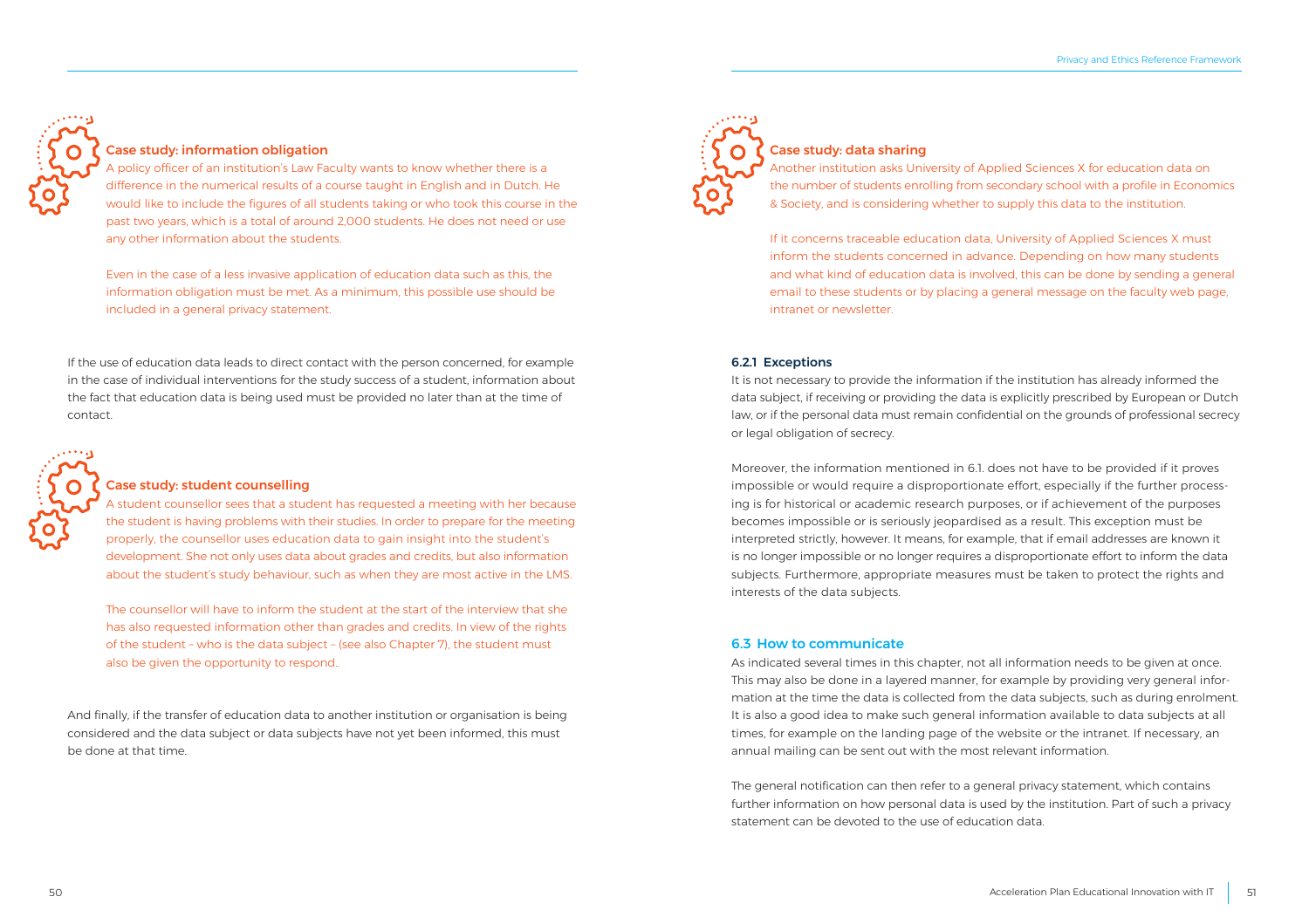<span id="page-26-0"></span>In addition to a general privacy statement, another option is to draft a privacy statement specifically for the use of education data by the institution. This could set out the choices and considerations for which education data can and may be used within the institution.

Finally, the considerations regarding a specific use of education data and all relevant information in that context can be published, for example by making a web page available per faculty or department or by providing the required information on the website of the relevant research project.

#### Case study: education data dashboard

Communicate as proactively as possible, for example through an education data dashboard, which education data is used for which types of applications of education data.

#### 6.4 Register of processing operations

Under the GDPR, all institutions are required to keep a register of the personal data processing operations carried out by their organisation. This register need not be made public, but must be available on request to the DPO and the national supervisory authority. The following information must at least be included in this register:

- The name and contact details of the organisation and of the DPO
- Per processing operation:
- The processing purpose
- A description of the categories of personal data and the categories of data subjects
- The categories of recipients and/or the personal data that will be provided to recipients outside the EU (in that case, also the safeguards that have been put in place for the protection of the data)
- The retention periods (if possible)
- The technical and organisational security measures

There is no procedural requirement for the Register of Processing Operations. For small organisations, an Excel file may be a solution, while larger organisations may benefit more from an online system.

The processing of personal data within the context of using education data will also need to be included in the Register of Processing Operations. The institution will therefore have to make it possible for the processing operation to be entered in the register. The best way to do this will vary from one institution to another, as it will also depend on who is responsible internally and how the register is kept.



#### Example: Register of Processing Operations

The Dutch Data Protection Authority (*Autoriteit Persoonsgegevens*; AP) has published its Register of Processing Operations on its website: www.autoriteitpersoonsgegevens.nl.

#### 6.5 Accountability

As explained in Chapter 2, accountability means taking responsibility. An institution can do this by carefully weighing up conflicting interests or principles and also by making clear who within the organisation is responsible and accountable for this. An institution also does this by taking account of the fact that education data is always used in a certain societal context.

Institutions can do this both top-down and bottom-up:

- · Top-down: institutions establish clear processes regarding the use of education data and demonstrably act in accordance with these processes. This ensures accountability for the decisions that have been made.
- The first consideration that institutions must make is whether a particular purpose is in line with the institution's core values and its role in society.
- Furthermore, institutions should document on behalf of the data subjects what is done with which education data and for what reason.
- It should be possible to explain these considerations and they must be accessible to data subjects.
- Institutions must continually assess whether the intended purpose has been achieved and whether any changes are necessary (Plan – Do – Check – Act cycle).
- · Bottom-up: all data subjects must be able to count on the professionalism of the staff members who work with education data. These employees take responsibility for their actions and are accountable for it. If necessary, they also call others to account.
- The ethical as well as the legal considerations are part of daily practice for everyone who works with education data. After all, it concerns day-to-day decisions in the workplace, where the question of what is ethically and legally responsible must be continually asked and discussed.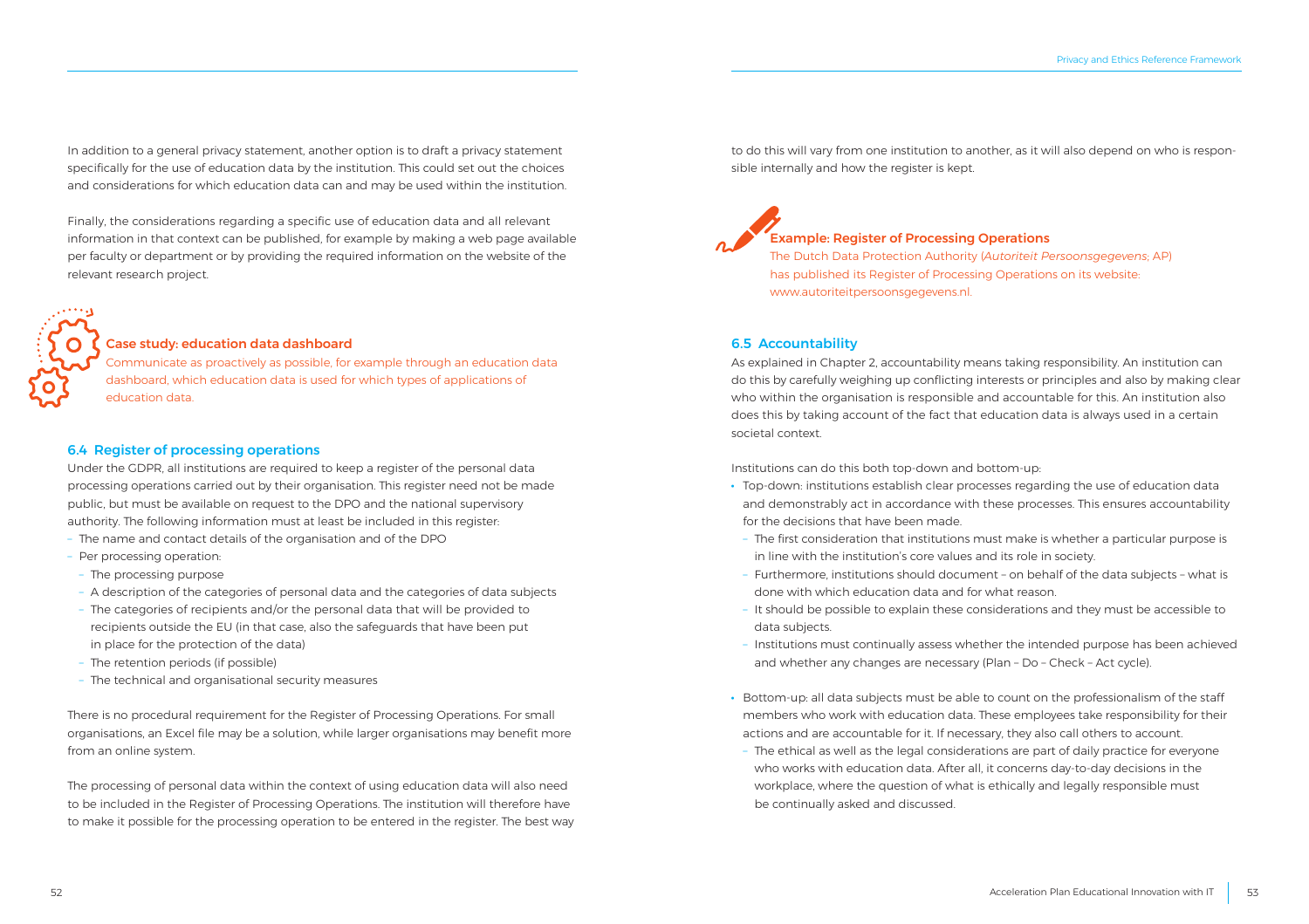- <span id="page-27-0"></span>- Institutions can promote this daily practice by making the discussion about privacy and ethics part of their day-to-day work. It is important that staff who work with education data do not experience unnecessary external pressure through competition, work pressure, hierarchy or regulation.
- Where possible and relevant, institutions should apply a participatory process by involving students and other data subjects in the development and decision-making process, for example when introducing new techniques or applications for the use of education data.

### 7 Rights of data subjects

As explained in Chapter 4, in the case of education data the data subjects are students, prospective students, interested parties, former students, lecturers, counsellors and all other persons whose personal data is processed by higher education institutions. These data subjects have various rights in respect of their personal data. Institutions must provide for this, also with regard to the use of education data.

The various rights of data subjects are set out below and an explanation is given of how these rights can be incorporated within the framework of this Reference Framework.

#### 7.1 General

Organisations are obliged to facilitate the exercise of rights by data subjects. This means that the institution may not create any unnecessary barriers for data subjects to exercise their rights and may not make this unnecessarily difficult.

In addition, the institution must provide all information in understandable language and in an easily accessible manner. A response must be given within one month of receiving a request for the exercising of one of the rights of data subjects. The deadline may be extended by a maximum of another month if the complexity of the request makes this necessary. In that case, information must be provided within the first month.

There is no legal requirement as to how the rights should be exercised by data subjects, nor how organisations must facilitate the exercise of these rights. It is up to each institution to give further substance to this in an appropriate manner.

#### In this Reference Framework

One example of how data subjects can exercise their rights is through a self-service portal. Through this portal, data subjects can inspect the information an institution holds about them to a certain extent (right of access), data can be amended, for example a change of address or telephone or account number (right to rectification), and possibly also irrelevant data can be deleted (right to erasure). For students and staff of an institution, this will often already be provided for in one way or another.

However, a self-service portal will not always be sufficient to provide information about all the personal data that an institution has and all the processing operations an institution carries out, including their use as education data. Nor is it necessarily accessible to all data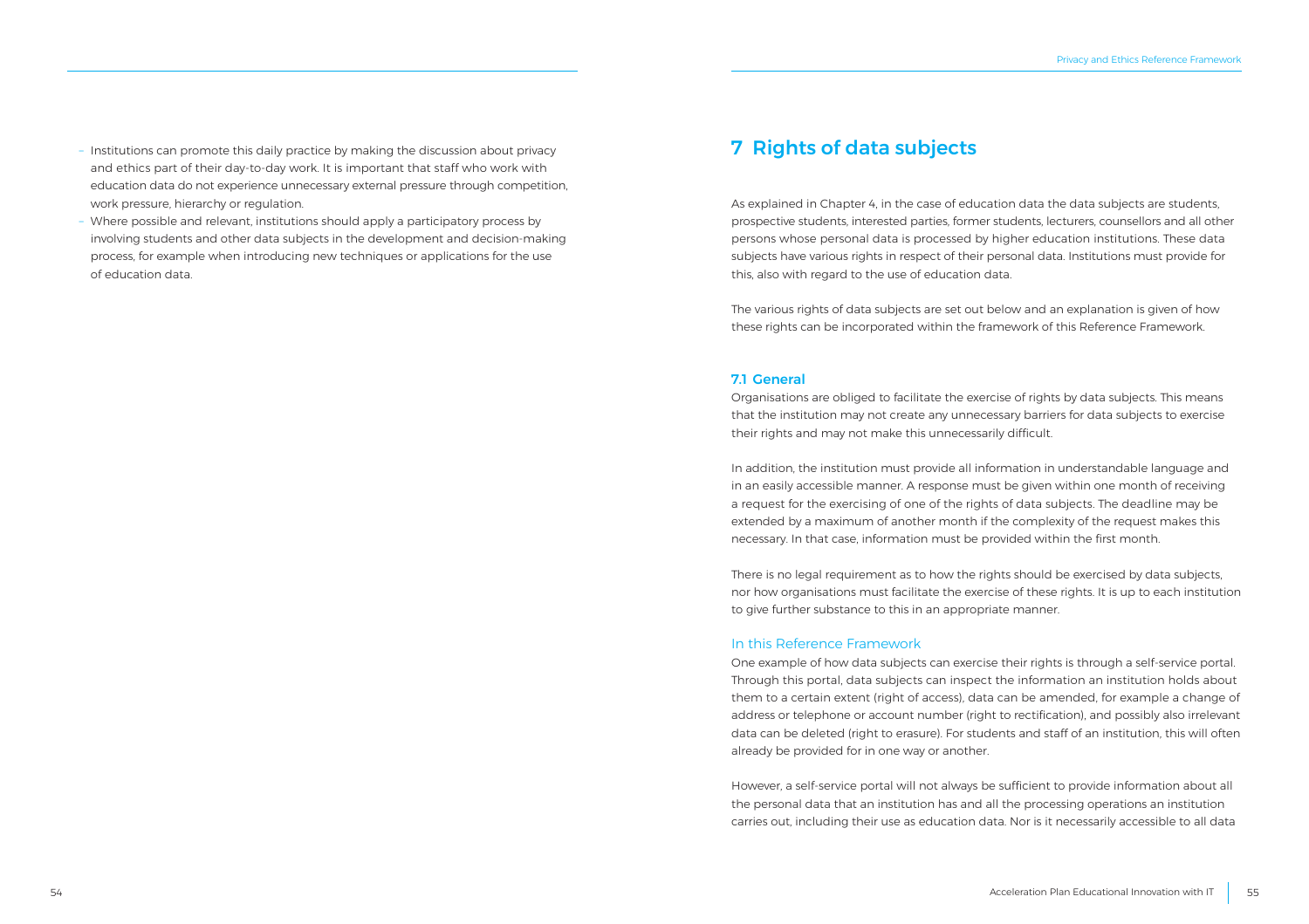<span id="page-28-0"></span>subjects, for example former students or other persons such as guest lecturers whose personal data is also processed and used as education data. It is therefore often necessary to make additional provisions to meet the requirement of facilitating the exercise of the rights of data subjects, for example by setting up a web form through which data subjects can submit their questions or requests or by providing an email address to which requests can be sent.

The provision of a web form or a specific email address to which requests can be sent is a way of facilitating the rights of data subjects. A request may, however, always be made and received in another way. Even in those cases, it will have to be considered as a request for the exercise of rights and answered in accordance with the applicable rules.

#### 7.2 Right of access

Data subjects are entitled to know if personal data relating to them is being processed and, if so, to have access to that personal data. Case law shows that the main purpose of the right of access is to find out what personal data about a person is being processed and to verify the lawfulness of that processing.

There is also a right to obtain a copy of the personal data. It is important to note here that it is not necessarily a right to copies of the relevant documents, but of the personal data. If the rights and freedoms of third parties are affected when a copy of a document is provided, it is not necessary to provide it and such information may be omitted. The data subject may also be asked to specify their request.

#### In this Reference Framework

The right of access will generally be handled by a designated officer within the institution. This may be a privacy lawyer or another privacy officer within an institution, department or faculty, although, a request of access can be submitted at any place and in any form. If the request to access personal data is received by an officer who is involved in the use of education data, it is important to first coordinate with the officer who normally handles access requests.

An institution may decide to ask the data subject whether the request is for all data held by the institution or whether it is limited to the personal data relating to the specific use of education data. If someone asks for access of the use of their data for education data, the relevant information must be provided. Where education data is used for individual interventions in particular, or in any case for non-general applications, access must be given to the personal data used for the specific applications.

#### 7.3 Right to rectification

In addition to the obligation for organisations to ensure that the data they use is correct (see 4.3.), data subjects have the right to seek rectification of their data. This means that they can request correction of incorrect data. This is not an absolute right; it may be verified that the correction is indeed a rectification. Where appropriate, this right may also be exercised by including an additional statement. The latter is relevant particularly where subjective assessments about a person are concerned and the assessor considers the original assessment correct but the data subject has a different opinion.

#### In this Reference Framework

The data used as education data will almost all have been originally collected by the institution for a different purpose. Any correction of incorrect data will therefore often have to be made in the source files. As far as subjective data is concerned, when using education data it is important to bear in mind that the right to rectification may also be exercised.

#### 7.4 Right to erasure

A data subject may request the erasure (deletion) of their personal data. However, this is not an absolute right. The right only applies in the situations prescribed by law, for example if the data is no longer needed, consent is withdrawn (if consent was the basis) or if the data was processed unlawfully, but also if someone has objected to the processing and the organisation has no overriding compelling legitimate grounds for using the data.

#### In this Reference Framework

The right to erasure applies separately to the use of data as education data. A data subject may, in principle, request erasure of their data from the set of data used for education data without also requesting erasure of their data from the source files. However, if both are requested, both requests should in principle be treated separately.



### Case study: right to erasure

A student has discussed his learning disability with a student counsellor, but does not wish to have it officially recorded in the institution's system. It is not a problem for the student that this is mentioned in the report of the meeting with the student counsellor discussion, but as soon as he finds out that it is also known to a student counsellor through the use of education data, he can request its erasure.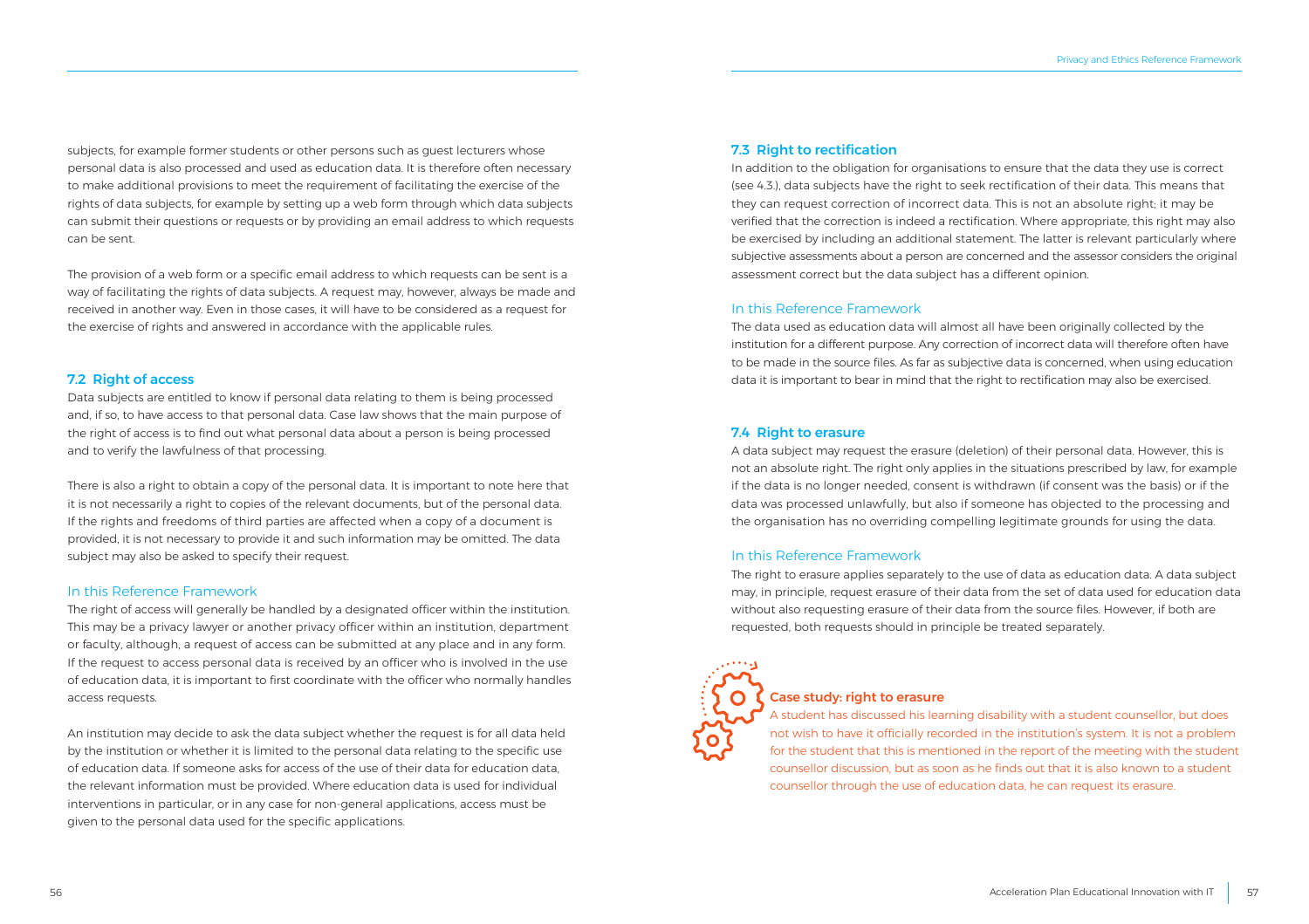<span id="page-29-0"></span>Whether a request for erasure should be honoured, moreover, depends on the circumstances of the processing and the request. If consent was the basis for the processing of education data, the withdrawal of consent may result in the data having to be erased. If the basis is that it is necessary for a task in the public interest or for fulfilling the legitimate interest of the institution, it will have to be assessed whether there are no longer any overriding legitimate grounds for the institution to still use the data as education data. This assessment will have to be made on a case-by-case basis.

If education data is processed for the purpose of academic or historical research, a request for erasure may be refused if erasure would make it impossible or seriously jeopardise the realisation of the purposes of the processing.

#### 7.5 Right to object

Data subjects have the right to object to the processing of their personal data. This must concern processing that is based on the basis that it is 'necessary for a task carried out in the public interest' or 'necessary for the legitimate interests of the institution'. A higher education institution must cease processing personal data unless it has compelling legitimate grounds that outweigh the interests, rights and liberties of the data subject or that are connected with the establishment, exercise or substantiation of a legal claim. In such cases, a higher education institution must make its own assessment.

#### In this Reference Framework

Given that most processing of education data will take place on one of the aforementioned bases, data subjects will be able to exercise their right to object. If a data subject objects to the use of their data as education data, the institution must comply with this request unless it considers that it has compelling legitimate interests to process the data nonetheless.

If education data is used for academic or historical research, the data subject also has the right to object and this must be complied with, unless it is necessary for a task in the public interest to process or continue to process the data anyway.

#### 7.6 Right to restriction of processing

A data subject may request restriction of the processing of their personal data under certain circumstances. This is allowed if, for example:

- the accuracy of the data is disputed and the institution verifies this; or
- the processing was unlawful but the data subject does not want the data to be deleted;

or

- the institution no longer needs the data but the data subject does not want the data to be deleted for legal reasons; or
- the data subject has objected and a review is carried out to determine whether the legitimate grounds of the institution take precedence.

#### In this Reference Framework

In practice, this right is very rarely exercised. However, if there is a restriction on the processing of data, for example because its accuracy is contested or it is being reviewed whether the data should be erased, it means that the data may not be further processed as education data. Therefore, if a data subject has exercised their right to restriction on the processing of data, the institution must ensure that this is also respected by no longer making the data available for education data purposes.

#### 7.7 Right to data portability

A data subject is entitled to request that personal data an institution holds on them be put into a structured, commonly used and machine-readable form and that this data be transferred to another organisation, for example another institution, without barriers. Where possible, the data subject also has the right to ask the institution to transfer the data directly to another organisation.

A data subject may exercise this right only in respect of data processed on the basis of consent or when it is necessary for the performance of a contract and the processing is automated.

#### In this Reference Framework

In particular, when education data is used for individual interventions and the basis applied is consent, the data subject may exercise the right to data portability, for example by sharing the results with another institution or organisation.

#### 7.8 Right to avoid automated decision-making

The right to avoid automated decision-making could also be interpreted as a duty of organisations not to make automated decisions, including profiling, if this decision has legal consequences or otherwise significantly affects the data subject. This means that analyses made of people or groups of people for the purpose of decision-making that may affect individuals may never be fully automated.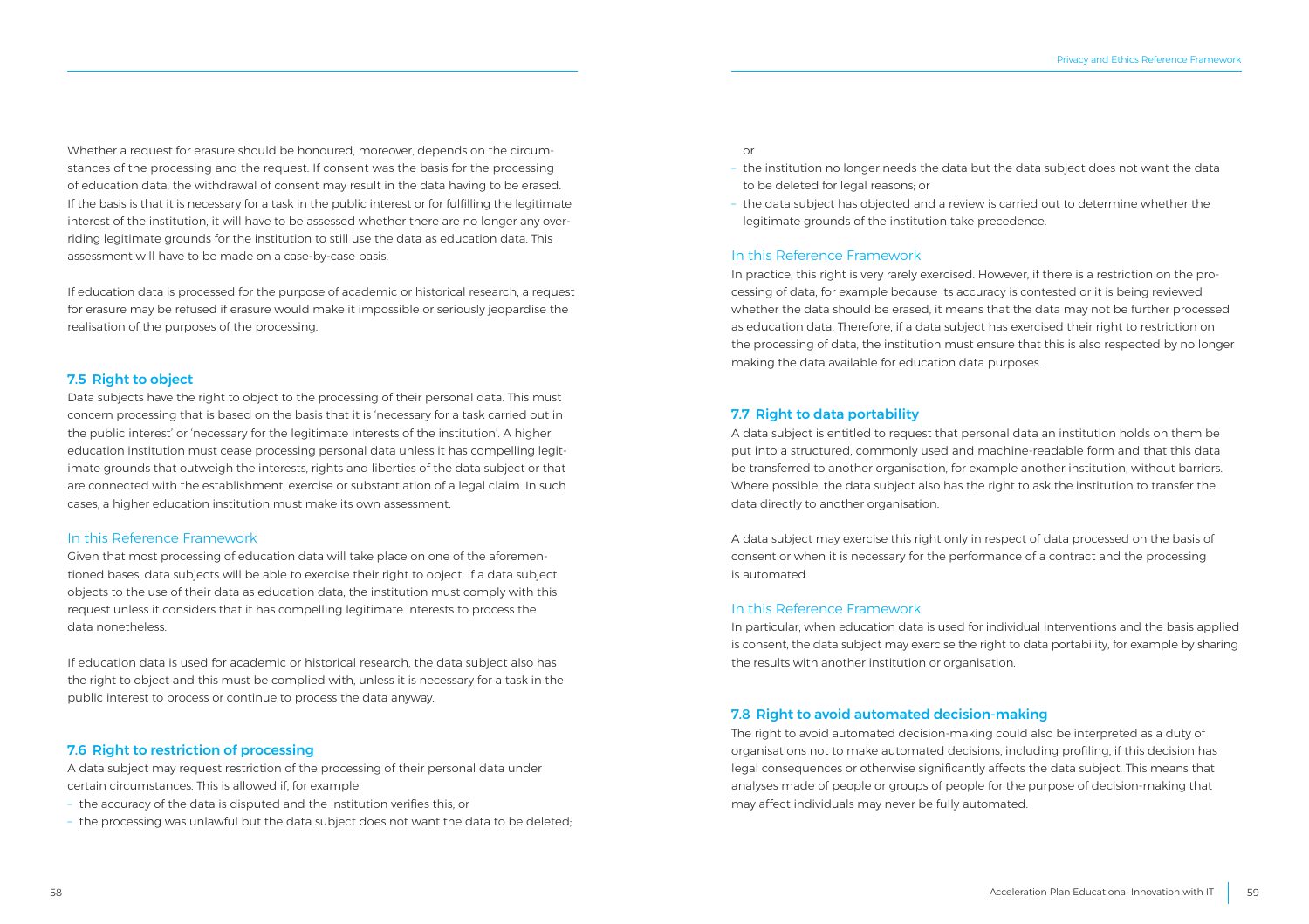<span id="page-30-0"></span>There are a number of exceptions to this prohibition, for example if the automated decision-making is necessary to conclude a contract (for example, when taking out a mortgage) or if the data subject has given explicit permission. In such cases, measures must be taken, such as the right to human intervention, the right for the data subject to express their point of view and the right to challenge a decision.

#### In this Reference Framework

If education data is to be used for decision-making and these decisions have legal effects on one or more individuals or affect them significantly in some other way, this should not be done in a fully automated way. At the very least, the institution will have to provide for the possibility of human intervention and the right of the data subject to express their point of view or challenge a decision.

Particularly with respect to monitoring or following students' progress, it is important that any legal consequences arising from this, or consequences that significantly affect the student in any other way, are not fully automated. Having a 'human in the loop' and human intervention are explained in more detail in 2.2.4. The human factor is important, both in the process of automation and in the possible consequences of automation.

#### 7.8.1 Artificial Intelligence

The emergence of AI is a significant development that often comes up in the area of automated decision-making in particular, but which covers much more. AI is increasingly used to analyse data. There are various forms of AI, from relatively simple algorithms to very complex, self-learning algorithms.

Which form is the most appropriate will depend on the purpose for which the algorithm is used and what results it is intended to achieve.

If an institution uses AI when working with education data, regardless of how advanced the algorithm is, the institution remains responsible for the responsible use of education data. This means that all the obligations and requirements set out in this Reference Framework, among others, apply in full, including the three-pronged approach in Chapter 4.

First, the institution must determine why it is necessary to use the algorithm. Next, the purpose of processing by the algorithm should be determined and justified, as should the basis of the processing and how the requirements of due care are met. The obligation of transparency is also fully applicable. An institution must therefore, among other things, substantiate what data is used by the algorithm, what the algorithm does with it, what the expected results are and how the results will be used. As described in 6.1.3, the use

of algorithms requires an understanding of the algorithm or at least useful information on its logic.

An important condition for the use of algorithms is furthermore that the algorithm is 'fair' and that it can therefore be explained and guaranteed that use of the algorithm will not lead to improper results. In concrete terms, this means that the design must be carefully thought through beforehand: is the chosen algorithm suitable for the purpose? Has the operation of the algorithm been sufficiently tested? Are the measures and safeguards appropriate? What would happen if the algorithms unintentionally produce the wrong result?<sup>14</sup>

Finally, as indicated in 7.8, the use of AI must never lead to automated decision-making, including profiling, that produces legal or other significant consequences for the data subjects. In any case, human intervention should always be ensured.

<sup>&</sup>lt;sup>14</sup> See also the AP website: autoriteitpersoonsgegevens.nl/nl/nieuws/toezicht-op-algoritmes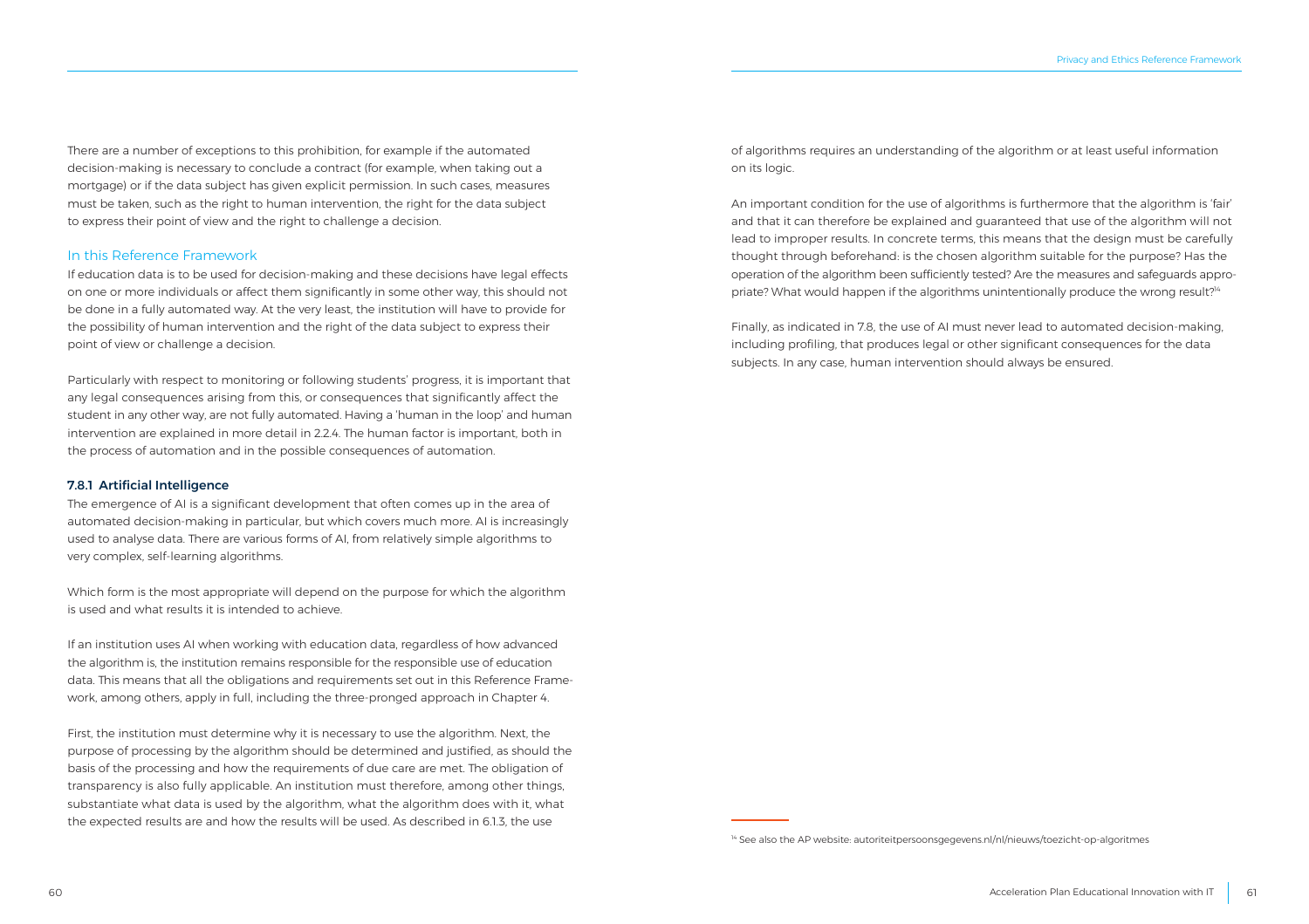<span id="page-31-0"></span>

### 8 Other safeguards and measures

The previous chapters dealt with the most essential preconditions to which an institution must pay sufficient attention when using education data, namely the institution's responsibilities, the internal division of responsibilities, the obligation of transparency, and the rights of data subjects.

In addition to these essential preconditions, there are a number of other safeguards and measures to which an institution must pay closer attention. These are:

- · Data Protection Impact Assessments (DPIAs)
- · Cooperation with other parties
- · Security and Privacy by Design

#### 8.1 Data Protection Impact Assessments

A DPIA is an assessment of the impact and risks to privacy, or rather data protection, associated with an intended use of data. Of course, it is always beneficial to make such an assessment, but in a number of cases, carrying out a DPIA is in fact mandatory. If a processing operation is likely to present a high risk to the data subject or data subjects, a DPIA must always be carried out.

To determine whether a processing operation is likely to present a high risk, the nature, scope, context and purposes of the processing should be taken into account. Fortunately, much more detail has already been given as to what is meant by 'high risk' and in which cases a DPIA must be carried out. According to the GDPR, a DPIA will always have to be carried out in the following cases:

- A systematic and extensive assessment of personal aspects of natural persons which is based on automated processing – including profiling – based on which decisions are made that have legal consequences or otherwise significantly affect the person (see also 7.8. in this context).
- If special personal data is processed on a large scale.
- If public areas are monitored systematically or on a large scale.

As a supplement to the above cases, the European privacy authorities have jointly drawn up a list of nine criteria for assessing whether there is a high risk. Think of criteria such as automated decision-making (which does not necessarily lead to a decision with legal consequences), special personal data (not necessarily on a large scale) and large-scale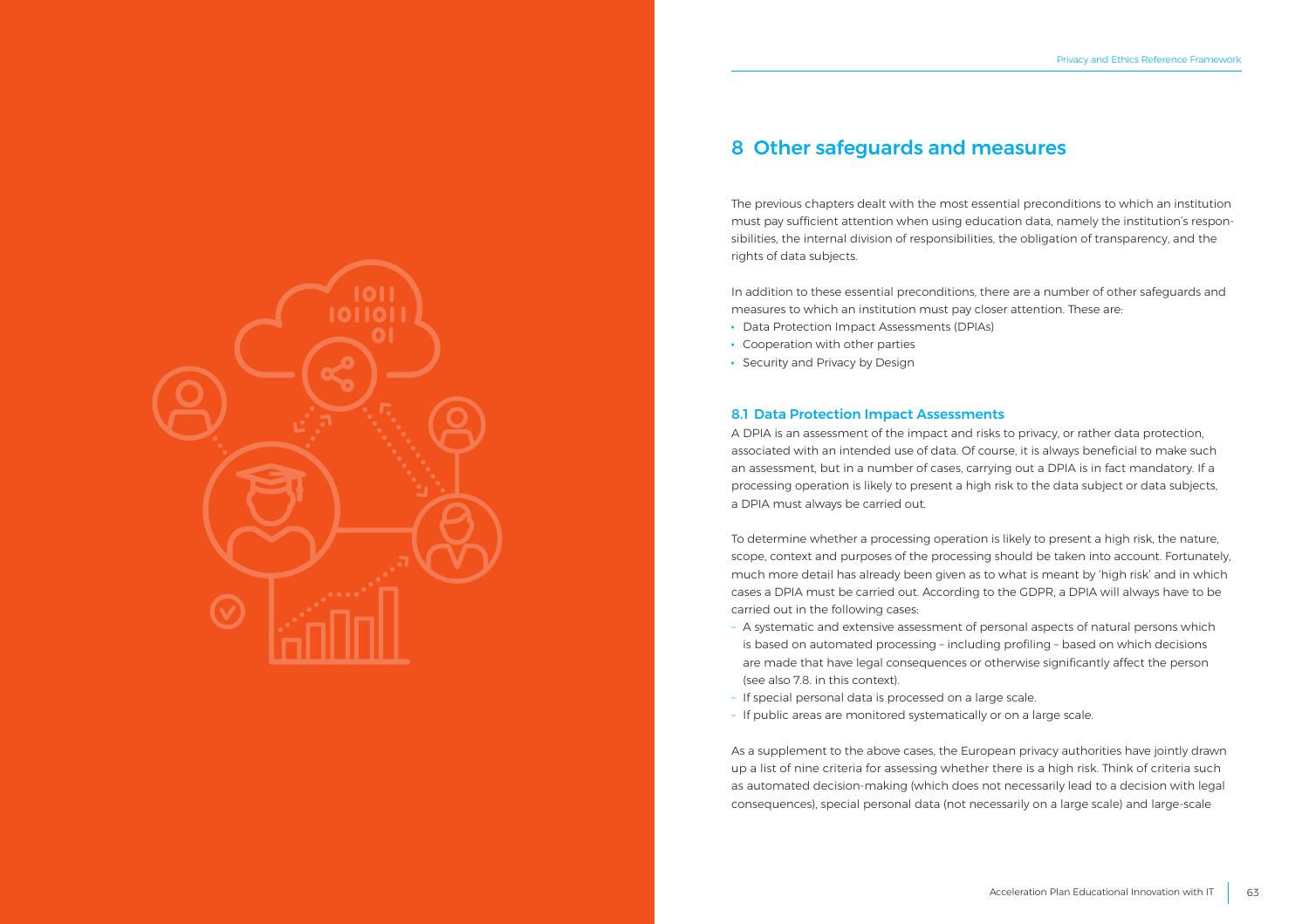<span id="page-32-0"></span>processing (not necessarily of special personal data). If two of the nine criteria are met, it can be assumed that there is probably a high risk.<sup>15</sup>

Furthermore, all national supervisory authorities have drawn up their own lists of situations in which a DPIA should be carried out. The Dutch supervisory authority has drawn up a list of seventeen types of processing for which a DPIA must be carried out. This includes matters such as covert investigations, blacklisting, profiling and observation and influencing behaviour.16

A DPIA always consists of at least four parts. First, it contains a description of the intended processing operations, the purposes and if the basis is 'legitimate interest', also the interests of the organisation.

Next, an assessment must be made of the necessity and proportionality of the use of data in relation to the purpose. Third, a risk assessment must be made. Finally, the measures taken to guarantee the protection of personal data and to demonstrate that the legal requirements have been met must be specified.

#### In this Reference Framework

A DPIA will not be compulsory for all uses of education data. For each specific use of education data, it will therefore need to be determined whether an intended use of education data is likely to involve a high risk and therefore whether a DPIA is required. To help determine this, many institutions have developed a pre DPIA or privacy checklist which should be completed before starting a project or an education data application. The pre-DPIA or privacy checklist includes the criteria of the European supervisory authorities and the processing operation from the list of the Dutch Personal Data Authority (AP) in question form. By completing a pre-DPIA, it becomes clear whether or not a full DPIA must be carried out.

Tip! Make sure that a pre-DPIA or privacy checklist has at least the same input fields as those to be included in the Register of Processing Operations (see 6.9). In this way, two requirements can be met simultaneously.

As there are no formal requirements for a DPIA, it can be done in a way that best suits the institution, as long as the four points mentioned above are included. In practice, however, it is useful to introduce uniformity in how a DPIA is carried out within an institution. This helps those performing the DPIA to avoid having to reinvent the wheel and prevents a jumble of templates. It also provides certainty that all required aspects are included in the assessment. Finally, it gives the possibility to compare different DPIAs and to have someone, for example the DPO, check whether it is done correctly. If the institution has not yet developed its own DPIA template, there are many examples available that can be used.

## In detail: DPIA

SURF has a DPIA template available on its website: [www.surf.nl/algemene](https://www.surf.nl/algemene-verordening-gegevensbescherming-avg/impact-en-riskassessment?dst=n1478)[verordening-gegevensbescherming-avg/impact-en-riskassessment?dst=n1478](https://www.surf.nl/algemene-verordening-gegevensbescherming-avg/impact-en-riskassessment?dst=n1478)

It is up to the institution to decide who should complete the DPIA, also bearing in mind the division of responsibilities described in Chapter 4. It is usually the end user of education data who must do this, or who is in any case very closely involved. It is important, however, to involve multiple disciplines in thinking about and looking the DPIA so that all risks and measures are properly reviewed. In some cases it can also be beneficial to involve a technical expert, for example if a new technique is used or if the processing is to be done with algorithms or AI.

#### 8.2 Cooperation with other parties

Cooperation between one or more organisations can take various forms. For example, one or more parties may jointly determine that they will use data for a certain purpose, as well as which data and how this will be done. In that case, we refer to these parties as joint data controllers (see also 3.4.3). The joint data controllers must make agreements about who bears which responsibilities within the cooperation. The essence of these agreements must be communicated openly to data subjects. It must also be clear where data subjects can turn if they have questions or wish to exercise their rights.

It may also be the case that an organisation hires another organisation, for example for the provision of an IT service, including the supplier of the LMS. This other party performs the work under the direction of the hiring organisation and does not decide itself what is to happen with the personal data. In this case, there is a processor relationship. In such cases, agreements must be made between the data controller and the processor on, among

<sup>&</sup>lt;sup>15</sup> See the EDPB Guidelines on Data Protection Impact Assessments (WP 248)

<sup>&</sup>lt;sup>16</sup> The AP's list is set out in the 'Decision on list of personal data processing operations for which a data protection impact assessment (DPIA) is required, Authority for the Protection of Personal Data' in Netherlands Government Gazette No. 64418 of 27 November 2019.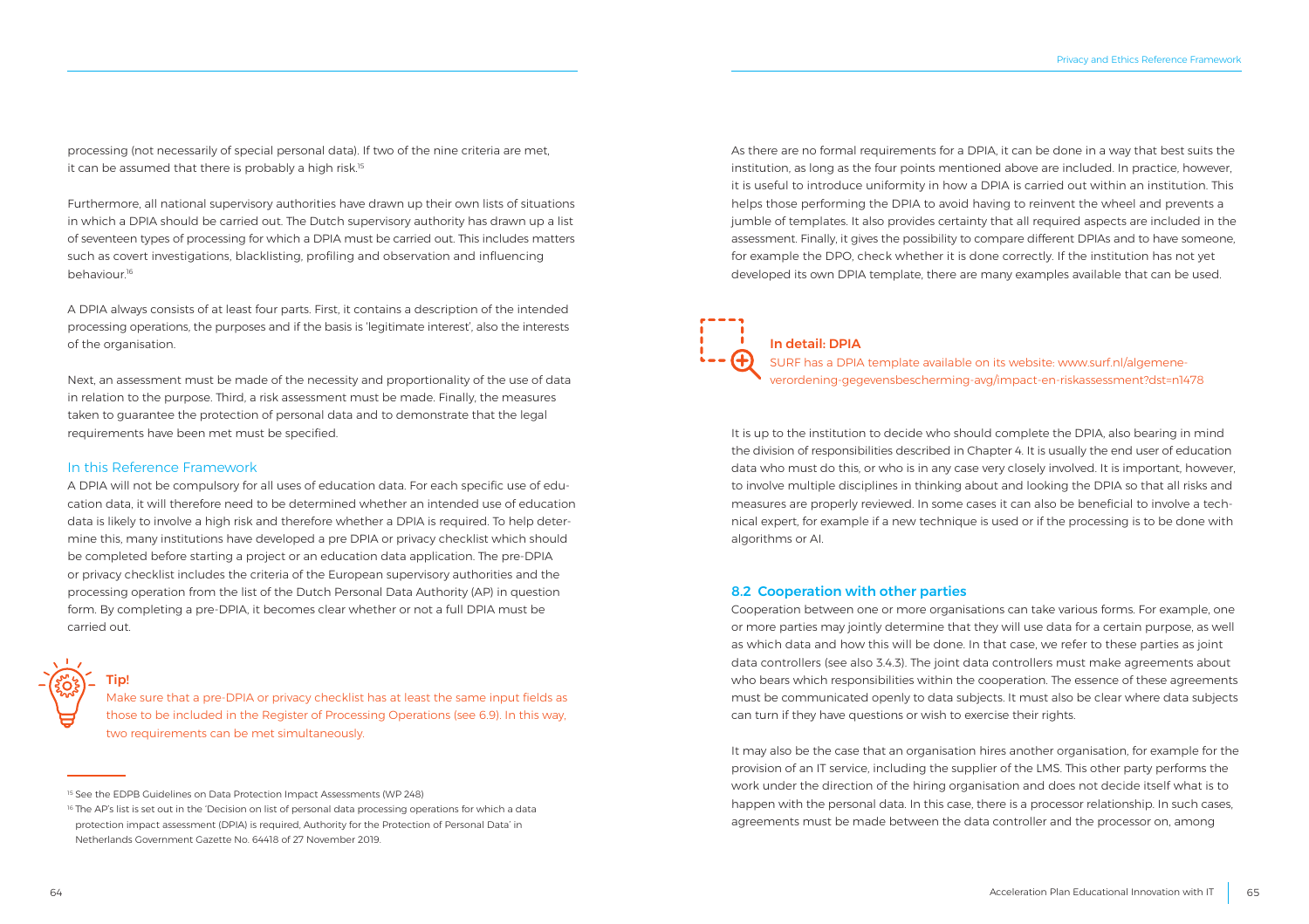<span id="page-33-0"></span>other things, how the processor is to process the data, what duties it has towards the data controller and what should happen after processing is completed. To this end, a processing agreement is concluded.

Finally, cooperation can also take place between two data controllers without them acting as joint data controllers. Consider, for instance, an organisation that wishes to use a set of data from another organisation, while the latter has nothing to do with the actual processing. In that case, agreements can be made about the use of the data, but this is not mandatory.



In detail: Purpose – Basis – Due care in the exchange of data For all processing operations, the three-pronged approach in Chapter 5 applies!

When providing data, a well-defined purpose, a legal basis and appropriate care measures must therefore be taken. This is also true for any receipt of data.

In an exchange between institution A and institution B, both institutions must have a purpose and a basis for both the provision and receipt of data. If this is lacking, the exchange is not permitted.

If an institution intends to collaborate with another party on the use of education data, it must determine what form the collaboration will take, as the right agreements will have to be made on this basis.

Many institutions will have their own templates for making agreements, such as a processing agreement or a joint accountability agreement, that must or can be used for this purpose. If agreements have to be made, it is highly recommended and perhaps mandatory for some institutions to involve a privacy lawyer.



#### In detail: processing agreement

SURF has a template processing agreement and a template for joint controllers available on its website: [www.surf.nl/files/2019-04/SURF-Model-Verwerkersovereen](https://www.surf.nl/files/2019-04/SURF-Model-Verwerkersovereenkomst-3.0.pdf)[komst-3.0.pdf](https://www.surf.nl/files/2019-04/SURF-Model-Verwerkersovereenkomst-3.0.pdf) and [www.surf.nl/files/2019-01/model-gezamenlijk-verantwoordelijke](https://www.surf.nl/files/2019-01/model-gezamenlijk-verantwoordelijkenovk-1.0.pdf)[novk-1.0.pdf.](https://www.surf.nl/files/2019-01/model-gezamenlijk-verantwoordelijkenovk-1.0.pdf)



When collaborating with another organisation, make sure that the principles for the use of your own institution's education data are also endorsed and respected by the other organisation.

#### 8.3 Security and Privacy by Design

As there is already a great deal of other material available on the subject, this Reference Framework only deals with data security to a limited extent. It is important to mention this, however, since it is also relevant from an ethics and privacy point of view to take appropriate technical and organisational security measures.

The general principle is that appropriate technological and organisational security measures must be taken, such as pseudonymising and encrypting data, guaranteeing the confidentiality, integrity, availability and resilience of the systems and regularly testing and evaluating the measures taken.

Attention should already be paid to the security measures to be taken when conceiving and developing new applications or technologies. This is called privacy by design. Furthermore, the standard settings of applications and systems should be set to be as privacyfriendly as possible. This is called privacy by default.



#### In detail: information security

SURF has a lot of information available on its website, including an information security policy: www.surf.nl/en/information-security

SURF also has information available on privacy by design and privacy by default: www.surf.nl/privacy-by-design-en-privacy-by-default

#### 8.3.1 Pseudonymisation and anonymisation

The terms pseudonymisation and anonymisation are frequently used in the context of privacy and the protection of personal data. The main difference between these terms is that pseudonymous data is still personal data, whereas data is only anonymous if it cannot (or can no longer) be traced back to an individual, using reasonable means, by any party. Properly aggregated data, for instance, can be anonymous to third parties.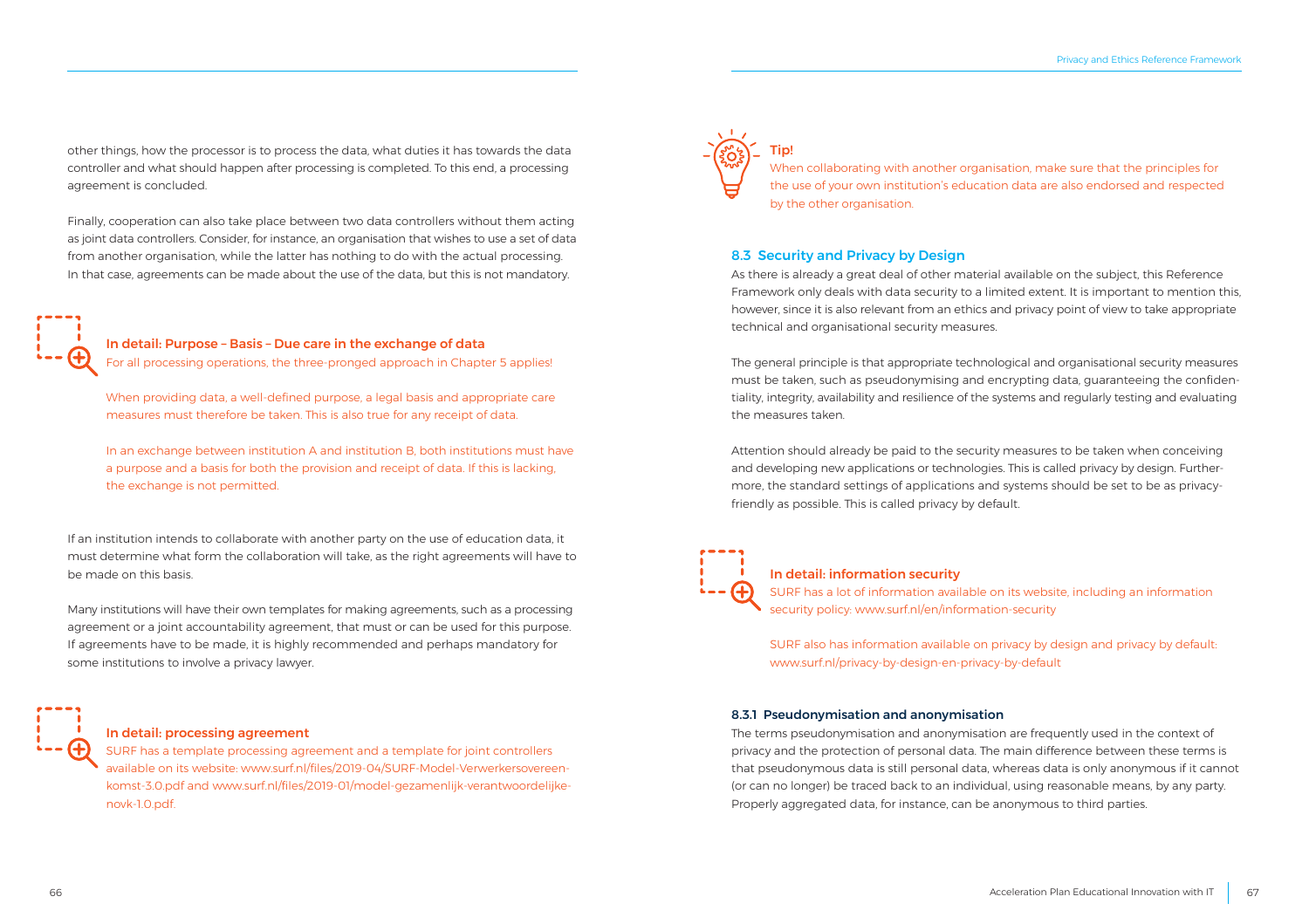<span id="page-34-0"></span>But removing a person's name or replacing it with a number does not, by definition, mean that the remaining data is anonymous, especially if a document still exists somewhere by means of which the number can be traced back to a name. Even if such a document does not exist, there is a good chance that the remaining data, whether or not in combination with other information or documents, can be traced back directly or indirectly to a person. In academic education research, therefore – but also in other forms of use of education data – pseudonymous data is therefore more likely to be used than completely anonymous data.

So even if personal data has been pseudonymised, it is still personal data and the applicable rules must be observed. That said, pseudonymisation is a so-called Privacy Enhancing Technique (PET). It therefore has added value in the context of securing personal data. The risk for data subjects if something goes wrong, for example if the data falls into the wrong hands, is much smaller if the data is pseudonymised.



### In detail: anonymisation and pseudonymisation according to the Dutch Personal Data Authority (AP)

The AP has paid a great deal of attention to the distinction between pseudonymisation and anonymisation.

In its recommendations to municipalities on the deployment of technologies in the context of smart cities, for instance, the AP has indicated that certain applications are – incorrectly – said to involve anonymised data. The AP emphasises that data can only be considered anonymous if it is unlikely for any party, using reasonable means (for the purpose), to identify individuals from it. The correct application of technology is also necessary to guarantee anonymity.

## 9 In closing

This Reference Framework contains the most important ethical principles and legal privacy frameworks institutions should take into consideration in order to use education data responsibly. In summary, higher education institutions should observe the following four ethical principles when using education data:

- 1. Institutions are accountable for and transparent about the use of education data and they account for it.
- 2. Whenever using education data, institutions must balance the interests of all stakeholders and data subjects in a fair manner.
- 3. Institutions should ensure that the analyses are reliable and valid.
- 4. There is always room for the human factor, even where institutions use automatic processes.

In addition, higher education institutions should pay specific attention to these four legal privacy elements when using education data:

- 1. The internal division of responsibilities is sufficiently well-defined and established.
- 2. The use of education data is communicated in a sufficiently transparent way.
- 3. Data subjects are supported in exercising their rights.
- 4. Institutions ensure that for each use of education data:
	- a. The purpose is clearly defined; and
	- b. The basis is clear; and
	- c. The standards of due care can be properly observed.

#### 9.1 Creation

In the preliminary stage, the Education Data Zone carried out an extensive survey into the question of whether there was a need for a national framework for the responsible use of education data. Talks were held with various parties involved, from various organisations at the administrative, policymaking but also executive levels.

This survey showed that the need for a national framework is widely shared. A number of preconditions were also specified, including that a national framework should mainly be directive and not prescriptive. This ensures that institutions that differ in terms of their nature, ambition, possibilities and wishes will be able to use education data in an appropriate manner.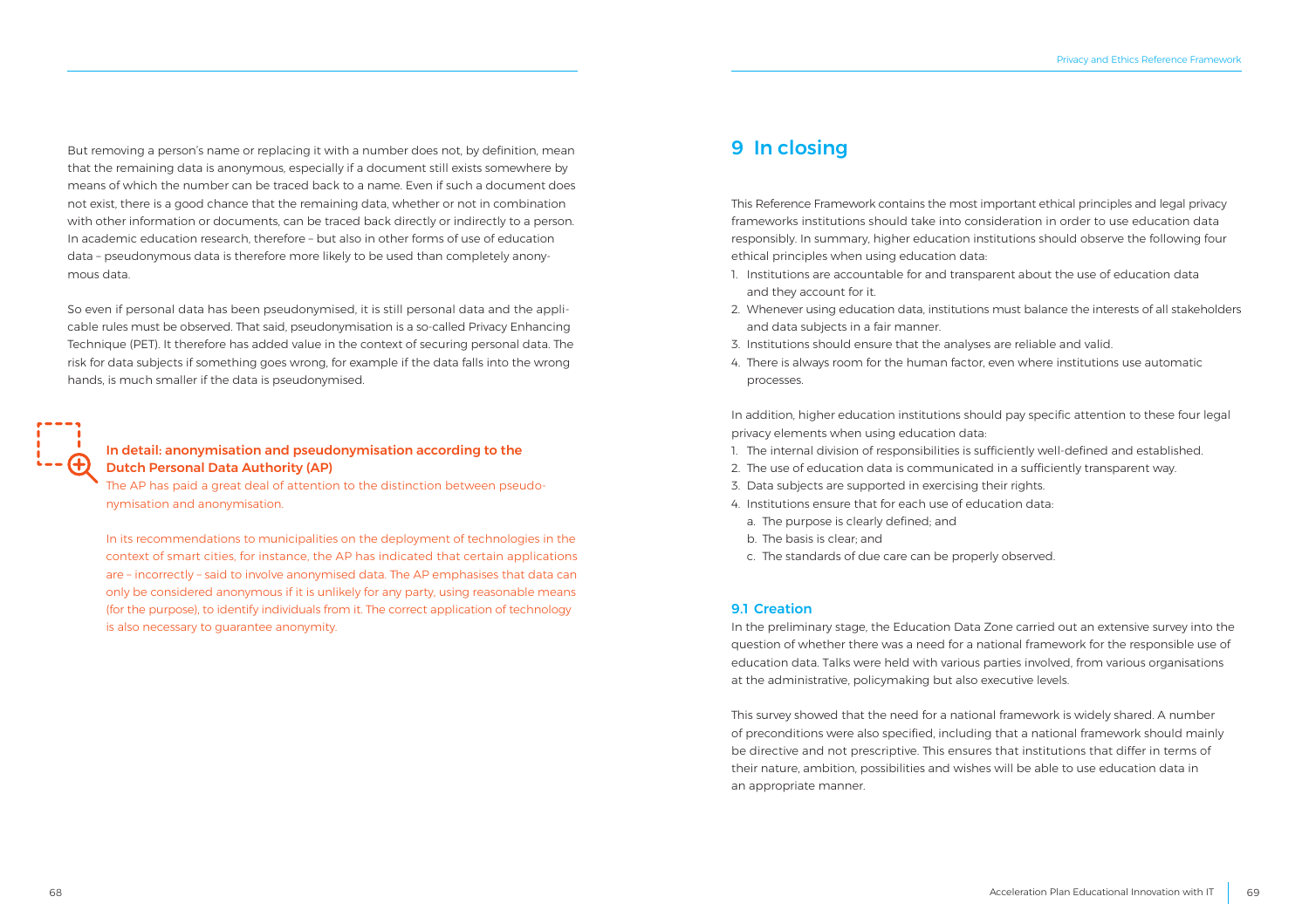<span id="page-35-0"></span>In the spring of 2021, a so-called 0.8 version of the Reference Framework was created through collaboration with a large number of stakeholders. Seven experts from different organisations were closely involved in the authoring process, with a joint work session at the end of April 2021. In addition, a sounding board group of seventeen people was involved by interviewing some of them personally and informing them all in more detail during an information session in early May 2021. Both groups, as well as an even broader group of stakeholders, were sent a questionnaire with the request to reflect on the principles and the scope of the Reference Framework. Together, this resulted in the 0.8 version of the Reference Framework.

In the summer of 2021, a user group was established involving approximately twenty people from various institutions. This group started working with the Reference Framework in practice. In the autumn of 2021, an inspiration session was held with the user group for the purpose of identifying which points of the Reference Framework needed to be modified or expanded based on a discussion of case studies.

All this input was processed to prepare a 0.99 version, which was presented to members of the Executive Board during their meeting of 3 December 2021.

#### 9.2 Future

This Reference Framework is a living document, which means that it has to be updated regularly to remain relevant and practicable. New technological, societal or practical developments may mean that elements in this Reference Framework will have to be adapted or that the Reference Framework will have to be expanded. The Education Data Zone of the Acceleration Plan will facilitate this process.

### **Credits**

#### Project team

- · Bram Enning (Education Data zone)
- · Dominique Campman (Education Data zone)
- · Dominique Hagenauw (D.E. Hagenauw)
- · George Wurpel (MSG Strategies)
- · Mariken Betsema (MSG Strategies))
- · Niek Reijmers (MSG Strategies)

#### Focus group

*Experts:* 

- · Miek Krol (UvA)
- · Martijn de Hamer (HvA)
- · Tom Paffen (VU)
- · Joyce Van der Klugt (HSL)
- · Bart Karstens (Rathenau instituut)
- · Theo Nelissen (Avans Hogeschool)
- · Marit Van Ree (NRO)

#### *Klankbordgroep:*

- · Reinout van Brakel (VSNU)
- · Marcel Tillema (VH)
- · Germaine Poot en Iris Huis in 't Veld (SURF)
- · Leon Van der Neut (ISO)
- · Susanne Rijken (IvhO)
- · Frits Jacobs (LU)
- · Leoniek Wijngaards (UU)
- · Janneke Lommertzen (ResearchNed)
- · Theo Bakker (De Haagse Hogeschool)
- · Gert Douma (Hanze Hogeschool)
- · Aramis Jean Pierre (DUO)
- · Frederik Zuiderveen Borgesius (RU)
- · Martine Baars en Jason Pridmore (EUR)
- · Eline Terpstra (LSVb)

### *Gebruikersgroep:*

- · Marlon Domingus (EUR)
- · Dominique Booms (HR)
- · Bert-Jan Klaren (Hanze Hogeschool)
- · Jesse Bruins (LU)
- · Ineke Stoop (Tilburg University)
- · Marjolein Blaauboer (VU)
- · Jan Tjeerd Groenewoud (RUG)
- · Lex Freund (HR)
- · Marco van Leeuwen (BUas)
- · Vera Heusschen (HSL)
- · Roland Ettema (OU)

Special thanks to Karen Maex (UvA) and Tineke Zweed (HU) for contributing insights at the start of this project.